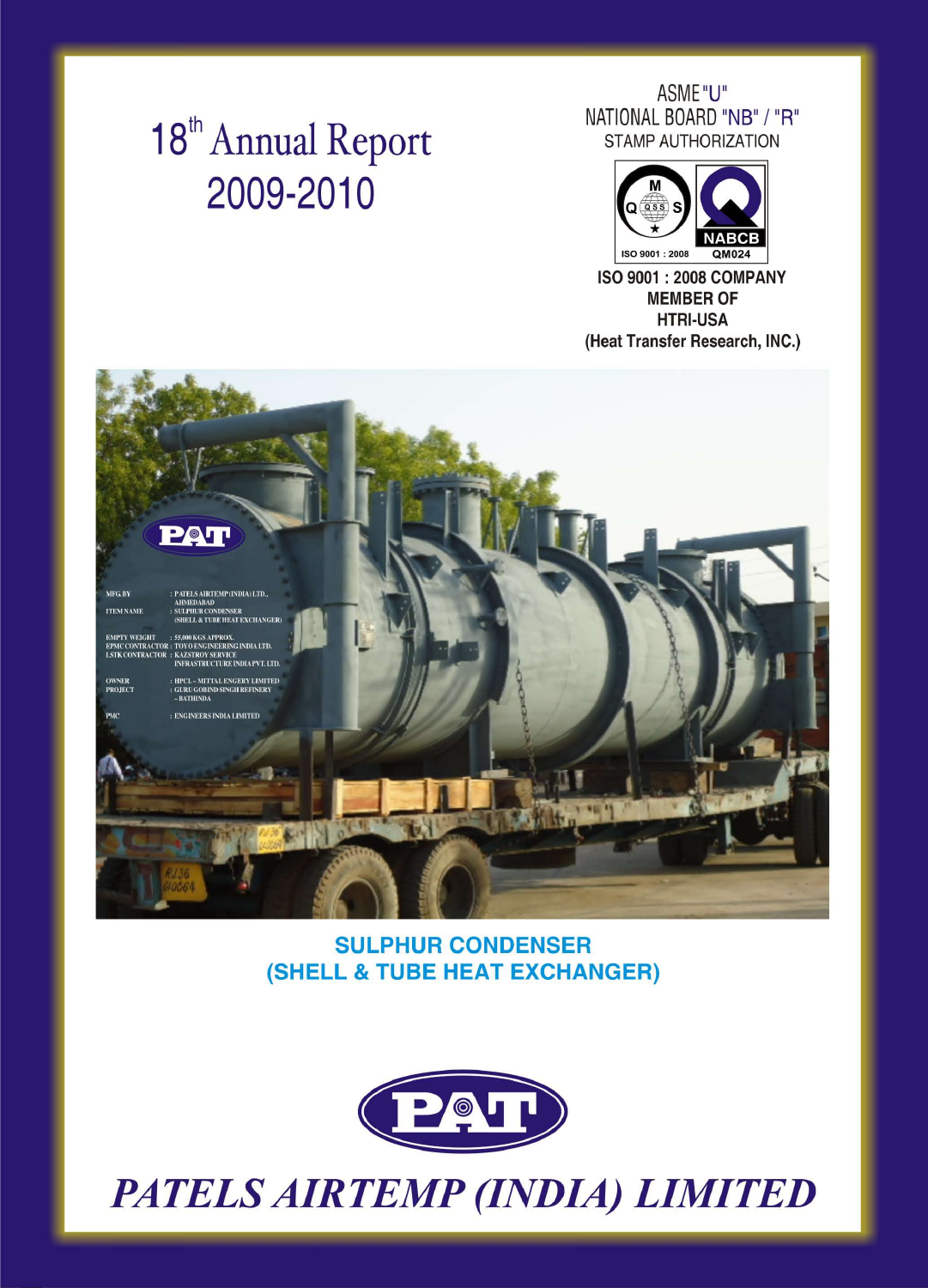

# **PATELS AIRTEMP (INDIA) LIMITED EIGHTEENTH ANNUAL REPORT 2009-2010**

| <b>BOARD OF</b><br><b>DIRECTORS</b>       | Shri Narayanbhai G. Patel<br>Shri Devidas C. Narumalani<br>Shri Narendra G. Patel<br>Shri Prakash N. Patel<br>Shri Sanjivkumar N. Patel<br>Shri Hareshkumar I. Shah<br>Shri Natwarlal J. Patel<br>Shri Naimeshbhai B. Patel<br>Shri Girishbhai N. Desai<br>Shri Vinodkumar C. Desai | Chairman & Managing Director<br>Whole Time Director<br>Whole Time Director<br>Whole Time Director<br>Whole Time Director<br>Director<br>Director<br>Director<br><b>Director</b><br>Director |
|-------------------------------------------|-------------------------------------------------------------------------------------------------------------------------------------------------------------------------------------------------------------------------------------------------------------------------------------|---------------------------------------------------------------------------------------------------------------------------------------------------------------------------------------------|
| <b>STATUTORY</b><br>÷.<br><b>AUDITORS</b> | Parikh & Majmudar<br>Chartered Accountants,<br>Ahmedabad.                                                                                                                                                                                                                           |                                                                                                                                                                                             |
| <b>BANKERS</b><br>÷.                      | Bank of Baroda<br>Navrangpura Branch<br>Ahmedabad.                                                                                                                                                                                                                                  |                                                                                                                                                                                             |
| <b>REGD. OFFICE</b><br>÷.                 | 5th Floor, Kalpana Complex,<br>Nr. Memnagar Fire Station,<br>Navrangpura,<br>Ahmedabad - 380 009.                                                                                                                                                                                   | <b>BRANCH</b><br>310, Oberoi<br>Chambers-II<br>New Link Road,<br>Oshiwara, Andheri(w)<br>Mumbai - 400 053.                                                                                  |
| <b>WORKS</b><br>÷.                        | Plot - 805, 806, 807, 810<br>Rakanpur, Tal.: Kalol,<br>Dist.: Gandhinagar (Gujarat)                                                                                                                                                                                                 |                                                                                                                                                                                             |
| <b>REGISTRARS &amp;</b><br><b>AGENTS</b>  | M/s. Bigshare Service Pvt. Ltd.<br><b>SHARE TRANSFER</b> E-2, Ansa Industrial Estate,<br>Saki Vihar Road, Sakinaka,<br>Andheri (E), Mumbai-400 072<br>Tel.: (022) 28470652<br>Fax: (022) 28475207                                                                                   |                                                                                                                                                                                             |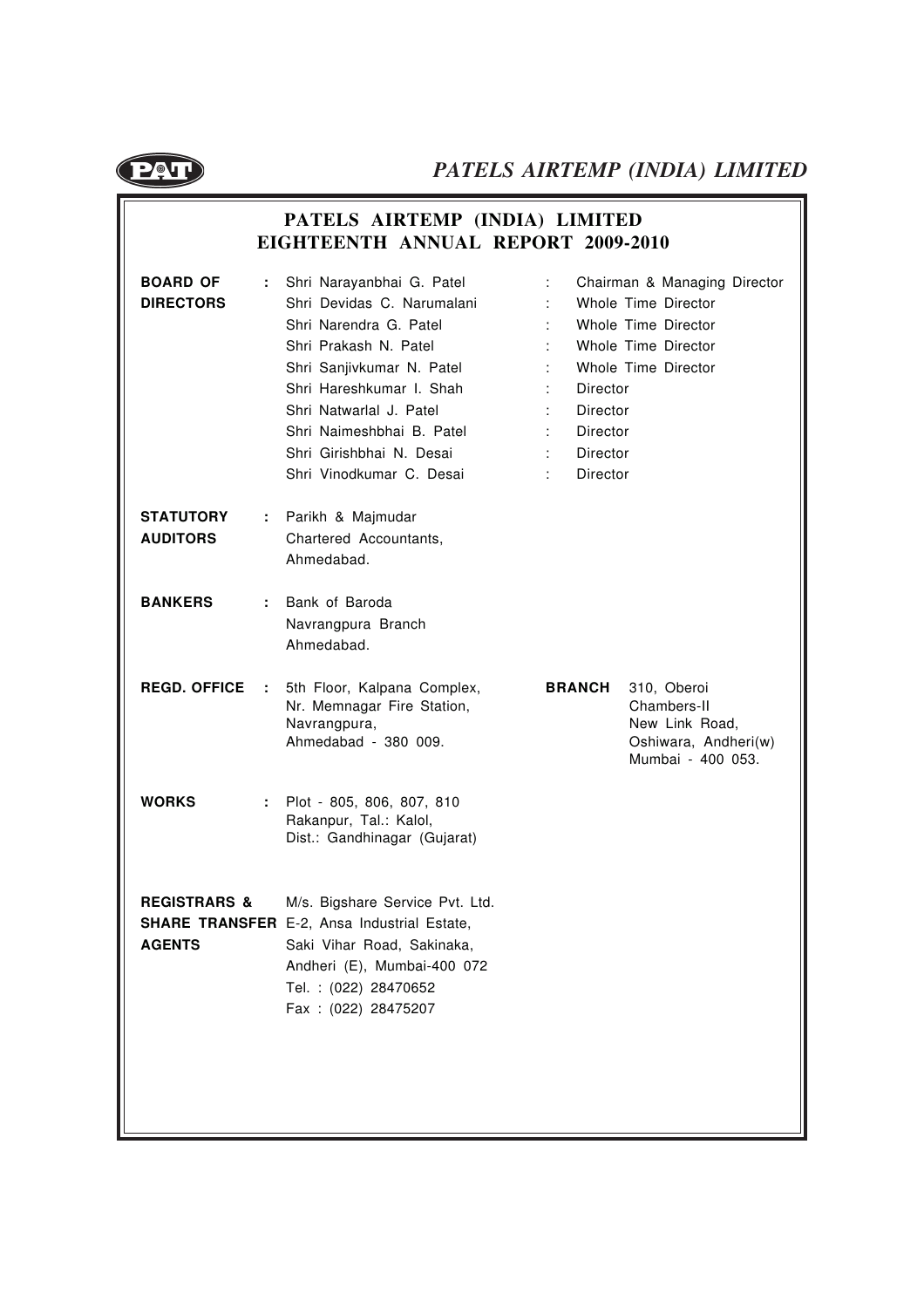

#### **NOTICE**

**Notice** is hereby given that the Eighteenth Annual General Meeting of the Members of **PATELS AIRTEMP (INDIA) LIMITED** will be held on Saturday the 28th August, 2010 at 10.00 a.m.at the Registered Office of the Company at 5th Floor, Kalpana Complex, Nr. Memnagar Fire Station, Navrangpura, Ahmedabad - 380 009 to transact the following businesses :

#### **ORDINARY BUSINESS**

- 1. To Approve and adopt the Audited Balance Sheet as on 31st March, 2010 and the Profit & Loss Account for the year ended on that date and the Reports of the Directors and Auditors thereon.
- 2. To declare Dividend @ Rs.2/- per Equity Shares.
- 3. To appoint a director in place of Shri Narendrabhai G. Patel, who retires by rotation and being eligible, offers himself for re-appointment.
- 4. To appoint a director in place of Shri Devidas C. Narumalani, who retires by rotation and being eligible, offers himself for re-appointment.
- 5. To appoint a director in place of Shri Prakashbhai N. Patel, who retires by rotation and being eligible, offers himself for re-appointment.
- 6. To re-appoint M/s Parikh & Majumdar having Registration No.107525W as Statutory Auditors of the Company and to fix their remuneration.

#### **SPECIAL BUSINESS**

7. To consider and if, thought fit, to pass with or without modifications, the following resolution :

As an Ordinary Resolution:

"RESOLVED THAT Shri Vinodkumar Desai be and is hereby appointed as a Director of the company pursuant to section 257(1) of the Companies Act, 1956, subject to retirement of directors by rotation".

8. To consider and if, thought fit, to pass with or without modifications, the following resolution :

As an Ordinary Resolution:

"RESOLVED THAT Shri Naimishbhai Patel be and is hereby appointed as a Director of the company pursuant to section 257(1) of the Companies Act, 1956, subject to retirement of directors by rotation".

9. To consider and if, thought fit, to pass with or without modifications, the following resolution :

As an Ordinary Resolution:

"RESOLVED THAT Shri Girishbhai Desai be and is hereby appointed as a Director of the company pursuant to section 257(1) of the Companies Act, 1956, subject to retirement of directors by rotation".

10. To consider and if, thought fit, to pass with or without modifications, the following resolution :

As an Ordinary Resolution:

"RESOLVED THAT Shri Sanjivkumar N. Patel be and is hereby appointed as a Director of the company pursuant to section 257(1) of the Companies Act, 1956, subject to retirement of directors by rotation".

11. To consider and if, thought fit, to pass with or without modifications, the following resolutions :

As an Ordinary Resolution:

"RESOLVED THAT pursuant to the provisions of Section 198, 269, 309, 310, 311, 314, and other applicable provisions, if any, of the Companies Act, 1956 read with Schedule XIII as amended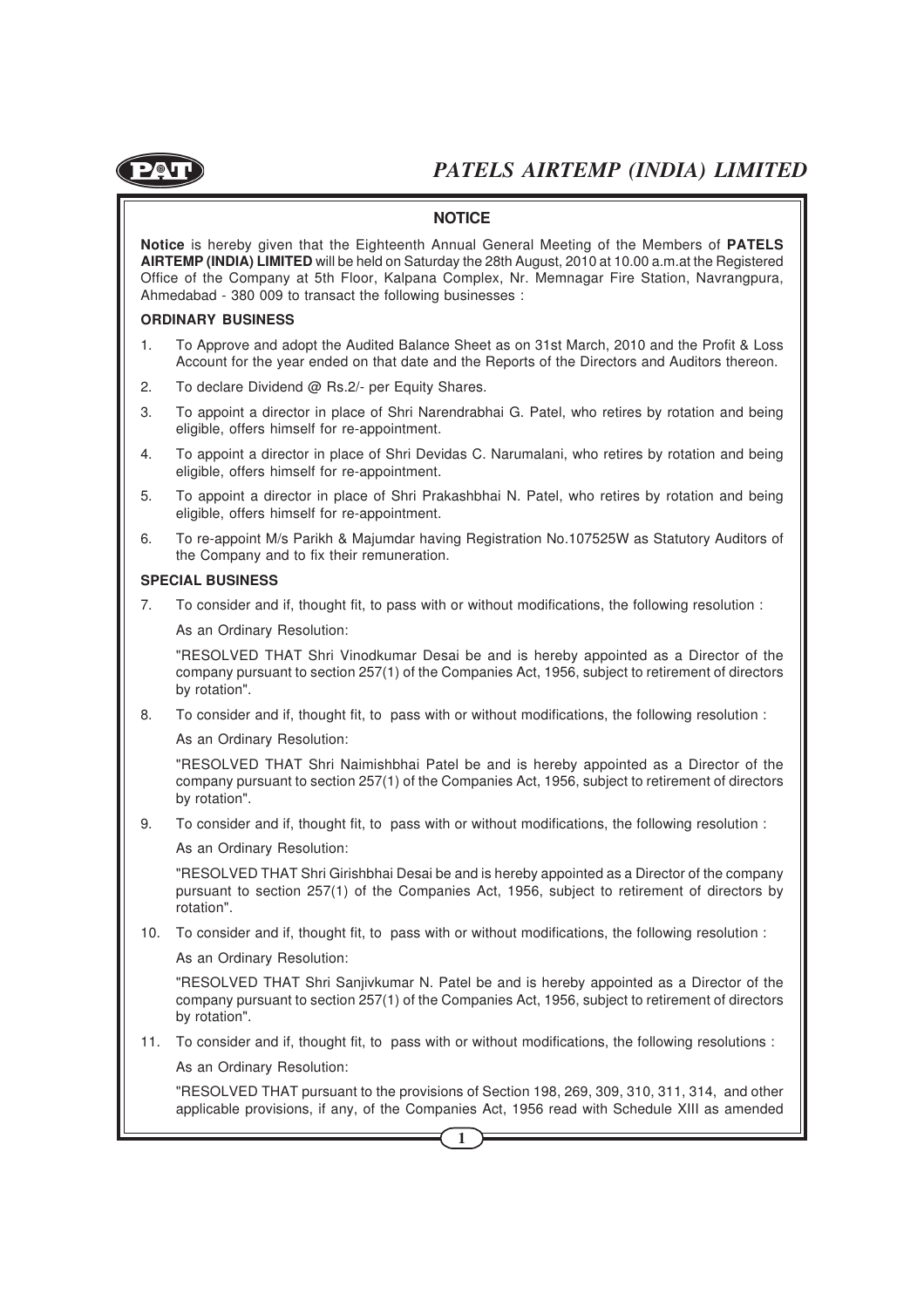**D**OL

(including any statutory modification(s) or re-enactment thereof for the time being in force) and subject to the approval Central Government, the consent of the members in General Meeting be and is hereby accorded to the appointment of Shri Sanjivkumar N. Patel as Whole Time Director of the Company for a period of five years from 01.10.2009 to 30.09.2014 at such other terms and conditions including remuneration as set out in the explanatory statement."

"RESOLVED FURTHER THAT the Board of Directors of the Company (hereinafter referred to as "the Board" which term shall be deemed to include the Remuneration Committee constituted by the Board) be and is hereby authorized to alter or vary or modify the terms and conditions of the said appointment including remuneration subject to approval of the members at General Meeting, so long as it does not exceed the limits specified in under part-II of Schedule XIII of the Companies Act, 1956, including any statutory modifications or re-enactment thereof for the time being in force or as may hereafter be made by the Central Government in that behalf from time to time or any amendments thereto as may be agreed to between the Board and Shri Sanjivkumar N. Patel and also to do all such acts, deeds, matters and things as may be considered necessary, desirable, or expedient to give effect to this resolution."

"RESOLVED FURTHER THAT in the event of any loss or inadequacy of profits in any financial year of the company during the tenure of Shri Sanjivkumar N. Patel as Whole Time Director of the company, the remuneration payable to him shall be in accordance with the limits prescribed under Schedule-XIII of the Companies Act, 1956 and which may be considered as minimum remuneration.

"RESOLVED FURTHER THAT Shri Narayanbhai G. Patel, Managing Director of the Company be and is hereby authorized to file the necessary forms in this regard with the Registrar of Companies, Gujarat, and to do all the acts, things, deed which may be necessary in this regard."

"FURTHER RESOLVED THAT the Board of directors be and are hereby authorized to take all such steps as may be necessary, desirable or expedient to give effect to this resolution."

12. To consider and if, thought fit, to pass with or without modifications, the following resolutions

As an Ordinary Resolution:

"RESOLVED THAT pursuant to Section 269, 198, 309,310,311 and other applicable provisions, if any, of the Companies Act, 1956, read with Schedule-XIII to the said Act, Consent of the Company be and is hereby accorded to the re-appointment of Shri Prakashbhai N. Patel as the Whole-time director of the Company for the period of three years with effect from 2nd June, 2010.

"RESOLVED FURTHER THAT the Board of Directors of Company (hereinafter referred to as "the Board" which term shall be deemed to include the Remuneration Committee constituted by the Board) be and is hereby authorized to alter or vary the terms and conditions of the said appointment including remuneration as may be agreed to between the Board and Shri Prakashbhai N. Patel, provided however that the remuneration payable to Shri Prakashbhai N Patel, shall not exceed the maximum limits as specified in Schedule XIII to the Companies Act,1956.

"RESOLVED FURTHER THAT in the event of any loss or inadequacy of profits in any financial year of the company during the tenure of Shri Prakashbhai N. Patel as Whole Time Director of the company, the remuneration payable to him shall be in accordance with the limits prescribed under Schedule-XIII of the Companies Act, 1956 and which may be considered as minimum remuneration.

"RESOLVED FURTHER THAT Shri Narayanbhai G. Patel, Managing Director the Company be and are hereby authorized to file the necessary forms in this regard with the Registrar of Companies, Gujarat, and to do all the acts, things, deed which may be necessary in this regard."

"FURTHER RESOLVED THAT the Board of directors be and are hereby authorized to take all such steps as may be necessary, desirable or expedient to give effect to this resolution."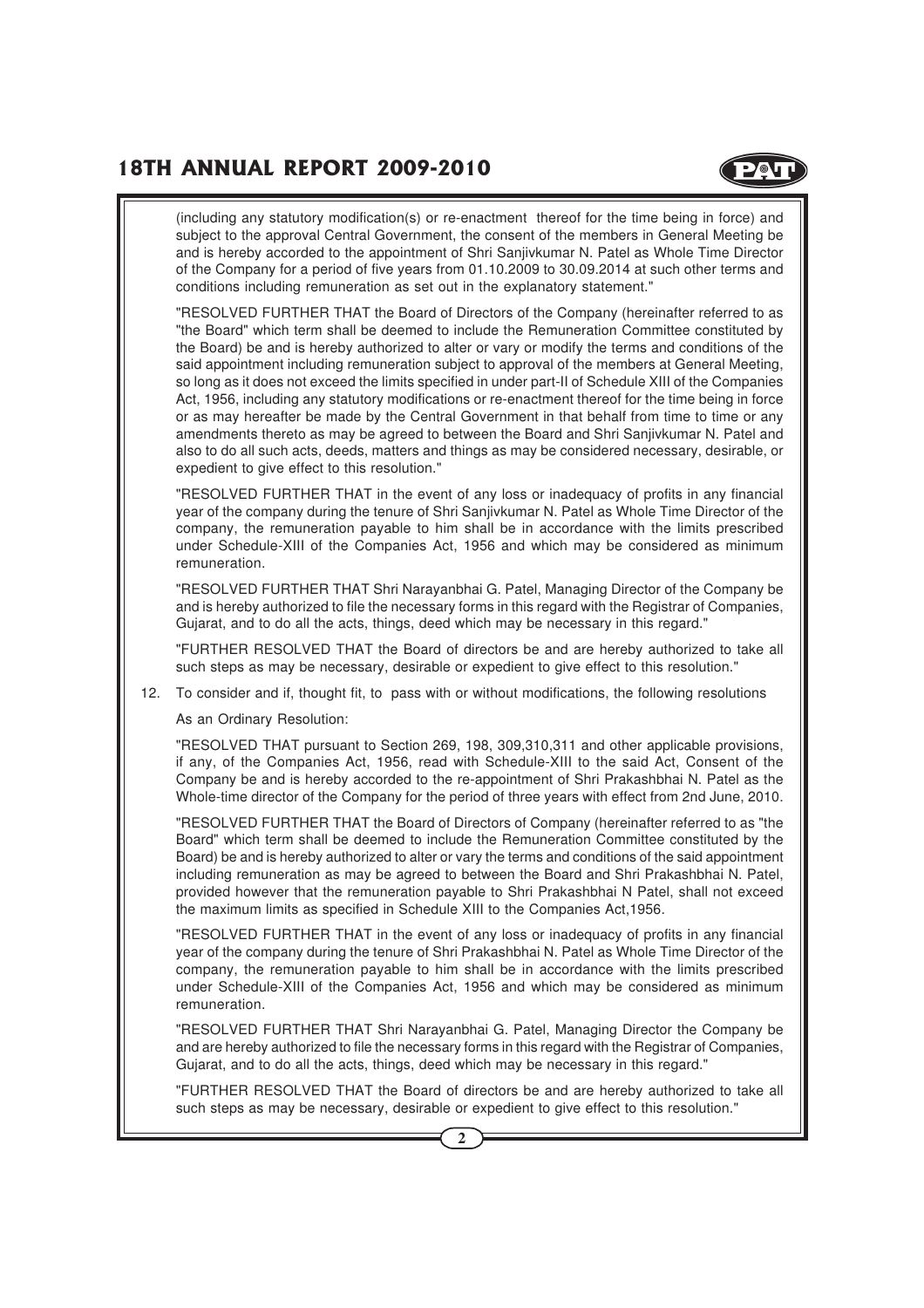

- 13. To consider and if, thought fit, to pass with or without modifications, the following resolution.
	- As an Ordinary Resolution:

"RESOLVED THAT pursuant to Section 269, 198, 309, 310, 311 and other applicable provisions, if any, of the Companies Act, 1956, read with Schedule-XIII to the said Act, Consent of the Company be and is hereby accorded to the re-appointment of Shri Narendrabhai G. Patel as the Whole-time director of the Company for the period of three years with effect from 2nd August, 2010.

"RESOLVED FURTHER THAT the Board of Directors of Company (hereinafter referred to as "the Board" which term shall be deemed to include the Remuneration Committee constituted by the Board) be and is hereby authorized to alter or vary the terms and conditions of the said appointment including remuneration as may be agreed to between the Board and Shri Narendrabhai G. Patel, provided however that the remuneration payable to Shri Narendrabhai G. Patel, shall not exceed the maximum limits as specified in Schedule XIII to the Companies Act,1956.

"RESOLVED FURTHER THAT in the event of any loss or inadequacy of profits in any financial year of the company during the tenure of Shri Narendrabhai G. Patel as Whole Time Director of the company, the remuneration payable to him shall be in accordance with the limits prescribed under Schedule-XIII of the Companies Act, 1956 and which may be considered as minimum remuneration.

"RESOLVED FURTHER THAT Shri Narayanbhai G. Patel, Managing Director the Company be and are hereby authorized to file the necessary forms in this regard with the Registrar of Companies, Gujarat, and to do all the acts, things, deed which may be necessary in this regard."

"FURTHER RESOLVED THAT the Board of directors be and are hereby authorized to take all such steps as may be necessary, desirable or expedient to give effect to this resolution."

14. To consider and if, thought fit, to pass with or without modifications, the following resolution.

As an Ordinary Resolution:

"RESOLVED THAT pursuant to Section 269, 198, 309, 310, 311 and other applicable provisions, if any, of the Companies Act, 1956, read with Schedule-XIII to the said Act, Consent of the Company be and is hereby accorded to the increase in remuneration from Rs.1,25,000/- p.m. to Rs.1,80,000 p.m. of Shri Narayanabhai G. Patel, Managing Director of the Company with effect from 01/04/2010 up to the remaining period of his office and other perquisites and such other terms and conditions as set out in the explanatory statement annexed, a copy whereof is placed before this meeting and for purpose of identification, initialed by the Chairman.

"RESOLVED FURTHER THAT the Board of Directors of Company (hereinafter referred to as "the Board" which term shall be deemed to include the Remuneration Committee constituted by the Board) be and is hereby authorized to alter or vary the terms and conditions of the said appointment including remuneration as may be agreed to between the Board and Shri Narayanabhai G. Patel provided however that the remuneration payable to Shri Narayanabhai G. Patel shall not exceed the maximum limits as specified in Schedule XIII to the Companies Act,1956.

"RESOLVED FURTHER THAT in the event of any loss or inadequacy of profits in any financial year of the company during the tenure of Shri Narayanabhai G. Patel as Whole Time Director of the company, the remuneration payable to him shall be in accordance with the limits prescribed under Schedule-XIII of the Companies Act, 1956 and which may be considered as minimum remuneration.

"RESOLVED FURTHER THAT Shri Narayanbhai G. Patel, Managing Director the Company be and are hereby authorized to file the necessary forms in this regard with the Registrar of Companies, Gujarat, and to do all the acts, things, deed which may be necessary in this regard."

"FURTHER RESOLVED THAT the Board of directors be and are hereby authorized to take all such steps as may be necessary, desirable or expedient to give effect to this resolution."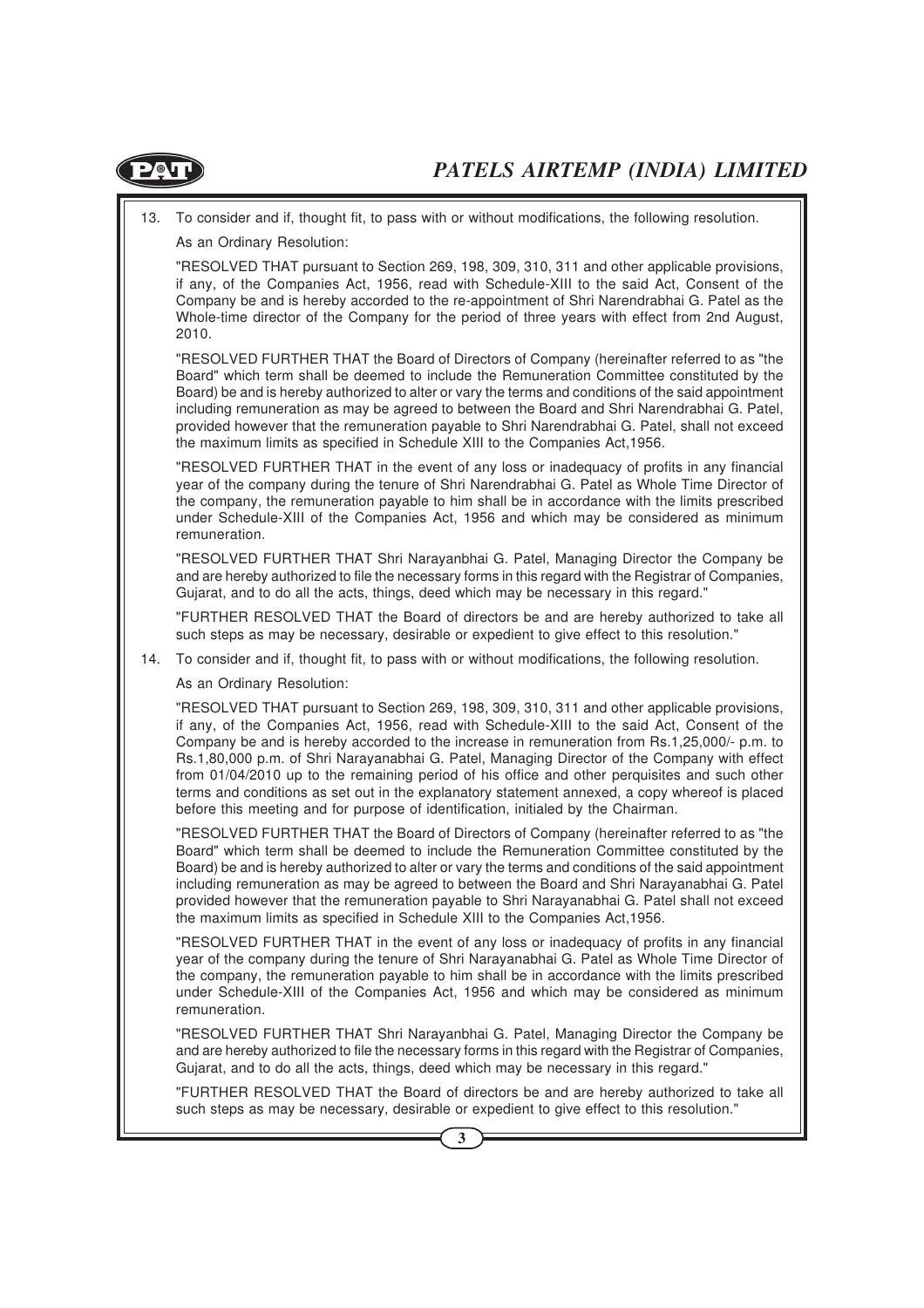

#### 15. To consider and if, thought fit, to pass with or without modifications, the following resolution.

As an Ordinary Resolution:

"RESOLVED THAT pursuant to Section 269, 198, 309,310,311 and other applicable provisions, if any, of the Companies Act, 1956, read with Schedule-XIII to the said Act, Consent of the Company be and is hereby accorded to the increase in remuneration from Rs.1,25,000/- p.m. to Rs.1,80,000 p.m. of Shri Devidas C. Narumalani with effect from 01/04/2010 up to the remaining period of his office and other perquisites and such other terms and conditions as set out in the explanatory statement annexed, a copy whereof is placed before this meeting and for purpose of identification, initialed by the Chairman.

"RESOLVED FURTHER THAT the Board of Directors of Company (hereinafter referred to as "the Board" which term shall be deemed to include the Remuneration Committee constituted by the Board) be and is hereby authorized to alter or vary the terms and conditions of the said appointment including remuneration as may be agreed to between the Board and Shri Devidas C. Narumalani provided however that the remuneration payable to Shri Devidas C. Narumalani shall not exceed the maximum limits as specified in Schedule XIII to the Companies Act,1956.

"RESOLVED FURTHER THAT in the event of any loss or inadequacy of profits in any financial year of the company during the tenure of Shri Devidas C. Narumalani as Whole Time Director of the company, the remuneration payable to him shall be in accordance with the limits prescribed under Schedule-XIII of the Companies Act, 1956 and which may be considered as minimum remuneration.

"RESOLVED FURTHER THAT Shri Narayanbhai G. Patel, Managing Director the Company be and are hereby authorized to file the necessary forms in this regard with the Registrar of Companies, Gujarat, and to do all the acts, things, deed which may be necessary in this regard."

"FURTHER RESOLVED THAT the Board of directors be and are hereby authorized to take all such steps as may be necessary, desirable or expedient to give effect to this resolution."

16. To consider and if, thought fit, to pass with or without modifications, the following resolution.

As an Ordinary Resolution:

"RESOLVED THAT pursuant to Section 269, 198, 309,310,311 and other applicable provisions, if any, of the Companies Act, 1956, read with Schedule-XIII to the said Act and in partial modification of the resolution passed by the board of directors of the Company at their meeting held on 30th September, 2009, the remuneration of Shri Sanjivkumar N. Patel be and is hereby increased from Rs.1,25,000/- p.m. to Rs.1,80,000/- p.m. w.e.f. 01.04.2010 up to the remaining period of his office subject to approval of his appointment by the Central Government and other perquisites and such terms and conditions as set out in the explanatory statement hereto annexed, a copy whereof is placed before this meeting and for purpose of identification, initialed by the Chairman.

"RESOLVED FURTHER THAT the Board of Directors of Company (hereinafter referred to as "the Board" which term shall be deemed to include the Remuneration Committee constituted by the Board) be and is hereby authorized to alter or vary the terms and conditions of the said appointment including remuneration as may be agreed to between the Board and Shri Sanjivkumar N. Patel provided however that the remuneration payable to Shri Sanjivkumar N. Patel shall not exceed the maximum limits as specified in Schedule XIII to the Companies Act,1956.

"RESOLVED FURTHER THAT in the event of any loss or inadequacy of profits in any financial year of the company during the tenure of Shri Sanjivkumar N. Patel as Whole Time Director of the company, the remuneration payable to him shall be in accordance with the limits prescribed under Schedule-XIII of the Companies Act, 1956 and which may be considered as minimum remuneration.

"RESOLVED FURTHER THAT Shri Narayanbhai G. Patel, Managing Director the Company be and are hereby authorized to file the necessary forms in this regard with the Registrar of Companies, Gujarat, and to do all the acts, things, deed which may be necessary in this regard."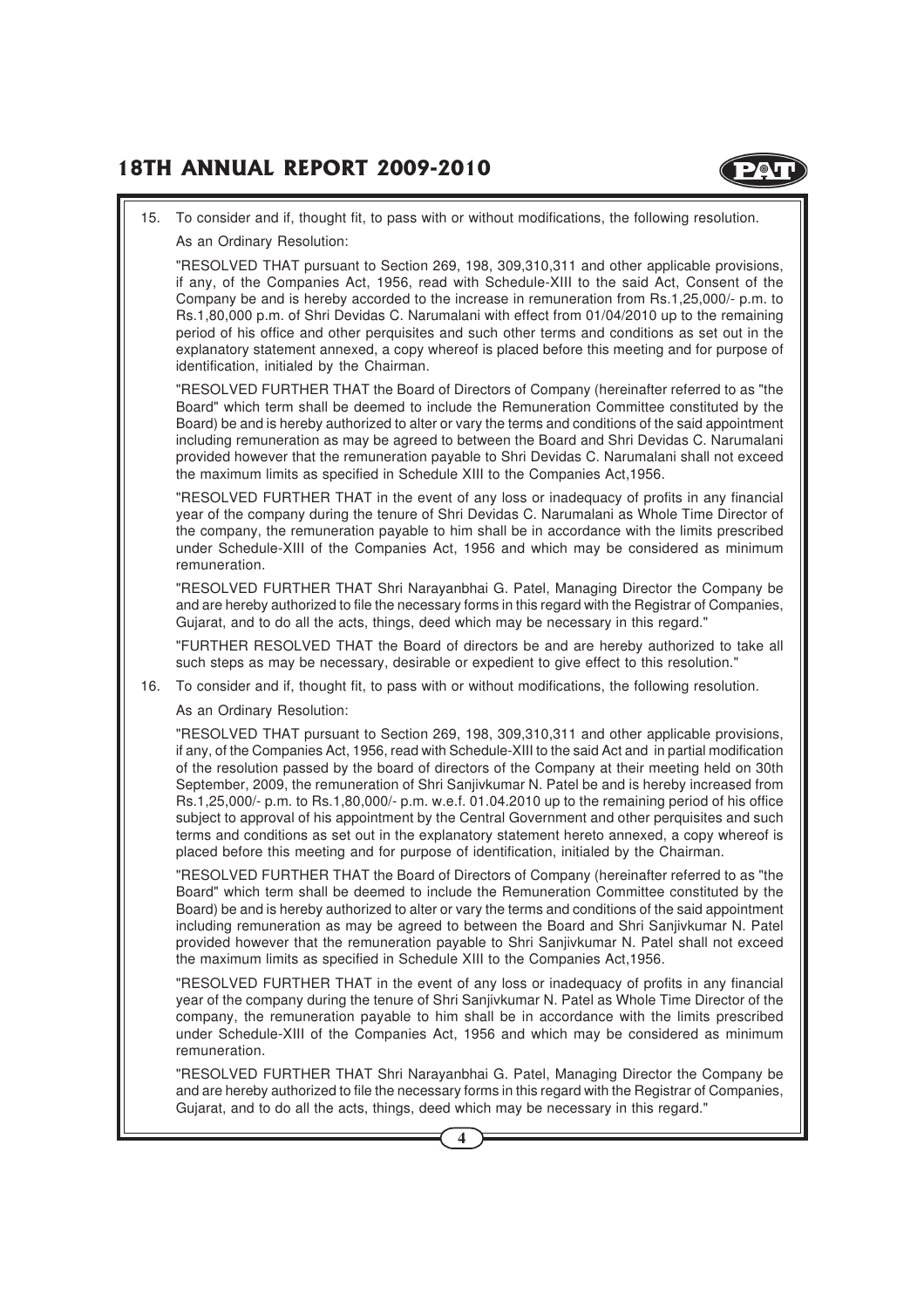

"FURTHER RESOLVED THAT the Board of directors be and are hereby authorized to take all such steps as may be necessary, desirable or expedient to give effect to this resolution."

17. To consider and if, thought fit, to pass with or without modifications, the following resolution.

As an Ordinary Resolution:

"RESOLVED THAT pursuant to Section 269, 198, 309,310,311 and other applicable provisions, if any, of the Companies Act, 1956, read with Schedule-XIII to the said Act, Consent of the Company be and is hereby accorded to the increase in remuneration from Rs.1,25,000/- p.m. to Rs.1,80,000 p.m. of Shri Prakashbhai N. Patel with effect from 01/04/2010 up to the remaining period of his office and other perquisites and such other terms and conditions as set out in the explanatory statement annexed, a copy whereof is placed before this meeting and for purpose of identification, initialed by the Chairman.

"RESOLVED FURTHER THAT the Board of Directors of Company (hereinafter referred to as "the Board" which term shall be deemed to include the Remuneration Committee constituted by the Board) be and is hereby authorized to alter or vary the terms and conditions of the said appointment including remuneration as may be agreed to between the Board and Shri Prakashbhai N. Patel provided however that the remuneration payable to Shri Prakashbhai N. Patel shall not exceed the maximum limits as specified in Schedule XIII to the Companies Act,1956.

"RESOLVED FURTHER THAT in the event of any loss or inadequacy of profits in any financial year of the company during the tenure of Shri Prakashbhai N. Patel as Whole Time Director of the company, the remuneration payable to him shall be in accordance with the limits prescribed under Schedule-XIII of the Companies Act, 1956 and which may be considered as minimum remuneration.

"RESOLVED FURTHER THAT Shri Narayanbhai G. Patel, Managing Director the Company be and are hereby authorized to file the necessary forms in this regard with the Registrar of Companies, Gujarat, and to do all the acts, things, deed which may be necessary in this regard."

"FURTHER RESOLVED THAT the Board of directors be and are hereby authorized to take all such steps as may be necessary, desirable or expedient to give effect to this resolution."

18. To consider and if, thought fit, to pass with or without modifications, the following resolution.

As an Ordinary Resolution:

"RESOLVED THAT pursuant to Section 269, 198, 309,310,311 and other applicable provisions, if any, of the Companies Act, 1956, read with Schedule-XIII to the said Act, Consent of the Company be and is hereby accorded to the increase in remuneration from Rs.1,25,000/- p.m. to Rs.1,80,000 p.m. of Shri Narendrabhai G. Patel with effect from 01/04/2010 up to the remaining period of his office and other perquisites and such other terms and conditions as set out in the explanatory statement annexed, a copy whereof is placed before this meeting and for purpose of identification, initialed by the Chairman.

"RESOLVED FURTHER THAT the Board of Directors of Company (hereinafter referred to as "the Board" which term shall be deemed to include the Remuneration Committee constituted by the Board) be and is hereby authorized to alter or vary the terms and conditions of the said appointment including remuneration as may be agreed to between the Board and Shri Narendrabhai G. Patel provided however that the remuneration payable to Shri Narendrabhai G. Patel shall not exceed the maximum limits as specified in Schedule XIII to the Companies Act,1956.

"RESOLVED FURTHER THAT in the event of any loss or inadequacy of profits in any financial year of the company during the tenure of Shri Narendrabhai G. Patel as Whole Time Director of the company, the remuneration payable to him shall be in accordance with the limits prescribed under Schedule-XIII of the Companies Act, 1956 and which may be considered as minimum remuneration.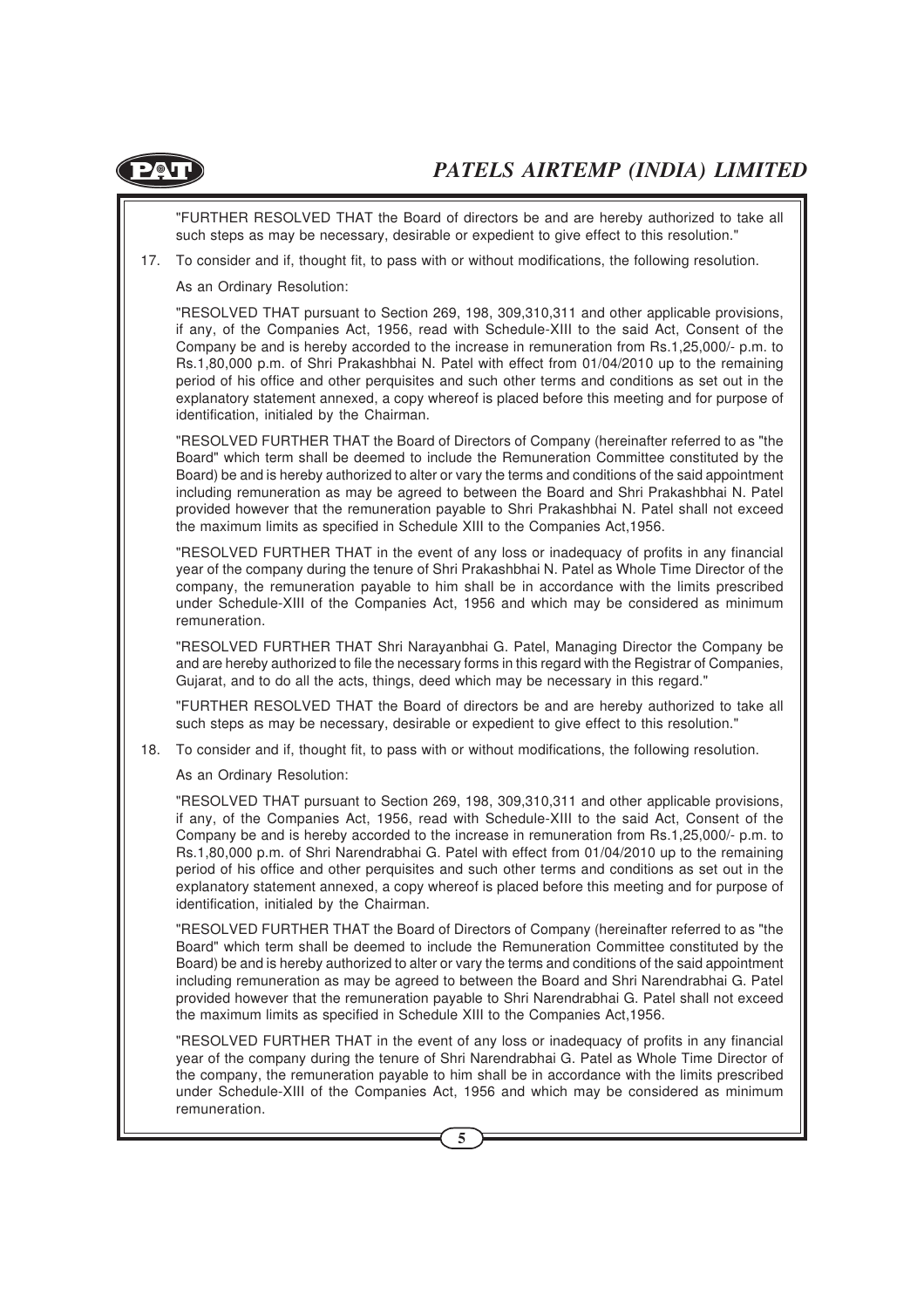

"RESOLVED FURTHER THAT Shri Narayanbhai G. Patel, Managing Director the Company be and are hereby authorized to file the necessary forms in this regard with the Registrar of Companies, Gujarat, and to do all the acts, things, deed which may be necessary in this regard."

"FURTHER RESOLVED THAT the Board of directors be and are hereby authorized to take all such steps as may be necessary, desirable or expedient to give effect to this resolution."

**For PATELS AIRTEMP (INDIA) LTD.**

Place : Rakanpur **NARAYANBHAI G. PATEL** Date : 22nd May, 2010 **Chairman & Managing Director**

#### **NOTES :-**

- 1. A MEMBER ENTITLED TO ATTEND AND VOTE AT THE MEETING IS ENTITLED TO APPOINT A PROXY AND VOTE ON A POLL INSTEAD OF HIMSELF AND THE PROXY SO APPOINTED NEED NOT BE A MEMBER OF THE COMPANY. THE INSTRUMENTS APPOINTING PROXY SHOULD HOWEVER BE DEPOSITED AT THE REGISTERED OFFICE OF THE COMPANY NOT LESS THAN FORTY EIGHT HOURS BEFORE THE COMMENCEMENT OF THE MEETING.
- 2. The relevant Explanatory Statement pursuant to Section 173(2) of the Companies Act, 1956 in respect of the Special Business item set out in the notice is annexed hereto.
- 3. The Register of Members and Share Transfer Books of the Company will remain closed from Monday, the 23rd August, 2010 to 28th August, 2010 (Both days inclusive).
- 4. Members are requested to :
	- (i) Notify promptly the change in their registered address, if any, to the Registrar and Share Transfer Agent M/S. Bigshare Services Pvt. Ltd. quoting folio numbers, if the shares are held in physical form and to their Depository Participants, if the shares are held in demat form.
	- (ii) Bring their copies of the Annual Reports and the attendance slips duly filled in with them for attending the meeting. Demat holders are requested to bring their Client ID and DP ID Nos. for easier identification of attendance at the meeting.
	- (iii) Approach the Registrar & Share Transfer Agent for consolidation of folios, if physical shareholdings are under multiple folios.
	- (iv) Address their questions/queries in writing to the Company, desirous of obtaining any information concerning the accounts and operation of the company, so as to reach at least seven days before the date of the meeting.
- 5. Those shareholders who have not encased the dividend warrants for the financial year 2006-07, Final Dividend for the year 2007-08, and dividend for the financial year 2008-09 are advised to submit their claim to the Registrar / Company immediately quoting their folio numbers. The Unpaid / Unclaimed Dividend for the year 2006-07, 2007-08 & 2008-09 will become due for transfer to Investor Education & Protection Fund Account in October / November, 2014, October/ November, 2015 & October/November, 2016. Once the unclaimed dividend is transferred to the fund, no claim shall lie against the fund or the Company in respect of the individual amounts which were unclaimed or unpaid.
- 6. All documents referred to in the accompanying notice and Explanatory Statement are open for inspection at the Registered Office of the Company on all working days except Sunday between 11.00 a.m. to 4.00 p.m. up to the date of Annual General Meeting.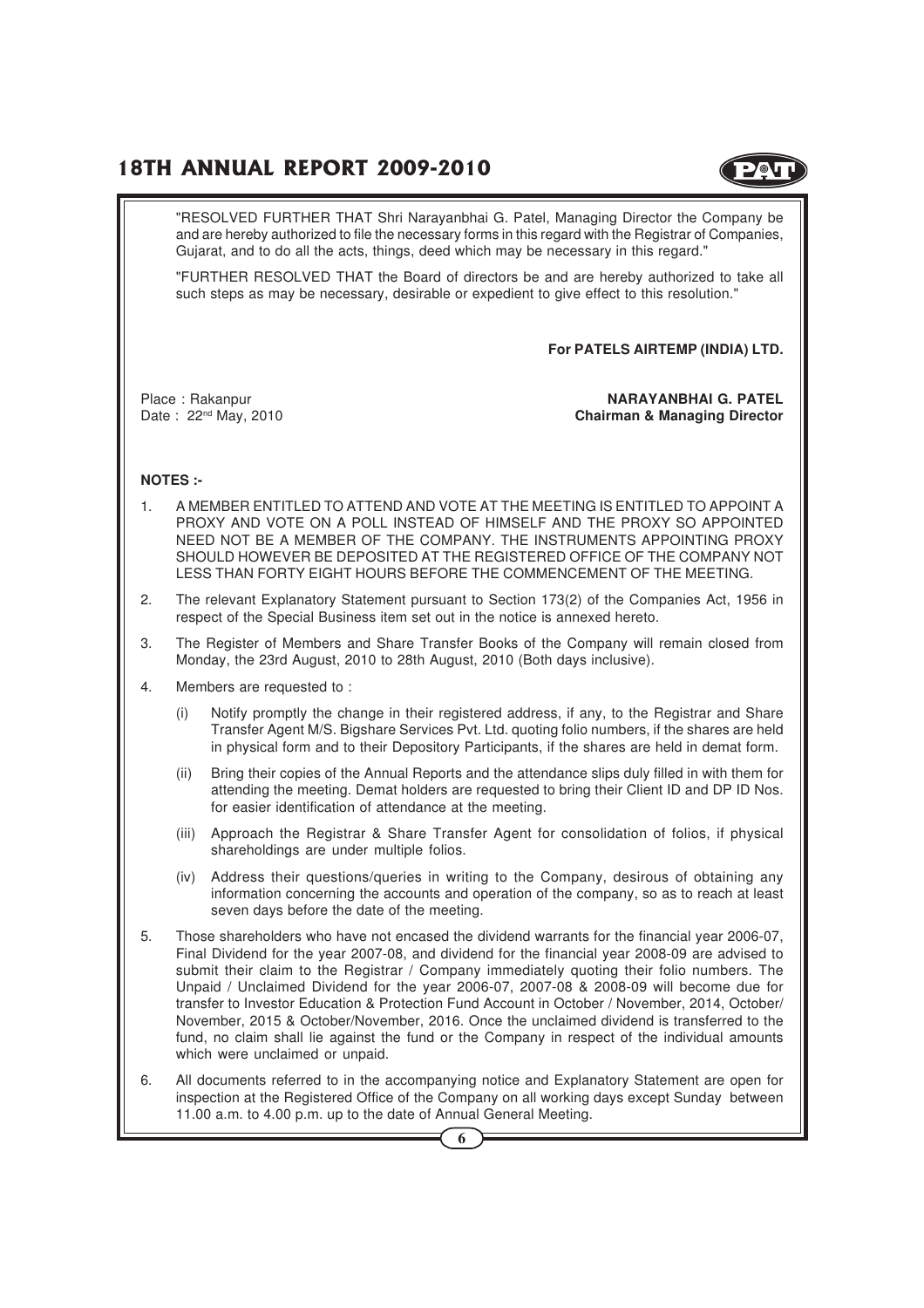

- 7. The Company's Shares have been activated for dematerialization both with National Securities Depository Ltd. and Central Depository Services (India) Ltd. Those shareholders who wish to hold shares in electronic form may approach their Depository Participants. The existing ISIN No. of the Equity Shares of the company is INE082C01024.
- 8. Company has appointed M/S. Bigshare Services Pvt. Ltd., Regd. Office: E-2 Ansa Industrial Estate, Saki Vihar Road, Saki Naka, Andheri (E), Mumbai-400 072. Tel: 022-28470652 Fax No: 022-28475207.

#### **Explanatory Statement pursuant to Section 173(2) of the Companies Act, 1956.**

#### **Item No. : 7 Ordinary Resolution:**

The Board of directors of the Company at their meeting held on 30th October, 2009 appointed Shri Vinodkumar Desai as additional director of the Company for whose appointment notice has been received from a member of the Company under Section 257 to appoint him as regular director. So the proposed appointment is for your consideration and approval.

None of the directors of the Company except Shri Vinodkumar Desai are interested in the proposed resolution.

#### **Item No. : 8 Ordinary Resolution:**

The Board of directors of the Company at their meeting held on 30th October, 2009appointed Shri Naimishbhai Patel as additional director of the Company for whose appointment notice has been received from a member of the Company under Section 257 to appoint him as regular director. So the proposed appointment is for your consideration and approval.

None of the directors of the Company except Shri Naimishbhai Patel are interested in the proposed resolution.

#### **Item No. : 9 Ordinary Resolution :**

The Board of directors of the Company at their meeting held on 30th October, 2009 appointed Shri Girishbhai Desai as additional director of the Company for whose appointment notice has been received from a member of the Company under Section 257 to appoint him as regular director. So the proposed appointment is for your consideration and approval.

None of the directors of the Company except Shri Girishbhai Desai are interested in the proposed resolution.

#### **Item No. : 10 Ordinary Resolution :**

The Board of directors of the Company at their meeting held on 30th October, 2009 appointed Shri Sanjivkumar N. Patel as additional director of the Company for whose appointment notice has been received from a member of the Company under Section 257 to appoint him as regular director. So the proposed appointment is for your consideration and approval.

None of the directors of the Company except Shri Sanjivkumar N. Patel are interested in the proposed resolution.

#### **Item No. :11 Ordinary Resolution :**

The Board of directors of the Company at their meeting held on 30th October, 2009 had appointed Shri Sanjivkumar N. Patel, the Whole-time director of the Company for a period of five years w.e.f. 01.10.2009 to 30.09.2014.However according to Shedule-XIII and other applicable provisions of the Companies act, 1956 such approval is subject to approval of the members of the Company and is subject to approval of Central Government. For which application is already made to the Central Government and decision of Central Government is still pending.

Your directors therefore, recommend the resolution for approval of the members.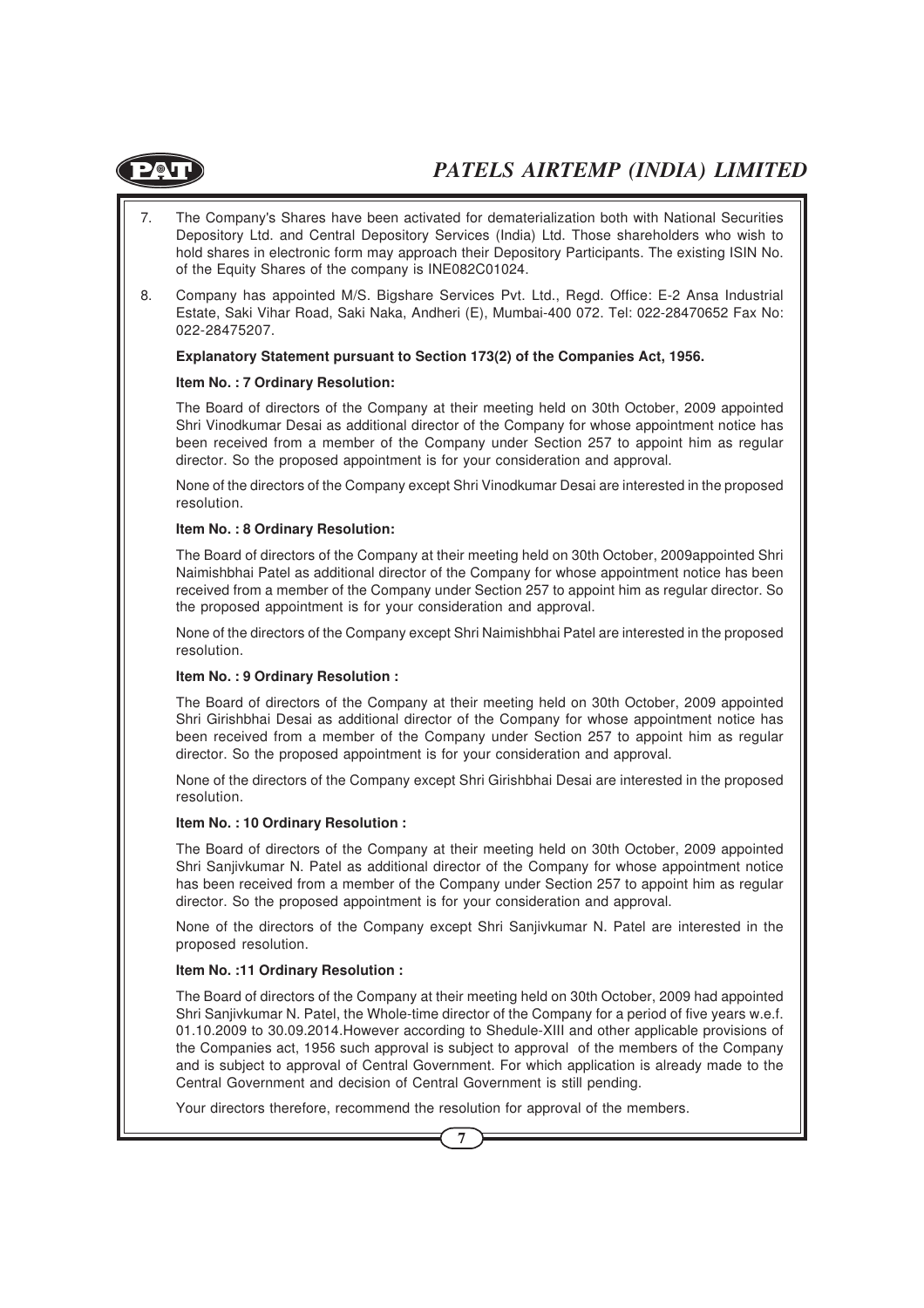

None of the Directors except Shri Sanjivkumar Patel himself may be considered as interested in the passing of this resolution.

#### **Item No.: 12 Ordinary Resolution :**

The Board of directors of the Company at their meeting held on 22nd May, 2010 re-appointed Shri Prakashbhai N. Patel as the Whole-time director of the Company for 3 years commencing w.e.f. 2nd June, 2010. However according to Shedule-XIII and other applicable provisions of the Companies' Act, 1956 the said re-appoinment required to be confirmed by the members of the Company by way of ordinary resolution.:

Your directors therefore, recommend the resolution for approval of the members.

None of the Directors except Shri Prakashbhai N. Patel himself may be considered as interested in the passing of this resolution.

#### **Item No.: 13 Ordinary Resolution :**

The Board of directors of the Company at their meeting held on 22nd May, 2010 re-appointed Shri Narendrabhai G. Patel as the Whole-time director of the Company for 3 years commencing w.e.f. 2nd June, 2010. However according to Shedule-XIII and other applicable provisions of the Companies' Act, 1956 the said re-appoinment required to be confirmed by the members of the Company by way of ordinary resolution:

Your directors therefore, recommend the resolution for approval of the members.

None of the Directors except Shri Narendrabhai G. Patel himself may be considered as interested in the passing of this resolution.

#### **Item No.: 14 Ordinary Resolution :**

The Board of Directors of the Company at their meeting held on 22nd May, 2010 had decided to increase the remuneration of Shri Narayanabhai G. Patel from Rs.1,25,000/- p.m. to Rs.1,80,000/ - p.m. w.e.f. 01/04/2010 up to the remaining term of his office and on such other terms and conditions as follows:

#### **A. REMUNRATION**

- (1) Salary: Rs.1, 80,000/- per month w.e.f. 01/04/2010 up to the remaining period of his office including Dearness and other allowances.
- (2) Perquisites: Perquisites are allowed in addition to salary. It shall be restricted to an amount equal to the annual salary subject to ceiling prescribed in Part II of Schedule XIII to the Companies Act,1956.
	- (i) Housing Rent free furnished residential accommodation or House Rent Allowance as may be decided by the Board or Committee.
	- (ii) Reimbursement of expenses on gas, electricity, water and furnishings.
	- (iii) Reimbursement of medical expenses incurred for self and members of his family as per the rules of the company.
	- (iv) Leave travel concession for self and members if his family as per rules of the company.
	- (v) Fees of clubs subject to maximum of two clubs.
	- (vi) Personal Accident Insurance premium as per the rules of the Company.
	- (vii) Provision of car and telephone at residence. The expenditure on use of car for private purpose and long distance calls on telephone shall billed by the Company.
	- (viii) Company's contribution to Provident Fund, Superannuation fund or annuity fund, gratuity and encashment of leave, as per the rules of Company.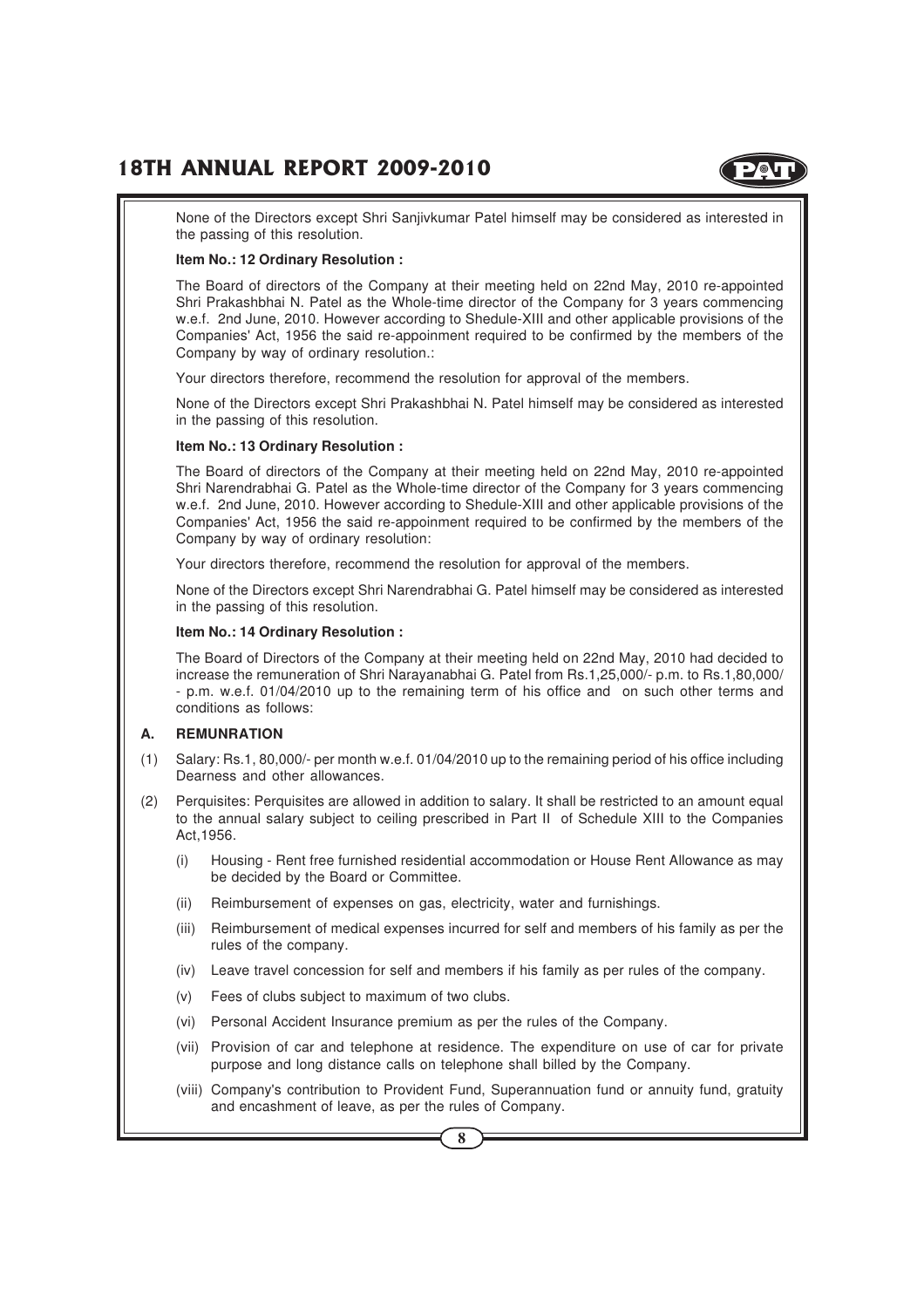

- (ix) Reimbursement of entertainment expenses actually and properly incurred for the business of the Company.
- B. The Board shall have the authority to alter or vary the terms of re-appointment and remuneration including perquisites and benefits payable to the aforesaid Managerial Personal within the overall limits under Section 198, 309 and Schedule XIII of the Companies Act, 1956.
- C. In the absence or inadequacy of profits in any financial year, the salary mentioned in paragraph (A) & perquisite (B) above shall be minimum remuneration payable to the appointee subject to the provisions of Part-II, Section -II of Schedule-XIII of the Companies Act, 1956.
- D. The appointee shall not so long as function as such, become interested or otherwise connected directly or through his wife and / or minor children in any selling agency of the Company without the prior approval of the Central Government.
- E. The appointee shall subject to supervision, direction and control of the Board of Directors of the Company be entrusted with such powers and perform such duties as may from time to time be delegated / entrusted to him.
- F. The appointment may be terminated by either party giving to the other party three months remuneration in lieu thereof.

As per the provisions of Sections 198, 269, 309, 310 read with Schedule-XIII, Part-III and all other applicable provisions, if any, of the Companies Act, 1956 the consent of the Company by Ordinary Resolution is necessary for appointment of Whole Time Director of the Company on remuneration.

Your directors therefore, recommend the resolution for approval of the members.

The above may be treated as an abstract as required under Section 302 of the Companies Act, 1956.

Resolutions of the Board Meeting and Remuneration Committee Meeting stating the terms and conditions of appointment and remuneration of the above appointee shall be available for inspection at the Registered Office of the Company on all working days except Sunday between 11.00 a.m. to 3.00 p.m. up to the date of the meeting.

None of the Directors except Shri Narayanabhai G. Patel himself may be considered as interested in the passing of this resolution.

#### **Item No.: 15 Ordinary Resolution :**

The Board of Directors of the Company at their meeting held on 22nd May, 2010 had decided to increase the remuneration of Shri Devidas C. Narumalani from Rs.1,25,000/- p.m. to Rs.1,80,000/ - p.m. w.e.f. 01/04/2010 up to the remaining term of his office and on such other terms and conditions as follows:

#### **A. REMUNRATION**

- (1) Salary: Rs.1, 80,000/- per month w.e.f. 01/04/2010 up to the remaining period of his office including Dearness and other allowances.
- (2) Perquisites: Perquisites are allowed in addition to salary. It shall be restricted to an amount equal to the annual salary subject to ceiling prescribed in Part II of Schedule XIII to the Companies Act,1956.
	- (i) Housing Rent free furnished residential accommodation or House Rent Allowance as may be decided by the Board or Committee.
	- (ii) Reimbursement of expenses on gas, electricity, water and furnishings.
	- (iii) Reimbursement of medical expenses incurred for self and members of his family as per the rules of the company.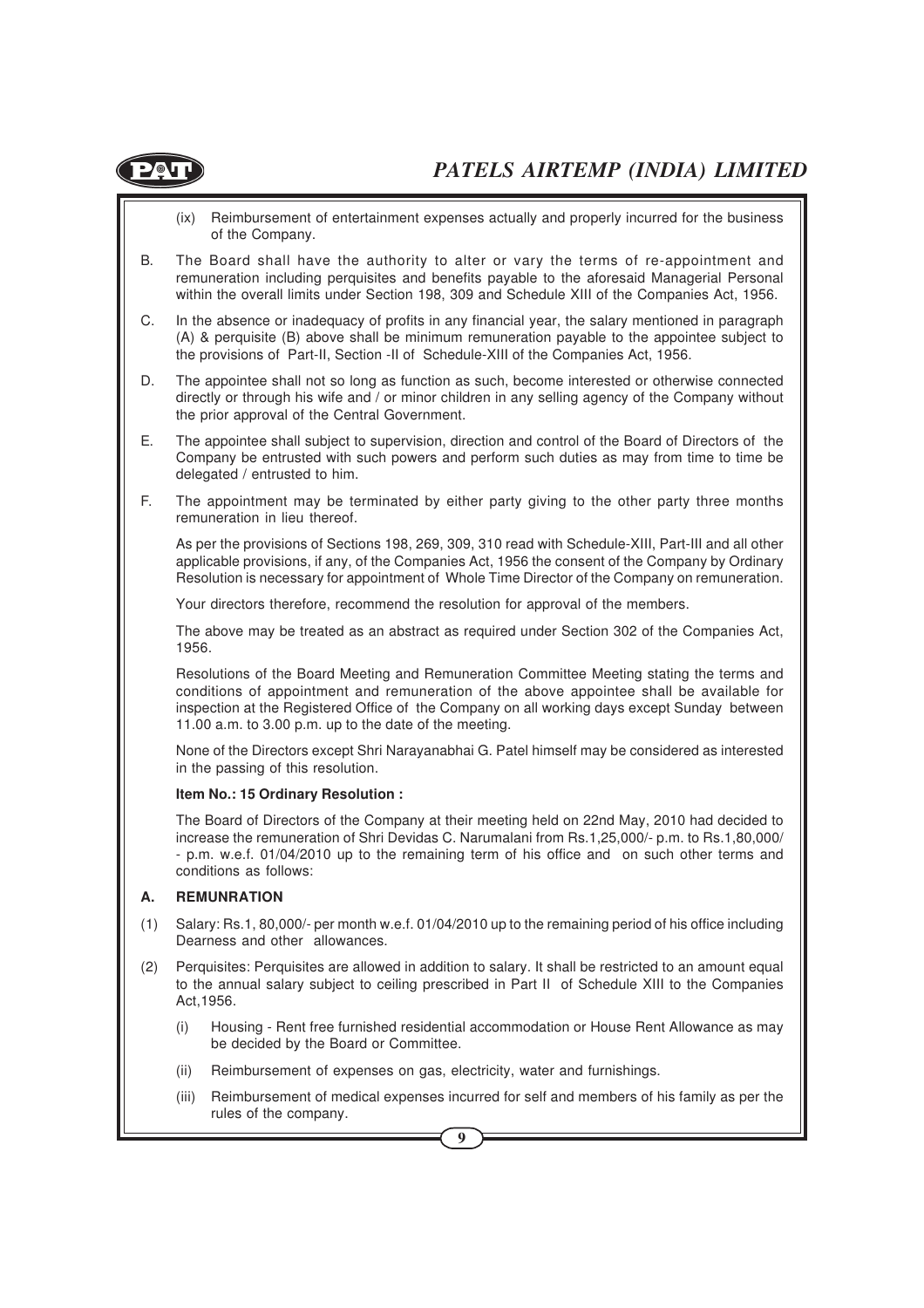

- (iv) Leave travel concession for self and members if his family as per rules of the company.
- (v) Fees of clubs subject to maximum of two clubs.
- (vi) Personal Accident Insurance premium as per the rules of the Company.
- (vii) Provision of car and telephone at residence. The expenditure on use of car for private purpose and long distance calls on telephone shall billed by the Company.
- (viii) Company's contribution to Provident Fund, Superannuation fund or annuity fund, gratuity and encashment of leave, as per the rules of Company.
- (ix) Reimbursement of entertainment expenses actually and properly incurred for the business of the Company.
- B. The Board shall have the authority to alter or vary the terms of re-appointment and remuneration including perquisites and benefits payable to the aforesaid Managerial Personal within the overall limits under Section 198, 309 and Schedule XIII of the Companies Act, 1956.
- C. In the absence or inadequacy of profits in any financial year, the salary mentioned in paragraph (A) & perquisite (B) above shall be minimum remuneration payable to the appointee subject to the provisions of Part-II, Section -II of Schedule-XIII of the Companies Act, 1956.
- D. The appointee shall not so long as function as such, become interested or otherwise connected directly or through his wife and / or minor children in any selling agency of the Company without the prior approval of the Central Government.
- E. The appointee shall subject to supervision, direction and control of the Board of Directors of the Company be entrusted with such powers and perform such duties as may from time to time be delegated / entrusted to him.
- F. The appointment may be terminated by either party giving to the other party three months remuneration in lieu thereof .

As per the provisions of Sections 198, 269, 309, 310 read with Schedule-XIII, Part-III and all other applicable provisions, if any, of the Companies Act, 1956 the consent of the Company by Ordinary Resolution is necessary for appointment of Whole Time Director of the Company on remuneration.

Your directors therefore, recommend the resolution for approval of the members.

The above may be treated as an abstract as required under Section 302 of the Companies Act, 1956.

Resolutions of the Board Meeting and Remuneration Committee Meeting stating the terms and conditions of appointment and remuneration of the above appointee shall be available for inspection at the Registered Office of the Company on all working days except Sunday between 11.00 a.m. to 3.00 p.m. up to the date of the meeting.

None of the Directors except Shri Devidas C. Narumalani himself may be considered as interested in the passing of this resolution.

#### **Item No.: 16 Ordinary Resolution:**

The Board of directors of the Company at their meeting held on 22nd May, 2010 had decided to increase the remuneration of Shri Sanjivkumar N. Patel, the Whole-time director of the Company w.e.f. 01/04/2010 to the remaining term of his office and other terms and conditions are as follows. However his appointment is subject to approval of Central Government, for which application is already made to the Central Government and is still pending.

#### **A. REMUNERATION :**

(1) Salary: Rs.1, 80,000/- per month including Dearness and other allowances.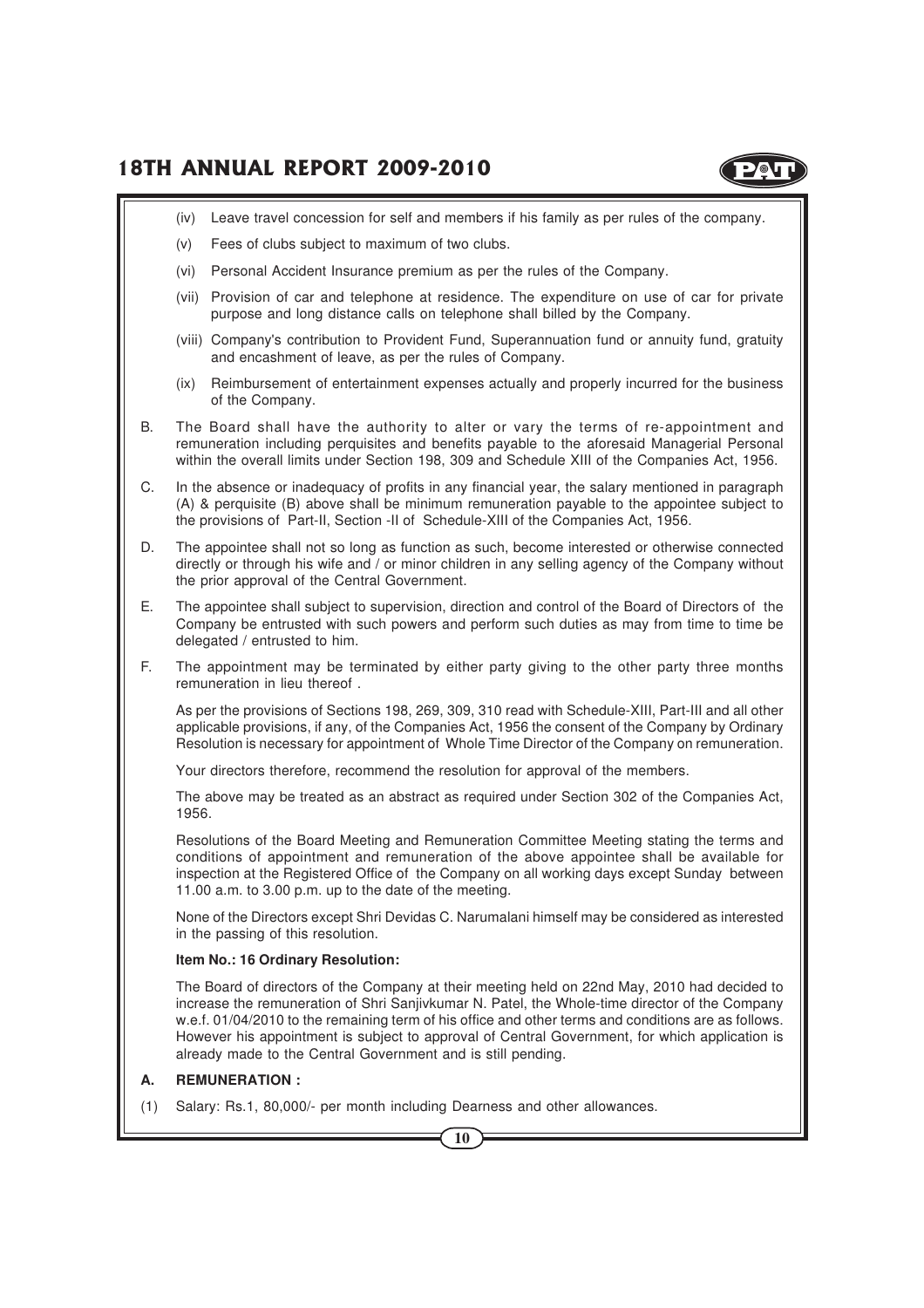

- (2) Perquisites: Perquisites are allowed in addition to salary. It shall be restricted to an amount equal to the annual salary subject to ceiling prescribed in Part II of Schedule XIII to the Companies Act, 1956.
	- (i) Housing Rent free furnished residential accommodation or House Rent Allowance as may be decided by the Board or Committee.
	- (ii) Reimbursement of expenses on gas, electricity, water and furnishings.
	- (iii) Reimbursement of medical expenses incurred for self and members of his family as per the rules of the company.
	- (iv) Leave travel concession for self and members if his family as per rules of the company.
	- (v) Fees of clubs subject to maximum of two clubs.
	- (vi) Personal Accident Insurance premium as per the rules of the Company.
	- (vii) Provision of car and telephone at residence. The expenditure on use of car for private purpose and long distance calls on telephone shall billed by the Company.
	- (viii) Company's contribution to Provident Fund, Superannuation fund or annuity fund, gratuity and encashment of leave, as per the rules of Company.
	- (ix) Reimbursement of entertainment expenses actually and properly incurred for the business of the Company.
- B. The Board shall have the authority to alter or vary the terms of re-appointment and remuneration including perquisites and benefits payable to the aforesaid Managerial Personal within the overall limits under Section 198, 309 and Schedule XIII of the Companies Act, 1956.
- C. In the absence or inadequacy of profits in any financial year, the salary mentioned in paragraph (A) & perquisite (B) above shall be minimum remuneration payable to the appointee subject to the provisions of Part-II, Section -II of Schedule-XIII of the Companies Act, 1956.
- D. The appointee shall not so long as function as such, become interested or otherwise connected directly or through his wife and / or minor children in any selling agency of the Company without the prior approval of the Central Government.
- E. The appointee shall subject to supervision, direction and control of the Board of Directors of the Company be entrusted with such powers and perform such duties as may from time to time be delegated / entrusted to him.
- F. The appointment may be terminated by either party giving to the other party three months remuneration in lieu thereof.

As per the provisions of Sections 198, 269, 309, 310 read with Schedule-XIII, Part-III and all other applicable provisions, if any, of the Companies Act, 1956 the consent of the Company by Ordinary Resolution is necessary for appointment of Whole Time Director of the Company on remuneration.

Your directors therefore, recommend the resolution for approval of the members.

The above may be treated as an abstract as required under Section 302 of the Companies Act, 1956.

Resolutions of the Board Meeting and Remuneration Committee Meeting stating the terms and conditions of appointment and remuneration of the above appointee shall be available for inspection at the Registered Office of the Company on all working days except Sunday between 11.00 a.m. to 3.00 p.m. up to the date of the meeting.

None of the Directors except Shri Sanjivkumar N. Patel himself may be considered as interested in the passing of this resolution.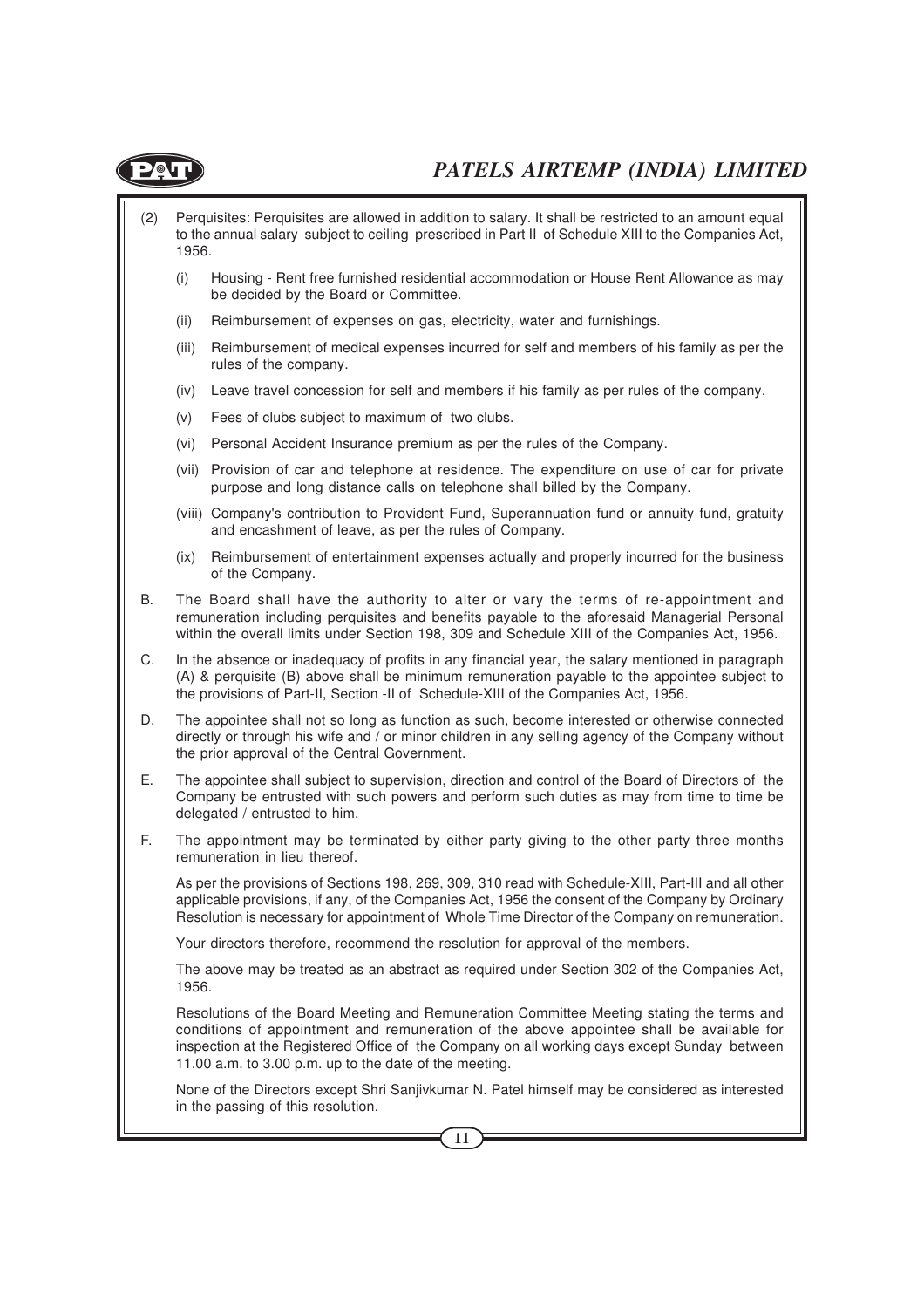

#### **Item No.: 17 Ordinary Resolution :**

The Board of Directors of the Company at their meeting held on 22nd May, 2010 had decided to increase the remuneration of Shri Prakashbhai N. Patel from Rs.1, 25,000/- p.m. to Rs.1,80,000/ - p.m. w.e.f. 01/04/2010 up to unexpired period of his old office and for a period starting from his re-appoinment up to the remaining term of his office and on such other terms and conditions as follows:

#### **A. REMUNERATION :**

- (1) Salary: Rs.1, 80,000/- per month w.e.f. 01/04/2010 up to unexpired period of his old office and for a period starting from his re-appointment including Dearness and other Allowances.
- (2) Perquisites : Perquisites are allowed in addition to salary. It shall be restricted to an amount equal to the annual salary subject to ceiling prescribed in Part II of Schedule-XIII to the Companies Act, 1956.
	- (i) Housing Rent free furnished residential accommodation or House Rent Allowance as may be decided by the Board or Committee.
	- (ii) Reimbursement of expenses on gas, electricity, water and furnishings.
	- (iii) Reimbursement of medical expenses incurred for self and members of his family as per the rules of the company.
	- (iv) Leave travel concession for self and members if his family as per rules of the company.
	- (v) Fees of clubs subject to maximum of two clubs.
	- (vi) Personal Accident Insurance premium as per the rules of the Company.
	- (vii) Provision of car and telephone at residence. The expenditure on use of car for private purpose and long distance calls on telephone shall billed by the Company.
	- (viii) Company's contribution to Provident Fund, Superannuation fund or annuity fund, gratuity and encashment of leave, as per the rules of Company.
	- (ix) Reimbursement of entertainment expenses actually and properly incurred for the business of the Company.
- B. The Board shall have the authority to alter or vary the terms of re-appointment and remuneration including perquisites and benefits payable to the aforesaid Managerial Personal within the overall limits under Section 198, 309 and Schedule XIII of the Companies Act, 1956.
- C. In the absence or inadequacy of profits in any financial year, the salary mentioned in paragraph (A) & perquisite (B) above shall be minimum remuneration payable to the appointee subject to the provisions of Part-II, Section -II of Schedule-XIII of the Companies Act, 1956.
- D. The appointee shall not so long as function as such, become interested or otherwise connected directly or through his wife and / or minor children in any selling agency of the Company without the prior approval of the Central Government.
- E. The appointee shall subject to supervision, direction and control of the Board of Directors of the Company be entrusted with such powers and perform such duties as may from time to time be delegated / entrusted to him.
- F. The appointment may be terminated by either party giving to the other party three months remuneration in lieu thereof .

As per the provisions of Sections 198, 269, 309, 310 read with Schedule-XIII, Part-III and all other applicable provisions, if any, of the Companies Act, 1956 the consent of the Company by Ordinary Resolution is necessary for appointment of Whole Time Director of the Company on remuneration.

Your directors therefore, recommend the resolution for approval of the members.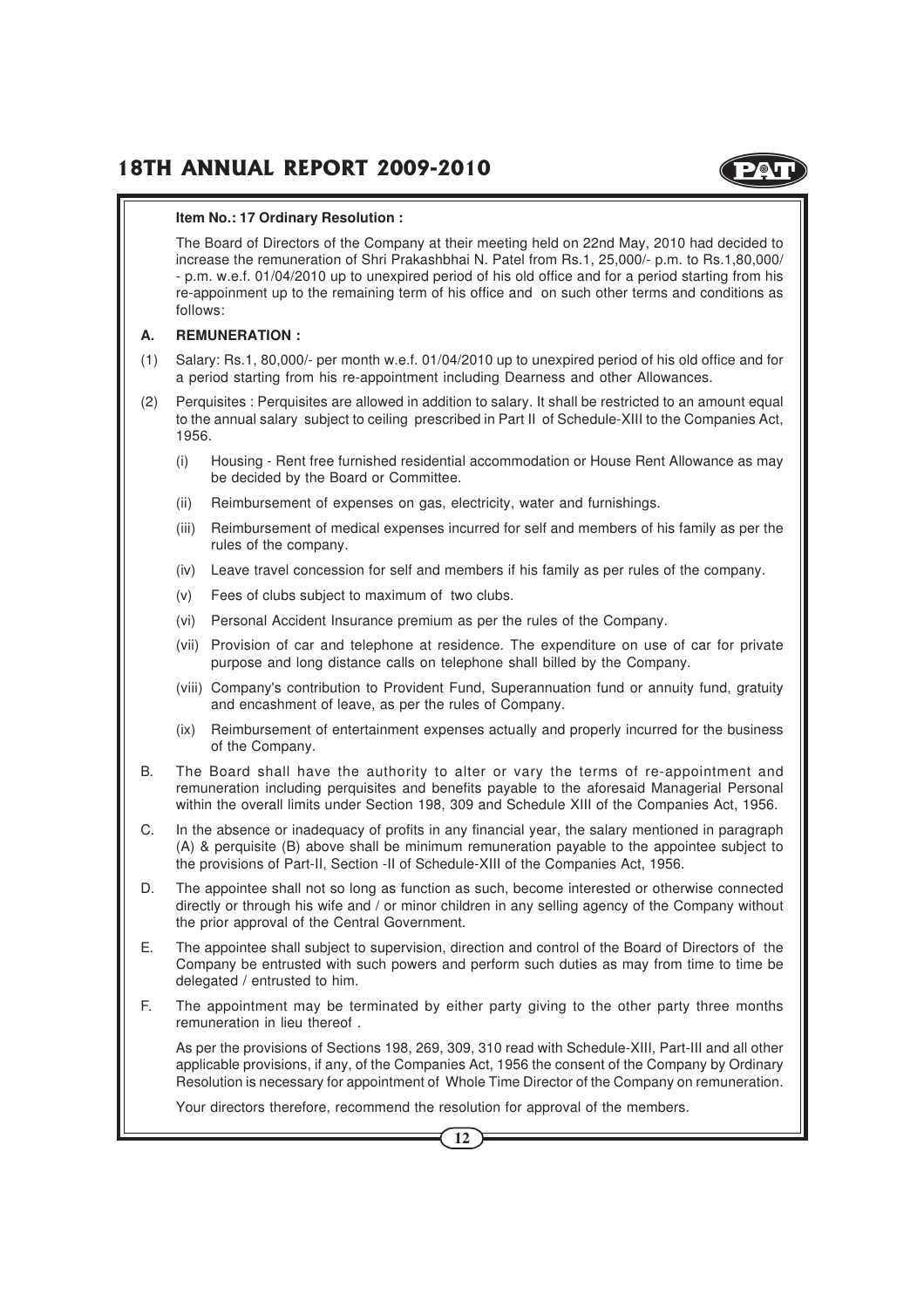

The above may be treated as an abstract as required under Section 302 of the Companies Act, 1956.

Resolutions of the Board Meeting and Remuneration Committee Meeting stating the terms and conditions of appointment and remuneration of the above appointee shall be available for inspection at the Registered Office of the Company on all working days except Sunday between 11.00 a.m. to 3.00 p.m. up to the date of the meeting.

None of the Directors except Shri Prakashbhai N. Patel himself may be considered as Interested in the passing of this resolution.

#### **Item No.: 18 Ordinary Resolution:**

The Board of Directors of the Company at their meeting held on 22nd May, 2010 had decided to increase the remuneration of Shri Narendrabhai G. Patel from Rs.1, 25,000/- p.m. to Rs.1, 80,000/ - p.m. w.e.f. 01/04/2010 up to unexpired period of his old office and for a period starting from his re-appoinment up to the remaining term of his office and on such other terms and conditions as follows:

#### **A. REMUNERATION:**

- (1) Salary: Rs.1, 80,000/- per month w.e.f. 01/04/2010 up to unexpired period of his old office and for a period starting from his re-appointment including Dearness and other allowances.
- (2) Perquisites : Perquisites are allowed in addition to salary. It shall be restricted to an amount equal to the annual salary subject to ceiling prescribed in Part II of Schedule-XIII to the Companies Act,1956.
	- (i) Housing Rent free furnished residential accommodation or House Rent Allowance as may be decided by the Board or Committee.
	- (ii) Reimbursement of expenses on gas, electricity, water and furnishings.
	- (iii) Reimbursement of medical expenses incurred for self and members of his family as per the rules of the company.
	- (iv) Leave travel concession for self and members if his family as per rules of the company.
	- (v) Fees of clubs subject to maximum of two clubs.
	- (vi) Personal Accident Insurance premium as per the rules of the Company.
	- (vii) Provision of car and telephone at residence. The expenditure on use of car for private purpose and long distance calls on telephone shall billed by the Company.
	- (viii) Company's contribution to Provident Fund, Superannuation fund or annuity fund, gratuity and encashment of leave, as per the rules of Company.
	- (ix) Reimbursement of entertainment expenses actually and properly incurred for the business of the Company.
- B. The Board shall have the authority to alter or vary the terms of re-appointment and remuneration including perquisites and benefits payable to the aforesaid Managerial Personal within the overall limits under Section 198, 309 and Schedule XIII of the Companies Act, 1956.
- C. In the absence or inadequacy of profits in any financial year, the salary mentioned in paragraph (A) & perquisite (B) above shall be minimum remuneration payable to the appointee subject to the provisions of Part-II, Section -II of Schedule-XIII of the Companies Act, 1956.
- D. The appointee shall not so long as function as such, become interested or otherwise connected directly or through his wife and / or minor children in any selling agency of the Company without the prior approval of the Central Government.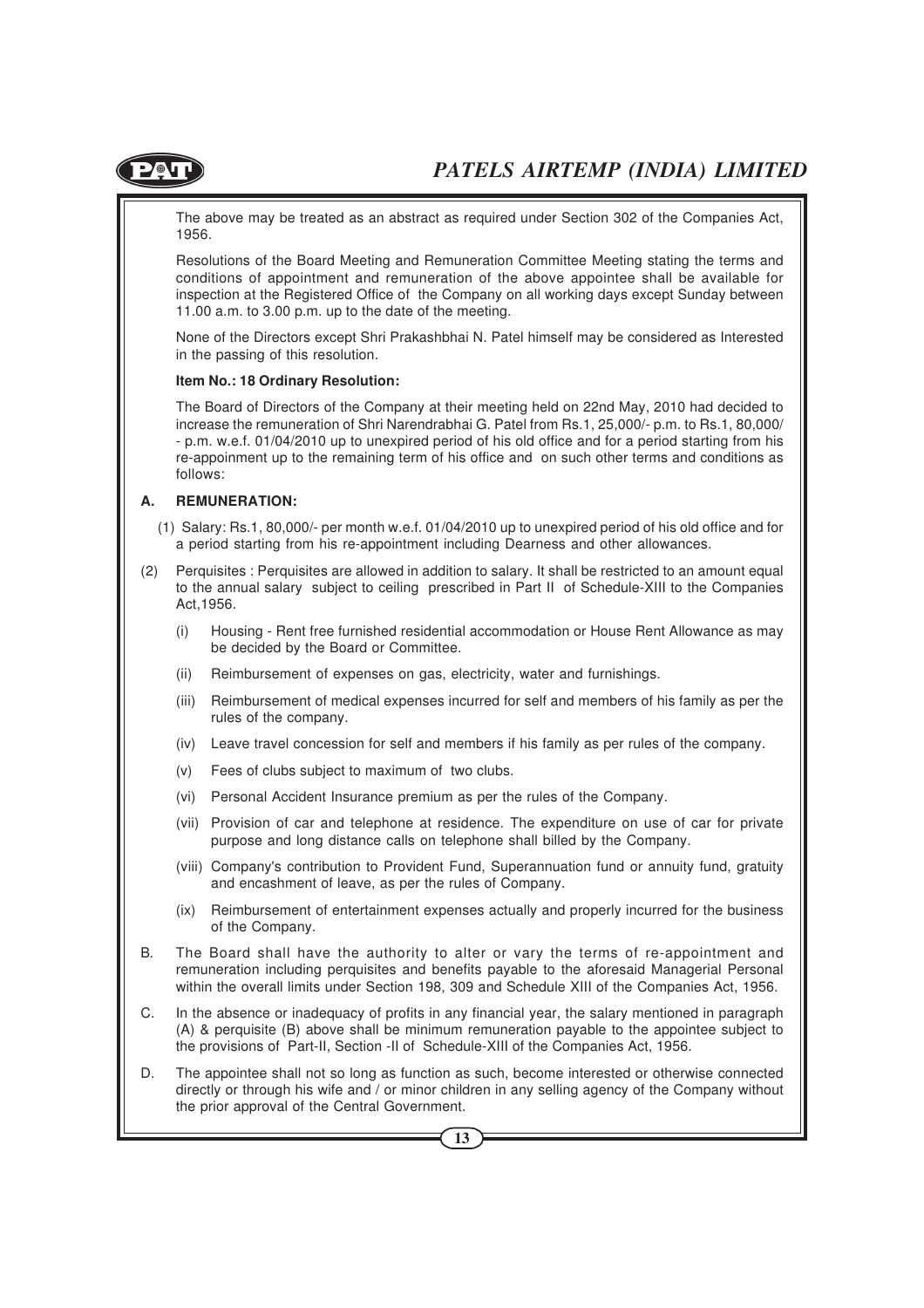

- E. The appointee shall subject to supervision, direction and control of the Board of Directors of the Company be entrusted with such powers and perform such duties as may from time to time be delegated / entrusted to him.
- F. The appointment may be terminated by either party giving to the other party three months remuneration in lieu thereof.

As per the provisions of Sections 198, 269, 309, 310 read with Schedule-XIII, Part-III and all other applicable provisions, if any, of the Companies Act, 1956 the consent of the Company by Ordinary Resolution is necessary for appointment of Whole Time Director of the Company on remuneration.

Your directors therefore, recommend the resolution for approval of the members.

The above may be treated as an abstract as required under Section 302 of the Companies Act, 1956.

Resolutions of the Board Meeting and Remuneration Committee Meeting stating the terms and conditions of appointment and remuneration of the above appointee shall be available for inspection at the Registered Office of the Company on all working days except Sunday between 11.00 a.m. to 3.00 p.m. up to the date of the meeting.

None of the Directors except Shri Narendrabhai G. Patel himself may be considered as Interested in the passing of this resolution.

#### **For PATELS AIRTEMP (INDIA) LTD.**

Place : Rakanpur **NARAYANBHAI G. PATEL** Date : 22<sup>nd</sup> May, 2010 **Chairman & Managing Director** 

#### **Details of Directors seeking appointment / re-appoinment at the forthcoming Annual General Meeting**

(Pursuant to Clause 49 VII A of the Listing Agreement)

| Name of<br>Director        | Date of<br><b>Birth</b> | Date of<br>Appointment | Experience<br>in specific<br>functional<br>areas | Qualifications                  | Directorship<br>held in other<br>Public Limited<br>Companies | Member/<br>Chairman<br>of Committees<br>in other<br><b>Public Limited</b><br>Companies |
|----------------------------|-------------------------|------------------------|--------------------------------------------------|---------------------------------|--------------------------------------------------------------|----------------------------------------------------------------------------------------|
| Shri Devidas C. Narumalani | 01.06.1949              | 10.06.1992             | Engineering<br>Industry                          | B.TECH(IIT-<br>Bombay)          | Nil                                                          | Nil                                                                                    |
| Shri Narendrabhai G. Patel | 13.02.1958              | 21.06.1994             | Engineering<br>Industry                          | B.E.(Mechanical),<br><b>DBM</b> | Nil                                                          | Nil                                                                                    |
| Shri Prakashbhai N. Patel  | 23.07.1966              | 27.05.2004             | Engineering<br>Industry                          | B.E.(Mechanical)                | Nil                                                          | Nil                                                                                    |
| Shri Sanjivkumar N.Patel   | 11/09/1972              | 01.10.2009             | Engineering<br>Industry                          | B.E.(Chemical)<br>(MBA-USA)     | Nil                                                          | Nil                                                                                    |
| Shri Girishbhai N. Desai   | 15.01.1948              | 30.10.2009             | Engineering<br>Industry                          | B.E.(Mechanical)                | Nil                                                          | Nil                                                                                    |
| Shri Vinodbhai C. Desai    | 16.02.1959              | 30.10.2009             | Engineering<br>Industry                          | B.E.(Production)                | Nil                                                          | Nil                                                                                    |
| Shri Naimishbhai B. Patel  | 22.02.1957              | 30.10.2009             | Engineering<br>Industry                          | B.E.(Mechanical)                | Nil                                                          | Nil                                                                                    |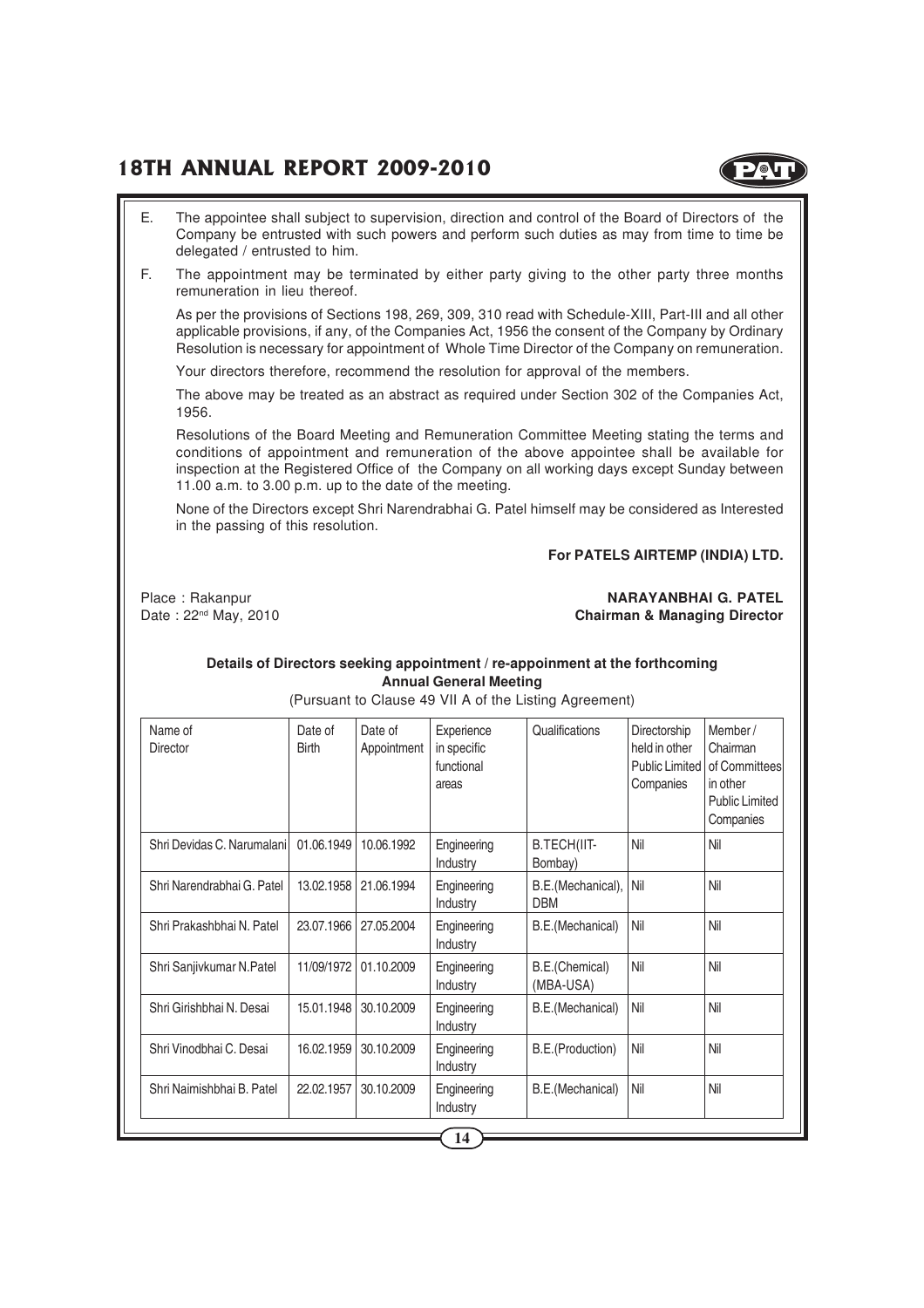

#### **DIRECTORS' REPORT**

#### **Dear Members,**

Your Directors are pleased to present the Eighteenth Annual Report together with Audited Statement of Accounts of the Company for the financial year ended 31st March, 2010.

#### **FINANCIAL RESULTS (Rupees in Lacs)**

| ט וויאויטואג וובטטבוס                            |         | (10000000110000) |
|--------------------------------------------------|---------|------------------|
| Particulars                                      | 2009-10 | 2008-09          |
| Sales and Other Income (Including Excise Duties) | 7760.41 | 7429.09          |
| Profit before Interest and Finance Charges       | 1548.10 | 1272.81          |
| Depreciation and Taxes & prior period Adjustment |         |                  |
| Less: Interest & Finance Charges                 | 134.06  | 108.86           |
| Depreciation                                     | 87.77   | 66.18            |
| Profit before Taxation                           | 1326.27 | 1097.77          |
| Provision for Taxation - Current                 | 415.20  | 373.00           |
| - Fringe Benefit Tax                             | 0.00    | 3.80             |
| - Deferred                                       | 34.66   | (0.11)           |
| - Wealth Tax                                     | 0.35    | 0.17             |
| - Short/ (Excess) Provision of FBT               | 0.00    | (0.42)           |
| of earlier year w/o                              |         |                  |
| - Short/(Excess) Provision earlier               | 7.59    | 4.96             |
| Year w/o                                         |         |                  |
| Profit after Tax                                 | 868.47  | 716.37           |
| Less Prior Period Adjustment                     | 0.56    | 1.88             |
|                                                  | 867.91  | 714.49           |
| Balance brought forward from previous year       | 1554.94 | 1022.22          |
| Less Corporate Dividend Tax                      | 17.23   | 15.51            |
| Less Interim Dividend                            |         |                  |
| Less: Proposed Dividend                          | 101.41  | 91.26            |
| Less Transfer to General Reserve                 | 90.00   | 75.00            |
| Surplus carried forward to Balance Sheet         | 2214.21 | 1554.94          |
| Earning Per Share                                | 17.12   | 14.09            |

#### **DIVIDEND**

Your Directors has recommended dividend @ Rs.2/- per Equity Share for the financial year 2009-10 subject to approval by the members in the General Meeting. The Corporate Dividend Tax works out to be Rs. 17.23 Lacs.

#### **PERFORMANCE**

Your company continued to post good performance during the year. Profit Before Tax is Rs.1326.27 lacs against Rs. 1097.77 lacs during the previous year. Net sales of the Company are Rs. 7223.20 lacs against Rs. 6844.65 Lacs of the previous year.

Your company has earned Net Profit of the Company is Rs. 867.91 lacs against Rs. 714.49 lacs during the previous year showing an increase of about 21%. Thus there is remarkable growth in the top line as well as bottom line of the Company for the year under review.

#### **FUTURE PROSPECTS**

As you aware that the Company is in engineering industry and is engaged in manufacturing/fabricating tailor made machines and therefore, the order book position of such type of company can play pivotal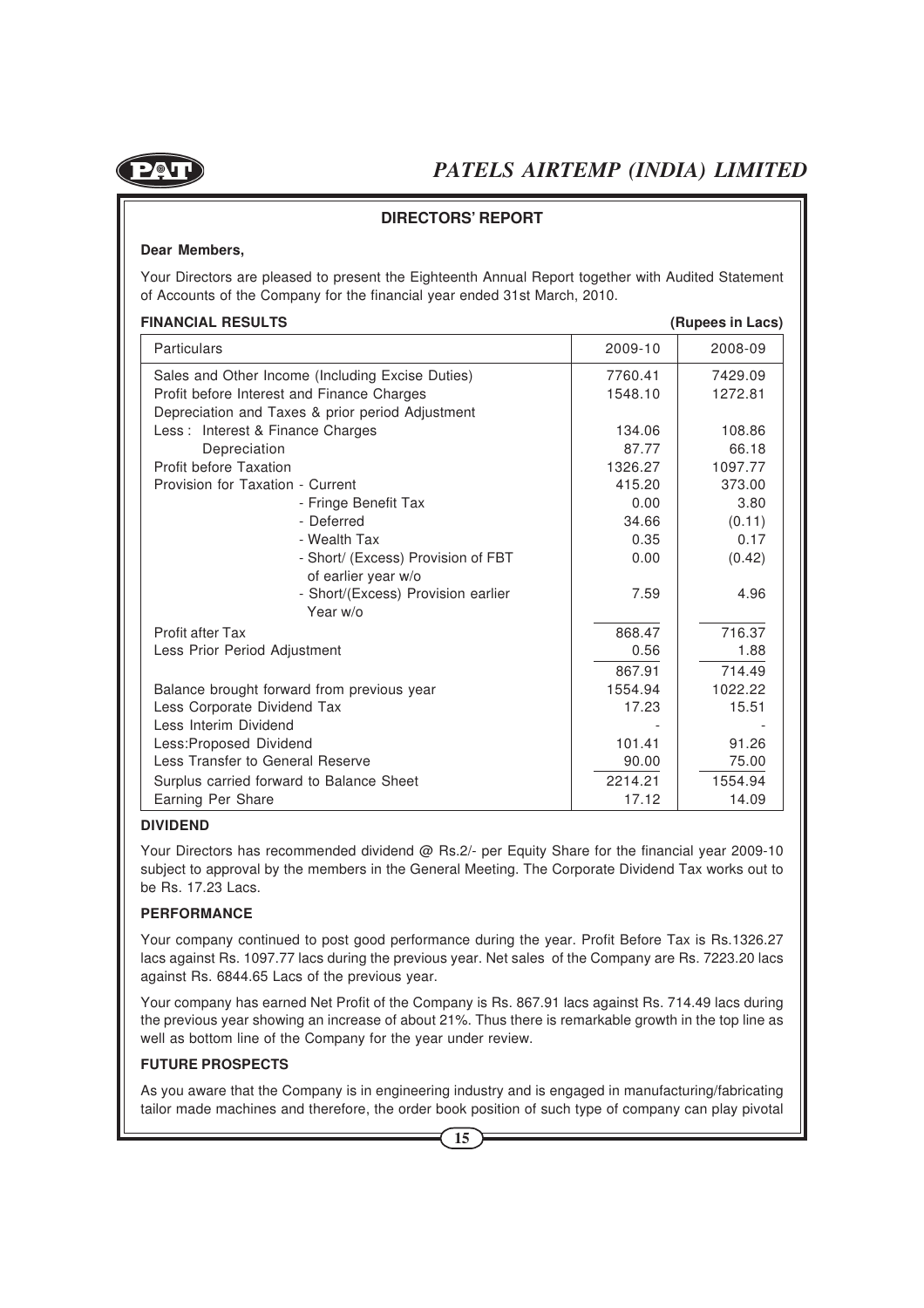

role in the growth of the Company. Your directors are pleased to state that continuing the past trend; the Company is having confirmed orders of about Rs.58 Crores on hand as on 22nd May,2010. Thus, inspite of the general slow down, your directors are confident of repeating similar growth inline with the past trend for fiscal year 2010-11. However, your directors are cautious and making untiring efforts so as not to compromise on growth, quality, and profitability of the Company.

As per the present policy of the Government of India, there is a thrust on development of various infrastructure sectors and accordingly Government is continuously spending and developing refineries, fertilizer projects, thermal power plant and nuclear power plant. There is wide scope for the Company to supply the Capital goods equipments to the Companies under this segment. Thus the Company can supply equipments like Shell & Tube heat Exchangers, Pressure Vessels & Columns, Air Cooled Heat Exchangers and Air Conditioning and Refrigeration equipments to this segment. Thus your directors are quite bullish on repeating similar performance in future.

#### **DEPOSITS**

The Company has not invited / accepted any deposits from the public under the provisions of Section 58A of the Companies Act, 1956 and rules made there under.

#### **DIRECTORS**

Shri Narendrabhai G.Patel, Shri Devidas C. Narumalani and Shri Prakashbhai N. Patel, who retire by rotation and being eligible, offer themselves for the re-appontment.

Shri Narimishbhai Patel, Shri Vinodkumar Desai, and Shri Girishbhai Desai have been appointed as Additional Director of the Company with effect from 30th October, 2009.Their appointment as Director is proposed in ensuing Annual General Meeting.

The Board of Director has in their meeting held on 22nd May, 2010 approved the re-appointment of Shri Prakashbhai N.Patel and Shri Narendrabhai Patel for further period of 3 years subject to approval of ensuing Annual General Meeting.

#### **CORPORATE GOVERNANCE**

The report on Corporate Governance as per Clause 49 of the Listing Agreement is annexed herewith.

#### **LISTING OF SECURITIES**

Your Company's equity shares are listed on Bombay Stock Exchange Ltd.The Company has paid Annual Listing fees for the year 2010-11 to the Bombay Stock Exchange Ltd.

#### **DIRECTORS' RESPONSIBILITY STATEMENT**

Pursuant to the requirement under Section 217(2AA) of the Companies Act, 1956 with respect to Directors' Responsibility Statement, it is hereby confirmed:

- (i) that in preparation of the annual accounts, all the applicable accounting standards have been followed along with proper explanation relating to material departures;
- (ii) that the Directors have selected such accounting policies and applied them consistently and made judgments and estimates that were reasonable and prudent so as to give a true and fair view of the state of affairs of the company at the end of the financial year and of the profit and loss account of the Company for the year under review ;
- (iii) that the Directors have taken proper and sufficient care for the maintenance of adequate accounting records in accordance with the provisions of the Companies Act, 1956 for safeguarding the assets of the Company and preventing and detecting fraud and other irregularities ;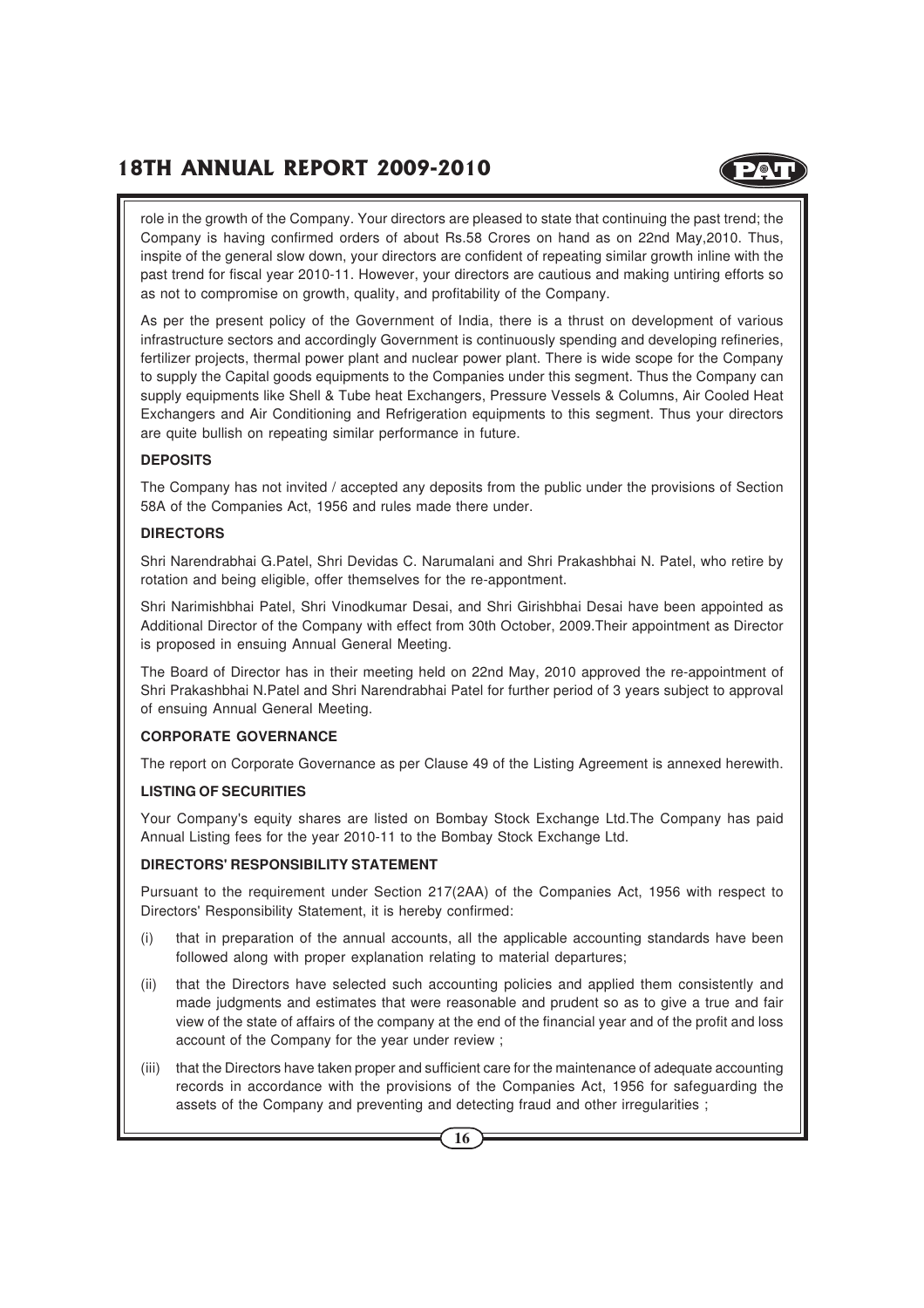

(iv) that the Directors have prepared the Annual Accounts for the financial year ended 31st March, 2010 on a 'going concern' basis.

#### **AUDITORS**

M/S. Parikh & Majmudar having Registration Number 107525W, Chartered Accountants, Ahmedabad, Auditors of the Company hold office until the conclusion of the ensuing Annual General Meeting. The Company has received a letter to the effect that their appointment would be within the prescribed limits under Section 224(1-B) of the companies Act, 1956. The said auditors will be re-appointed as auditors of the Company at the ensuing Annual General Meeting. The notes to the accounts referred to in the Auditors' Report are self explanatory and therefore do not call for any further comments.

Your Directors request you to appoint Auditors for the current year as set out in the accompanying notice of the Annual General Meeting.

#### **PERSONNEL**

There is no employee drawing remuneration for which information is required to be submitted under Section 217(2A) of the Companies Act, 1956 read with Companies (Particulars of Employees) Rules, 1975 as amended, hence not given.

#### **CONSERVATION OF ENERGY**

The main source of energy is power. However, power is not a major input in the manufacturing process and therefore, no substantial conservation of energy is possible. Again the Company is not required to give the particulars in the prescribed Form A under Rule 2 of the Companies (Disclosure of Particulars in the Report of the Board of Directors) Rules, 1988.

#### **RESEARCH & DEVELOPMENT AND TECHNOLOGY ABSORPTION**

The particulars as required under Section 217(1) (e) of the Companies Act, 1956 read with the Companies (Disclosure of Particulars in the Report of the Board of Directors) Rules, 1988 with respect to Research & Development and Technology Absorption are given in Annexure to this report.

#### **FOREIGH EXCHANGE EARNINGS & OUTGO**

The information on foreign exchange earning and outgo during the year is furnished in the Notes to the Accounts.

#### **APPRECIATION**

Your Directors wish to place on record their deep appreciation of the continued support and guidance provided by the Central and State Governments and al Regulatory bodies.

Your Directors also take opportunity to thanks the esteemed shareholders, customers, business associates, Financial Institutions and Commercial Banks for the faith reposed by them in your Company and its management.

Your Directors place on record their deep appreciation of the dedication and commitment of your Company's employees at all levels and look forward to their support in the future as well.

**For and on behalf of the Board of Directors,**

Place : Rakanpur **NARAYANBHAI G. PATEL** Date : 22<sup>nd</sup> May, 2010 **Chairman & Managing Director**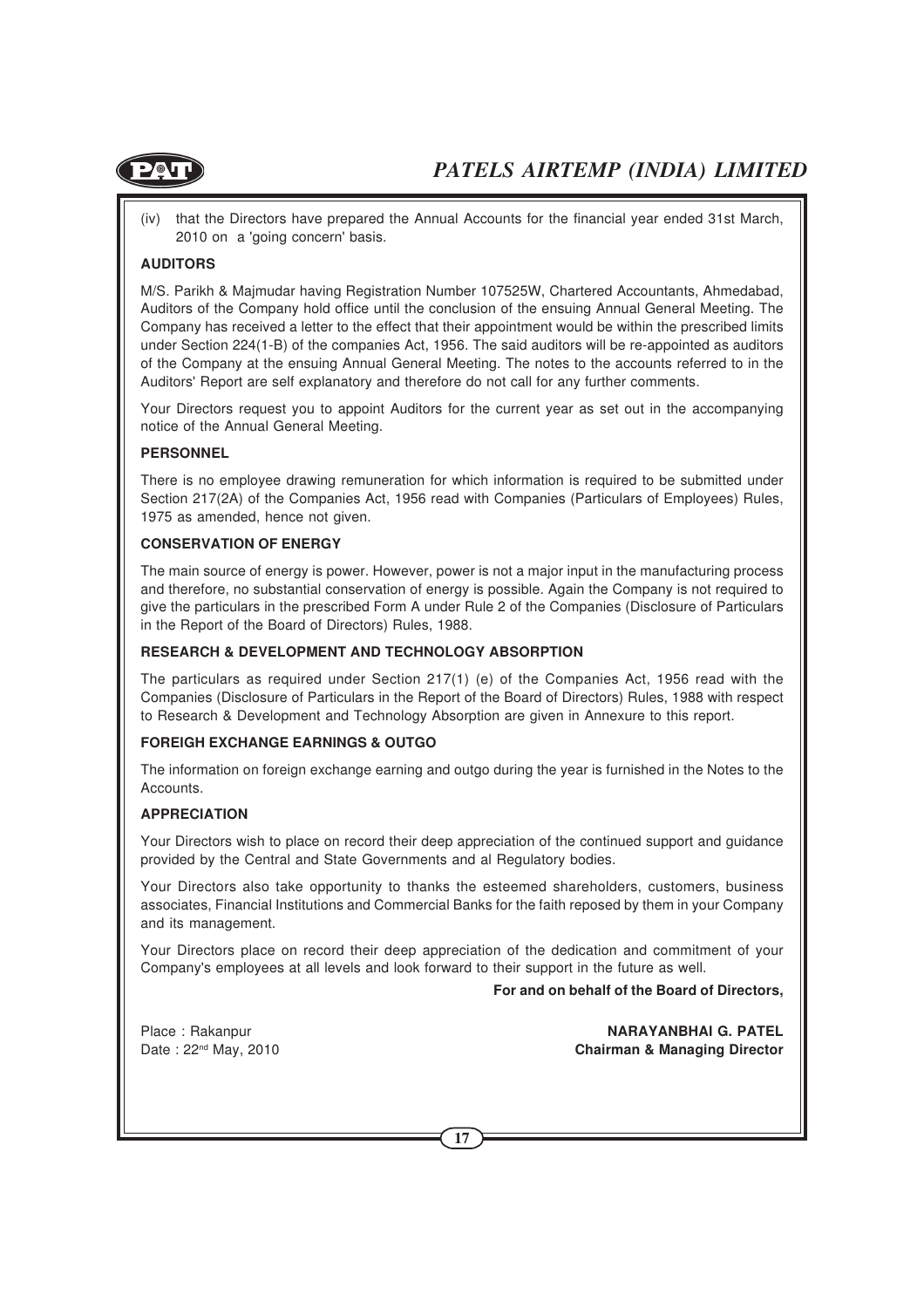

#### **ANNEXURE TO THE DIRECTORS' REPORT**

Disclosure of Particulars with respect to Technology Absorption and Research & Development as required under the Companies (Disclosure of Particulars in the Report of Board of Directors) Rules, 1988.

#### **Form – B**

#### **Technology Absorption**

#### **(1) Research & Development (R & D)**

The Company has established a well equipped R &D laboratory and quality control laboratory with the number of sophisticated instruments for testing and analysis related to the product being manufactured. To upgrade the technology and technical qualifications, your Company has renewed ASME 'U' Stamp authorization and obtained 'R' Stamp of National Board of USA for improving the system and quality. Your Company has certified for ISO 9001-2008. Various technical soft wares like PVElite, Auto Desk Inventor, Microprotol etc were updated for design & development of various products.

#### **(2) Technology Absorption, Adaptation & Innovation**

The company has invested about Rs.600 Lacs for Plant & Machineries to upgrade HI-tech equipments. The Company has also renewed HTRI & EHT Membership for latest technology in Heat Transfer from U.S.A.For Air cooled Heat Exchangers, another finning machine is being added for fast delivery period.Inhouse, systems and operations are being innovated for better quality and to perform up to customers' requirement.

**For and on behalf of the Board of Directors,**

Place : Rakanpur **NARAYANBHAI G. PATEL** Date : 22<sup>nd</sup> May, 2010 **Chairman & Managing Director**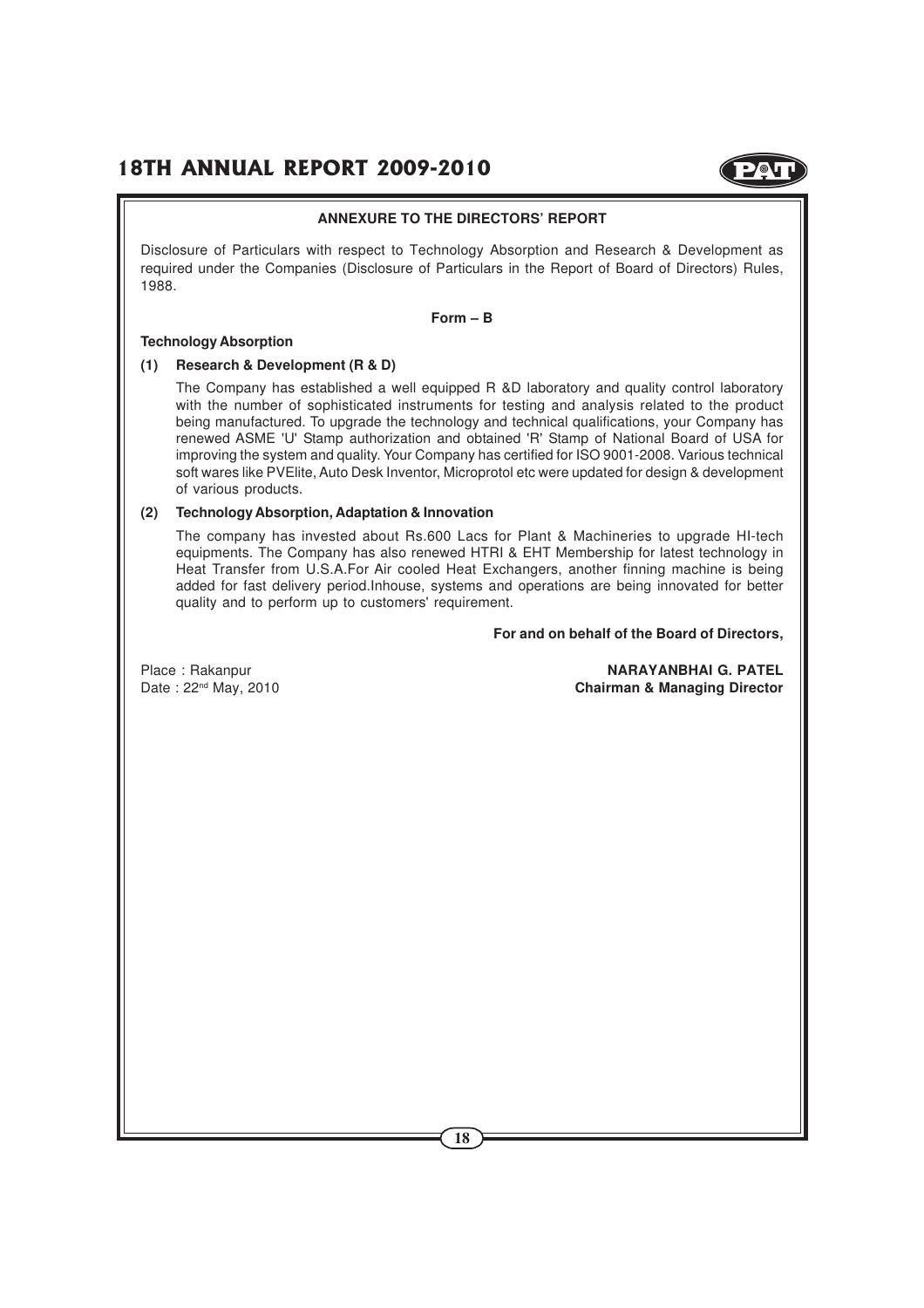

#### **CORPORATE GOVERANANCE REPORT (Pursuant to Clause 49 of the Listing Agreement)**

The detailed report on Corporate Governance as per the format prescribed by SEBI and incorporated in Clause 49 of the Listing Agreement is set out below:

#### **1. CORPORATE GOVERANANCE PHILOSOPHY**

The Company's philosophy on Corporate Governance envisages attainment of higher levels of transparency, accountability and equity in all faces of its operations and in all its interactions with its stakeholders, including shareholders, employees, customers, suppliers, government, lenders and the community at large. It aims to increase and sustain corporate value through growth and innovation.

The Company's core value includes business ethics, Customer focus, professional pride, mutual respect, speed and innovation, excellence in manufacturing and total quantity. The Company believes that its operations and actions must serve the underlying goal of enhancing the interests of its stakeholders over a sustained period of time.

#### **2. BOARD OF DIRECTORS**

The names and category of Directors on the Board as on 31st March, 2010 and as on the date of this report, the number of Directorship and Committee Membership held by them in other Public Companies, their attendance at the Board Meetings held during the financial year 2009-10 and also at the last AGM held is given below :

#### **II. BOARD OF DIRECTORS:**

The Board of Directors of the Company is having optimum combination of Executive and Non-Executive Directors as per Clause 49 of the listing agreement. The Board comprise of 10 Directors, out of which five Directors are Promoter-Executive Directors and five directors were non-executive directors All Non - Executive Directors are Independent directors. The Independent Directors take active part at the Board and Committee meetings, which adds value in the decision making process. Half of the Board comprise of non-executive directors. As on 31st March 2010 the details of composition of Board, category of directors as well as their Directorship/membership in other companies/committees are given below:

| Sr.<br>No.       | <b>Name and Designation</b><br>of Director                | Category                     | <b>Number of other Directorship and Committee</b><br>member / Chairmanship* |                                |                                          |  |
|------------------|-----------------------------------------------------------|------------------------------|-----------------------------------------------------------------------------|--------------------------------|------------------------------------------|--|
|                  |                                                           |                              | <b>Other</b><br><b>Directorships</b>                                        | <b>Committee</b><br>membership | <b>Committee</b><br><b>Chairman Ship</b> |  |
| 1.               | Shri Narayanbhai G. Patel MD                              | Promoter &<br>Executive      | <b>NIL</b>                                                                  | <b>NIL</b>                     | <b>NIL</b>                               |  |
| 2.               | Shri Devidas C. Narumalani,<br>Whole Time Director        | Promoter &<br>Executive      | <b>NIL</b>                                                                  | <b>NIL</b>                     | <b>NIL</b>                               |  |
| 3.               | Shri Narendrabhai G. Patel,<br><b>Whole Time Director</b> | Promoter &<br>Executive      | <b>NIL</b>                                                                  | <b>NIL</b>                     | <b>NIL</b>                               |  |
| $\overline{4}$ . | Shri Prakashbhai N. Patel,<br><b>Whole Time Director</b>  | Promoter &<br>Executive      | <b>NIL</b>                                                                  | <b>NIL</b>                     | <b>NIL</b>                               |  |
| 5.               | Shri Sanjivkumar N Patel,<br><b>Whole Time Director</b>   | Promoter &<br>Executive      | <b>NIL</b>                                                                  | <b>NIL</b>                     | <b>NIL</b>                               |  |
| 6.               | Shri Hareshkumar I. Shah<br><b>Director</b>               | Independent<br>Non-Executive | <b>NIL</b>                                                                  | <b>NIL</b>                     | <b>NIL</b>                               |  |
| 7.               | Shri Natvarlal J. Patel<br><b>Director</b>                | Independent<br>Non-Executive | <b>NIL</b>                                                                  | <b>NIL</b>                     | <b>NIL</b>                               |  |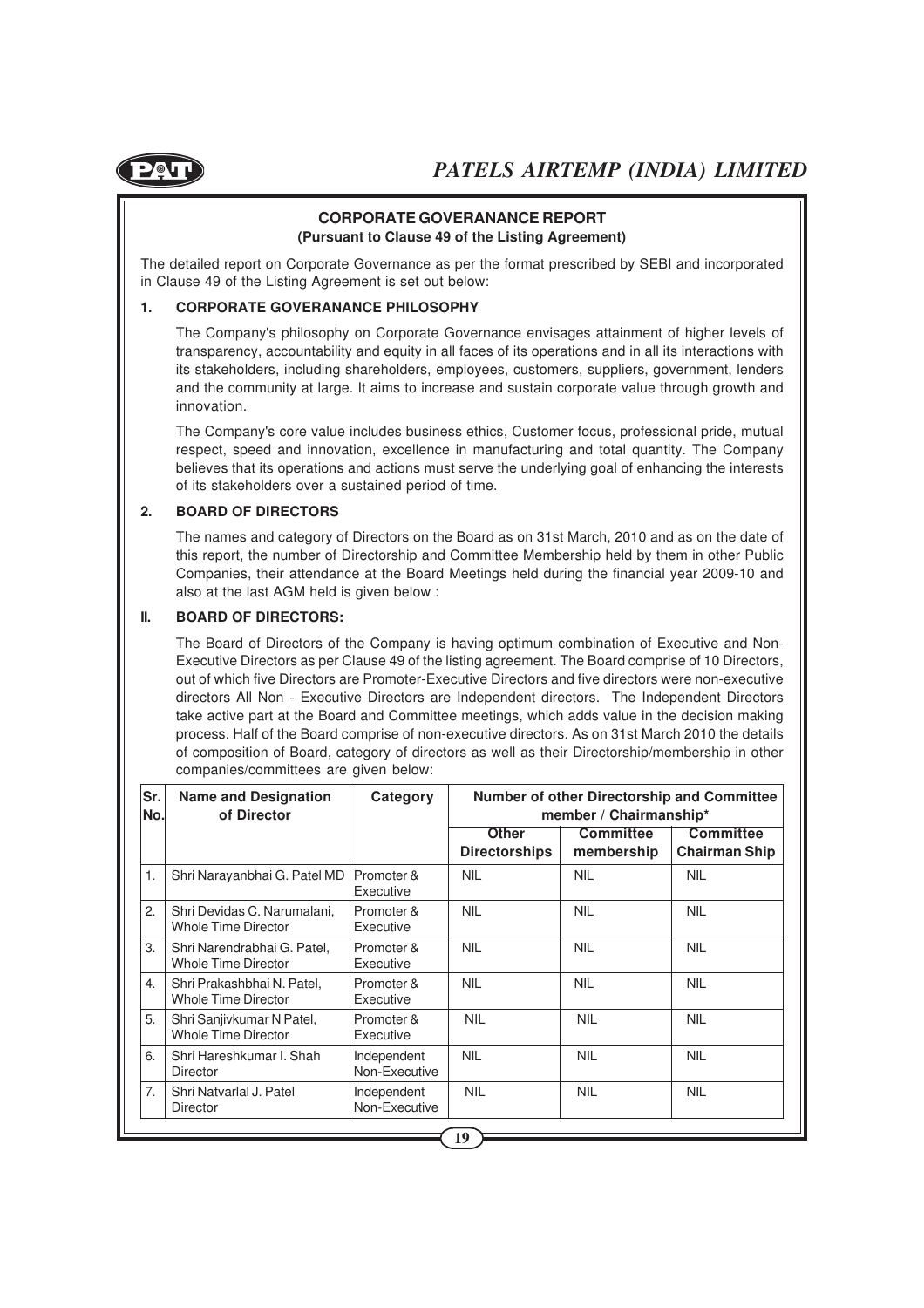

| 8. | Shri Naimishbhai B. Patel<br>Director    | Independent<br>Non-Executive | NIL        | <b>NIL</b> | <b>NIL</b> |
|----|------------------------------------------|------------------------------|------------|------------|------------|
| 9. | Shri Girishbhai N. Desai<br>Director     | Independent<br>Non-Executive | NIL        | NIL        | <b>NIL</b> |
|    | 10. Shri Vinodkumar C. Desai<br>Director | Independent<br>Non-Executive | <b>NIL</b> | <b>NIL</b> | <b>NIL</b> |

During the financial year 2009-10, 6 Board Meetings were held Viz. on 28th April,2009, 19thJune, 2009, 29thJuly, 2009, 30th September, 2009, 30th October, 2009, 31st January,2010.

As required by Clause 49 VI A of the Listing Agreement, the particulars of Directors seeking reappointment are given in the accompanied notice portion.

#### **3. AUDIT COMMITTEE**

The audit committee was reconstituted which comprises three independent Non - executive Directors viz.Shri Natwarlal J. Patel (Chairman), Shri H.I.Shah, Shri Girishbhai Desai and one Executive Director Shri Narayanbhai G. Patel as members. The terms of reference of Audit Committee are to cover the matters specified under Clause 49 of the Listing Agreement and in Section 292A of the Companies Act, 1956 and the functions of the Committee that inter alia include the overview of the Company's financial reporting processes, review of the half yearly and yearly financial statements, review of adequacy of internal control system, review of the financial and risk management policies and review of significant findings and adequacy of internal audit function cover.

#### **4. REMUNERATION COMMITTEE**

The Board of the Company has reconstituted Remuneration Committee as per Clause 49 of the Listing Agreement which comprises of three independent and non - executive Directors Viz.; Shri Natwarlal J. Patel is the Chairman of the Committee, Shri H.I.Shah and Shri Narayanbhai .G Patel are members of the Committee. The Remuneration Committee has been constituted to recommend / review the remuneration package of the Managing and Whole Time Directors based on performance and detailed criteria and also empowered to decide on Employees' Stock Option Scheme. No sitting fees, remuneration or stock options has been offered to the Non- executive Directors.

**DETAILS OF REMUNERATION PAID TO MANAGING DIRECTORS / WHOLE TIME DIRECTORS DURING THE FINANCIAL YEAR 2009-10 IS GIVEN BELOW:**

| <b>NAME OF DIRECTOR</b>   | <b>REMUNERATION</b> | <b>SITTING FEES</b> | <b>TOTAL</b>  |
|---------------------------|---------------------|---------------------|---------------|
| Shri Narayanbhai G. Patel | $16,80,000/-$       | NIL                 | $16,80,000/-$ |
| Shri D.C. Narumalani      | $16,80,000/-$       | NIL                 | $16,80,000/-$ |
| Shri Narendra G. Patel    | $16,80,000/-$       | NIL                 | $16,80,000/-$ |
| Shri Prakash N. Patel     | $16,80,000/-$       | NIL                 | $16,80,000/-$ |
| Shri Sanjivkumar N. Patel | $8,40,000/-$        | NIL                 | $8,40,000/-$  |

#### **(Amount in Rupees)**

#### **5. INVESTORS' GRIEVANCE COMMITTEE**

In compliance with the Corporate Governance Code, the Company has reconstituted the Investors' Grievance Committee by constituting the Share Transfer Committee as the "Share Transfer - cum - Investors' Grievance Committee. The scope of the committee was extended to include overview of all matters connected with Investors Grievance and redressal mechanism of members such as, dematerialization, transfer / transmission of shares, non- receipt of Annual Report / dividends etc.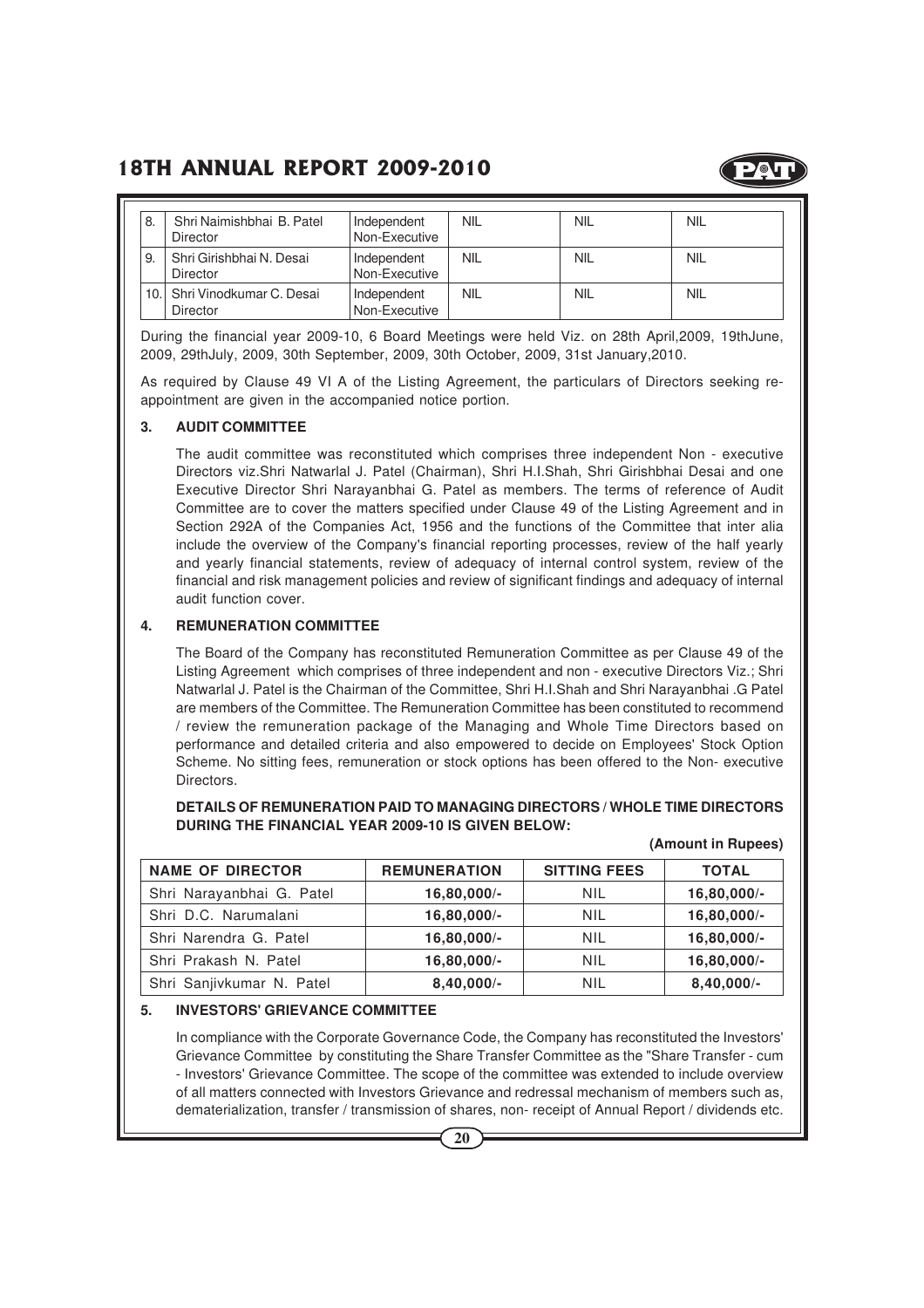

beside the function of the share transfer approval etc. The minutes of the Committee Meetings were placed at the Board Meetings from time to time. The Committee oversees the performance of M/S. Pinnacle Shares Registry Pvt. Ltd. (Now Bigshares Services Pvt.Ltd w.e.f, 6th April 2010), the Registrar and Share Transfer Agent of the Company and recommends measure to improve the level of investor related services. Though the powers to approve share transfer / transmission have been delegated to the Registrar and Share Transfer Agent and also to Shri Narayanbhai G. Patel, Chairman & Managing Director of the Company for quick action.

The Committee comprises of three independent Directors; Shri Natwarlal J. Patel (Chairman), H.I.Shah and Chairman & Managing Director Shri Narayanbhai G. Patel, as members. Ms. Jahanvi Trivedi acts as compliance Officer for the Committee. The Committee meets now at every month to approve transfer and also to consider shareholders complaints.

During the year no complaints were received from the shareholder directly. All the complaints have generally been solved to the satisfaction of complainants and no complaints are outstanding as on date of this report.

All valid transfer received during the financial year 2009-10 have been acted upon by the Company and there is no pending share transfers.

#### **6. GENERAL BODY MEETINGS**

Date, time and venue where Annual General Meetings / Extra Ordinary General Meetings were held in last three years.

| Financial Year<br>Passed | Date and Time                                                                    | Venue                                                                                                          | Special<br>Resolution |
|--------------------------|----------------------------------------------------------------------------------|----------------------------------------------------------------------------------------------------------------|-----------------------|
|                          | 2006-07 15 <sup>th</sup> AGM   28 <sup>th</sup> September, 2007<br>at 10.00 A.M. | 5th Floor, Kalpana Complex,<br>Nr. Memnagar, Fire Station,<br>Navrangpura,<br>Ahmedabad-380 009.               | N <sub>o</sub>        |
|                          | 2007-08 16 <sup>th</sup> AGM   27 <sup>th</sup> September, 2008<br>at 10.00 A.M. | 5 <sup>th</sup> Floor, Kalpana Complex,<br>Nr. Memnagar Fire Station,<br>Navrangpura,<br>Ahmedabad $-380009$ . | Yes                   |
| 2008-09 19th AGM         | 19th September, 2009<br>at 10.00 A.M.                                            | 5 <sup>th</sup> Floor, Kalpana Complex,<br>Nr. Memnagar Fire Station,<br>Navrangpura,<br>Ahmedabad $-380$ 009. | N <sub>0</sub>        |

No Extra Ordinary General was held during the financial year 2009-10

#### **7. DISCLOSURES**

- (a) There are no material transactions with its promoters, directors or the management, their subsidiaries or relatives, except as given in Notes on Accounts, which may have potential, conflict with the interest of the Company at large.
- (b) No penalties have been imposed on the Company by the Stock Exchange/s or SEBI or any statutory authority, on the matter related to capital market during the last three years.

#### **8. MEANS OF COMMUNICATION**

The quarterly, half yearly and yearly financial results were taken on record by the Board of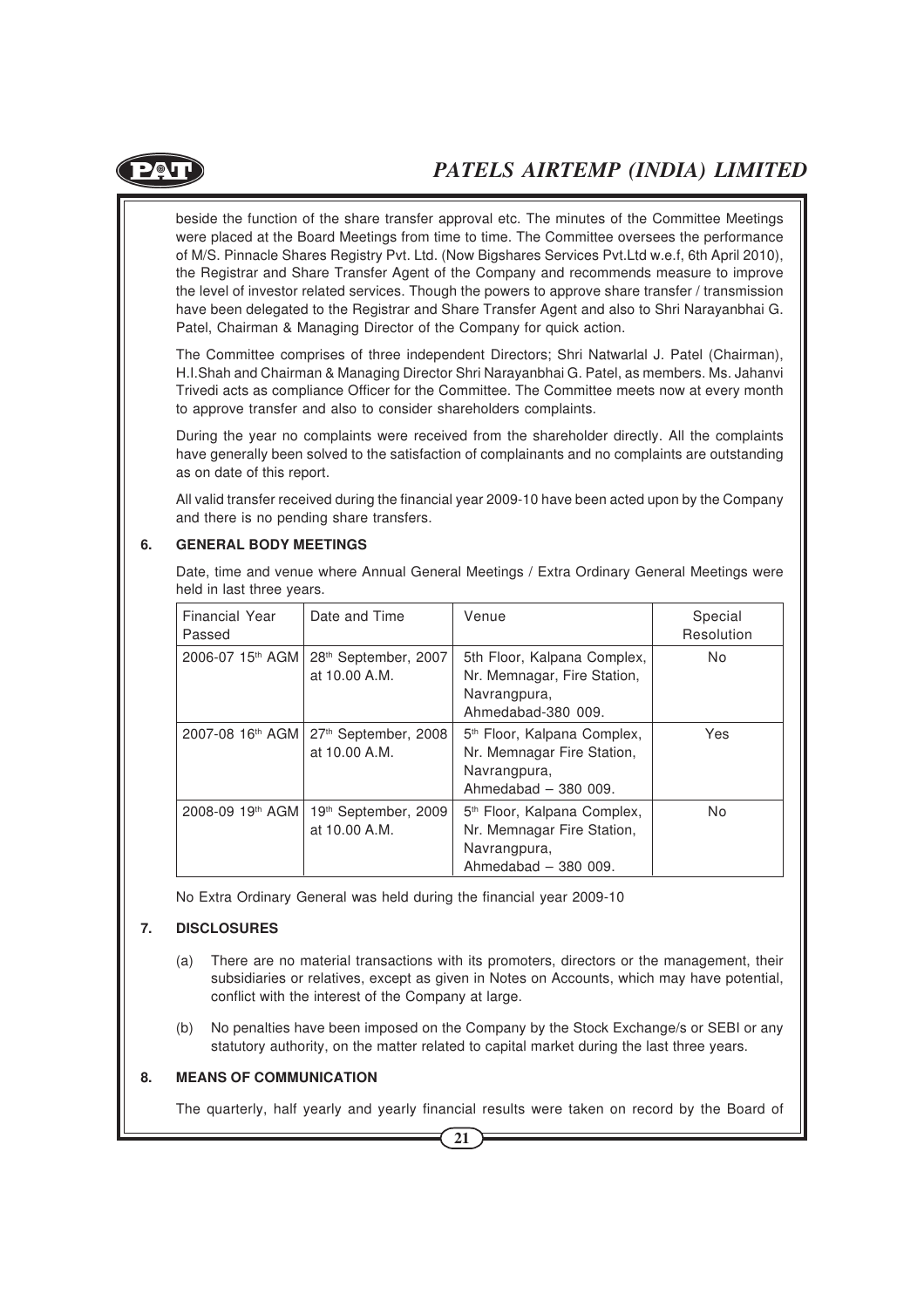

Directors and submitted to the Stock Exchanges in terms of the requirements of Clause 41 of the Listing Agreement. These were published in the newspaper as per the prescribed guidelines. The results are not displayed on website and are not sent individually to the shareholders. The Management Discussion & Analysis Report forms a part of this Annual Report. **9. GENERAL SHAREHOLDERS INFORMATION a) Annual General Meeting: Date :** Saturday, 28th August, 2010 **Time :** 10.00 a. m. **Venue :** Registered Office: 5th Floor, Kalpana Complex, Nr. Memnagar Fire Station, Navrangpura, Ahmedabad - 380 009. **b) Financial Calendar :** The Company follows April - March as its financial year. The results for every quarter beginning from April is declared in the month following the quarter, however, the result for the fourth quarter are clubbed with the declaration of audited accounts within three months of the year, whenever possible. **c) Book Closure Date(s) :** Monday the 23rd August, 2010 to Saturday, the 28th August, 2010 (both days inclusive). **d) Listing on Stock Exchange :** The equity shares of the company is listed on the Bombay Stock Exchange Ltd. (BSE), Phiroze Jeejeebhoy Towers, Dalal Street, Mumbai - 400 001. The Company has paid the listing fees for the year 2010-11 to the Bombay Stock Exchange Ltd., Mumbai. **e) Stock Code / Name :** BSE 517417 Script Name: PATEL AIRTEM **ISIN No. :** The ISIN No. of the company is INE082C01024. **f) Stock Market Price / Data :** The details of monthly high / low price of the Company's Shares Traded on the Mumbai Stock Exchange during the financial year 2009-10 is furnished below: **Month High Price (Rupees) Low Price (Rupees)** April 2009 13.10 43.10 29.25 May 2009 and the contract of the 62.50 and the contract of 33.55 June 2009 63.80 51.70 July 2009 56.60 46.00 August 2009 59.00 48.15 September 2009 10 66.45 53.90 October 2009 **69.90** 69.90 **69.90** 57.00 November 2009 75.90 57.30 December, 2009 and 80.25 and 80.25 and 83.15 January, 2010 132.00 132.00 74.20 February, 2010 104.70 104.70 76.00 March, 2010 **80.00** 80.00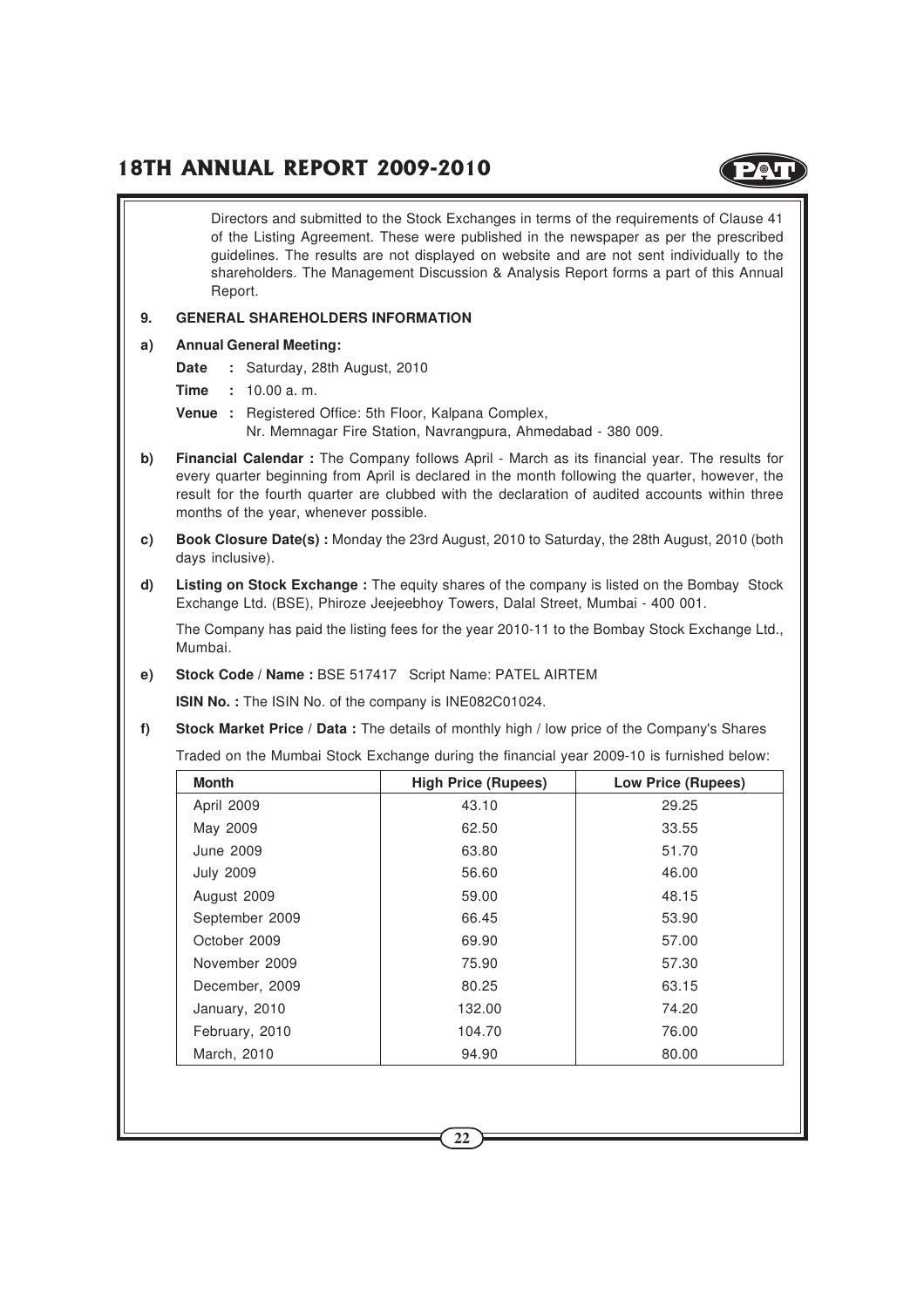



**g) Registrar & Share Transfer Agents :** In terms of SEBI Circulars dated 27.12.2002 & dated 12.02.2003 on appointment of common agency for share registry works, the Company has changed its Registrar & Share Transfer Agent, for both physical and demat segment of equity shares of the company with effect from 6th April, 2010, which provides all shareholders related services:

#### **Contact Details:**

Bigshare Services India Limited E-2/3, Ansa Industrial Estate, Sakivihar Road, Saki Naka, Andheri (E), Mumbai-400 072 Tel: 022-28470652 Fax No: 022-2875207 Email: ipo@bigshareonline.com Website: www.bigshareonline.com

**h) Share Transfer System :** The transfer of shares in physical form is processed and completed by M/S. Pinnacle Shares Registry Pvt. Ltd. Within a period of 30 days from the date of receipt thereof. In case of shares in electronic form, the transfer are processed by NSDL/CDSL through the respective Depository Participants. Demat requests are normally confirmed within an average period of 25 days from the date of receipt.

|                    | to              | 500   | 7979 | 89.89  | 1005938 | 19.84  |
|--------------------|-----------------|-------|------|--------|---------|--------|
| 501                | to              | 1000  | 472  | 5.32   | 34754   | 7.79   |
| 1001               | to              | 2000  | 206  | 2.32   | 320574  | 6.32   |
| 2001               | to              | 3000  | 62   | 0.70   | 156557  | 3.09   |
| 3001               | to              | 4000  | 59   | 0.66   | 213502  | 4.21   |
| 4001               | to              | 5000  | 25   | 0.28   | 1194415 | 2.36   |
| 5001               | to              | 10000 | 34   | 0.38   | 243622  | 4.80   |
|                    | 10001 and Above |       | 40   | 0.45   | 2615878 | 51.59  |
| <b>Grand Total</b> |                 |       | 8877 | 100.00 | 5070240 | 100.00 |

**i)** (a) Distribution of Shareholding as on 31st March, 2010: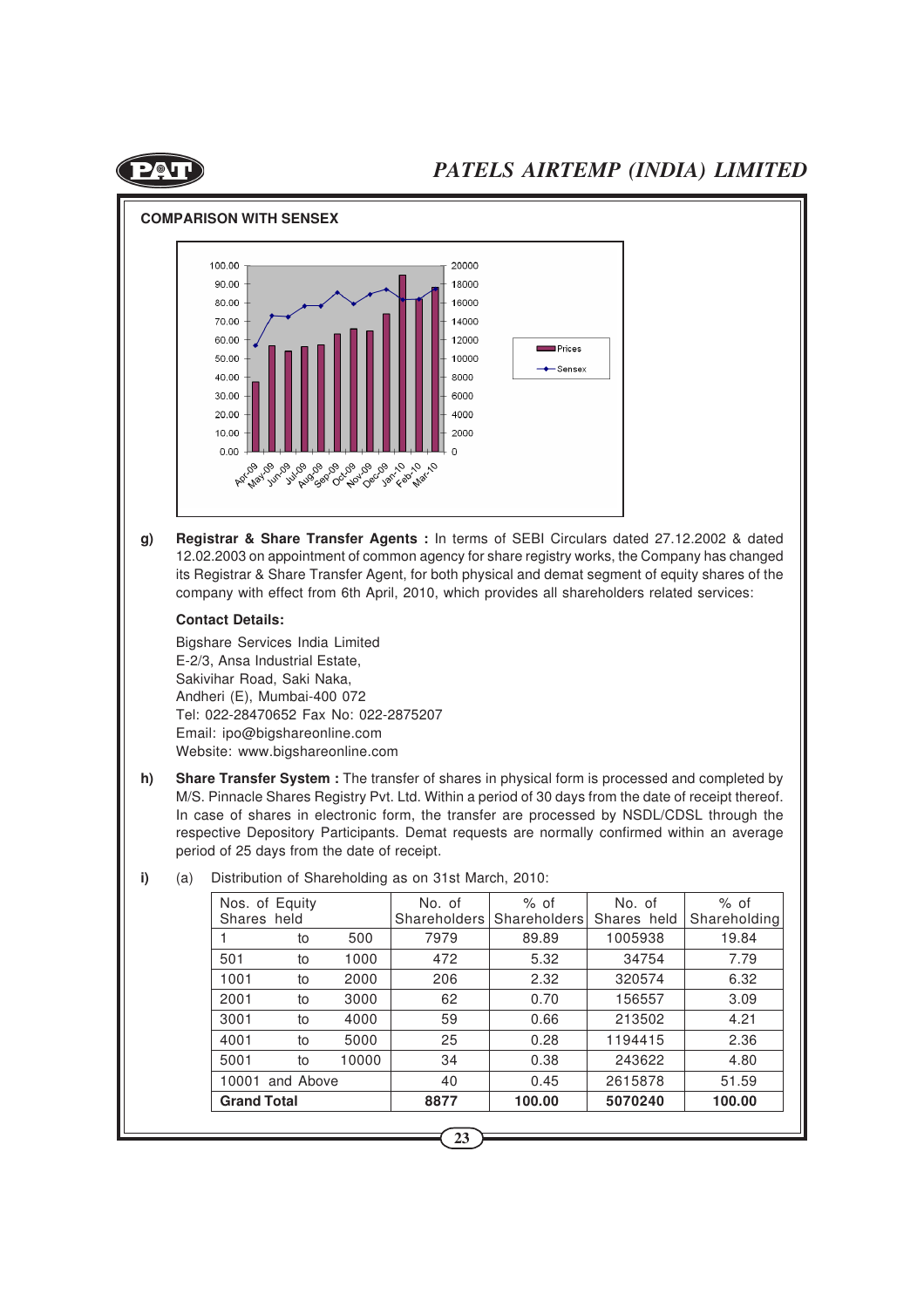

| Sr.            | Category                                                  | No. of   | % to Share |
|----------------|-----------------------------------------------------------|----------|------------|
| No.            |                                                           | Shares   | Capital    |
| Α.             | PROMOTERS SHAREHOLDING                                    |          |            |
|                | Promoters, Promotes Group, Directors &<br>their Relatives | 1887621  | 37.23      |
| В.             | PUBLIC SHAREHOLDING                                       |          |            |
| 2.             | Mutual Funds / UTI                                        | $\Omega$ | 00.00      |
| 3.             | Banks/Financial Institutions                              | 0        | 00.00      |
| 4.             | Foreign Institutional Investors                           | 19730    | 00.38      |
| 6.             | Bodies Corporate                                          | 490688   | 09.69      |
| 7 <sub>1</sub> | <b>NRIS</b>                                               | 75005    | 01.48      |
| 10.            | <b>Clearing Members</b>                                   | 41256    | 00.81      |
| 11.1           | Indian Public                                             | 2555940  | 50.41      |
|                | Total                                                     | 5070240  | 100        |

**i) Dematerialisation of Shares :** The Company's shares are under demat mode. The ISIN No. of the Company is INE082C01024. Members who are desirous of holding their shares in demat form are requested to apply to their Depository Participants in prescribed demat requisition form along with original share certificates. About 96.26% of the total equity capital of the Company is held in demat form as on 31st March, 2010.

- **j) Plant Location(s) :** The Company's plant is located at: 805,806,807,810 Rakanpur, Tal: kalol Dist: Ghandinagar Gujarat, India Ph. No.: 02764-286634-35, 286480-81, Fax: 02764-286301
- **k) Address for Correspondence :** For both physical & Electronic form:

Bigshare Services India Limited E-2/3, Ansa Industrial Estate, Sakivihar Road, Saki Naka, Andheri (E), Mumbai-400 072 Tel: 022-28470652 Fax No: 022-2875207 Email: ipo@bigshareonline.com Website: www.bigshareonline.com

**l)** For any assistance regarding dematerialization of shares, share transfers, transactions, change of address, non-receipt of dividend or any other query, relating to shares:

**Patels Airtemp (India) Ltd.** Regd. Office: 5th Floor, Kalpana Complex, Nr. Memnagar Fire Station, Navrangpura, Ahmedabad - 380 009. Ph. No. : (079) 27913694/5/6, Fax No. (079) 27913693

**m)** As required by Clause 49 of the Listing Agreement with the stock exchange the Auditors' Certificate on Corporate Governance is given as Annexure to this report.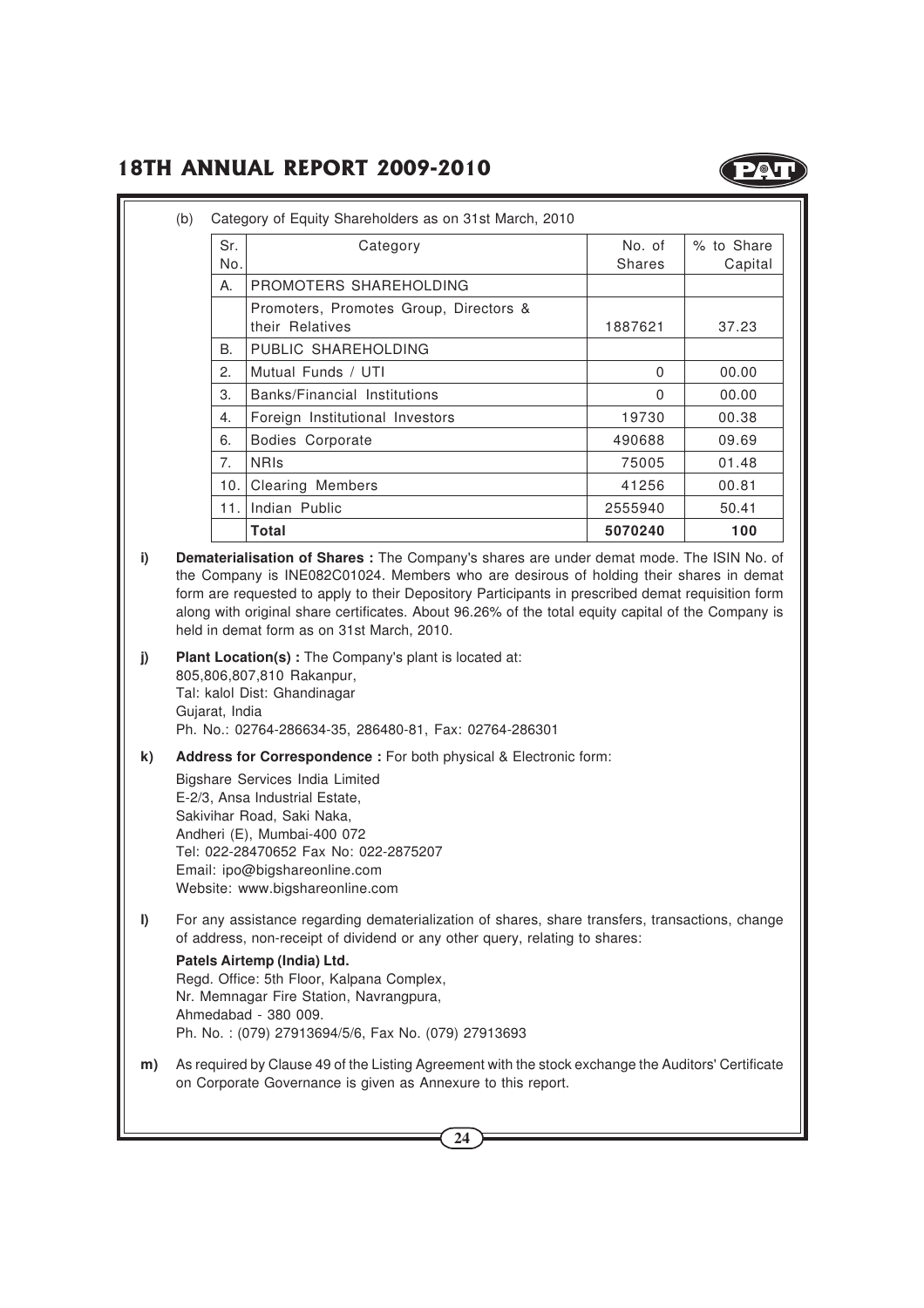

#### **Corporate Governance Compliance Certificate**

To The Members Patels Airtemp (India) Limited

In accordance with Clause 49 of the Listing Agreement entered into by Patels Airtemp (I) Limited with the Bombay Stock Exchange Limited, Mumbai, We have examined all relevant records of the Company relating to its compliance of condition of Corporate Governance as stipulated in clause 49 for the financial year ended 31.03.2010.

It is the responsibility of the Company to prepare and maintain the relevant necessary records under the SEBI Guidelines, Listing agreement and other applicable laws. Our responsibility to carry out an examination on the basis of our professional judgment so as to award a responsible assurance of the correctness and completeness of the records for the purpose of this certificate.

We have obtained all the information and explanation which to the best of our knowledge and belief where necessary for the purpose of the certificates and have been provided with such records, documents, certificates etc. as had been required by us.

The company is yet to lay down a Risk Management Policy and Procedures thereof and therefore we are unable comment on the same.

We certify that from the records produced and explanation given to us by the company for the purposes of this certificate and to the best of our information the company has generally complied with the mandatory requirements of the said clause 49 of the Listing Agreement except stated as above.

> **FOR PARIKH & MAJMUDAR** CHARTERED ACCOUNTANTS

Place : Ahmedabad **Hiten M. Parikh** Date :  $22^{nd}$  May, 2010 Partner

M. No. 40230 FRM No. : 107525W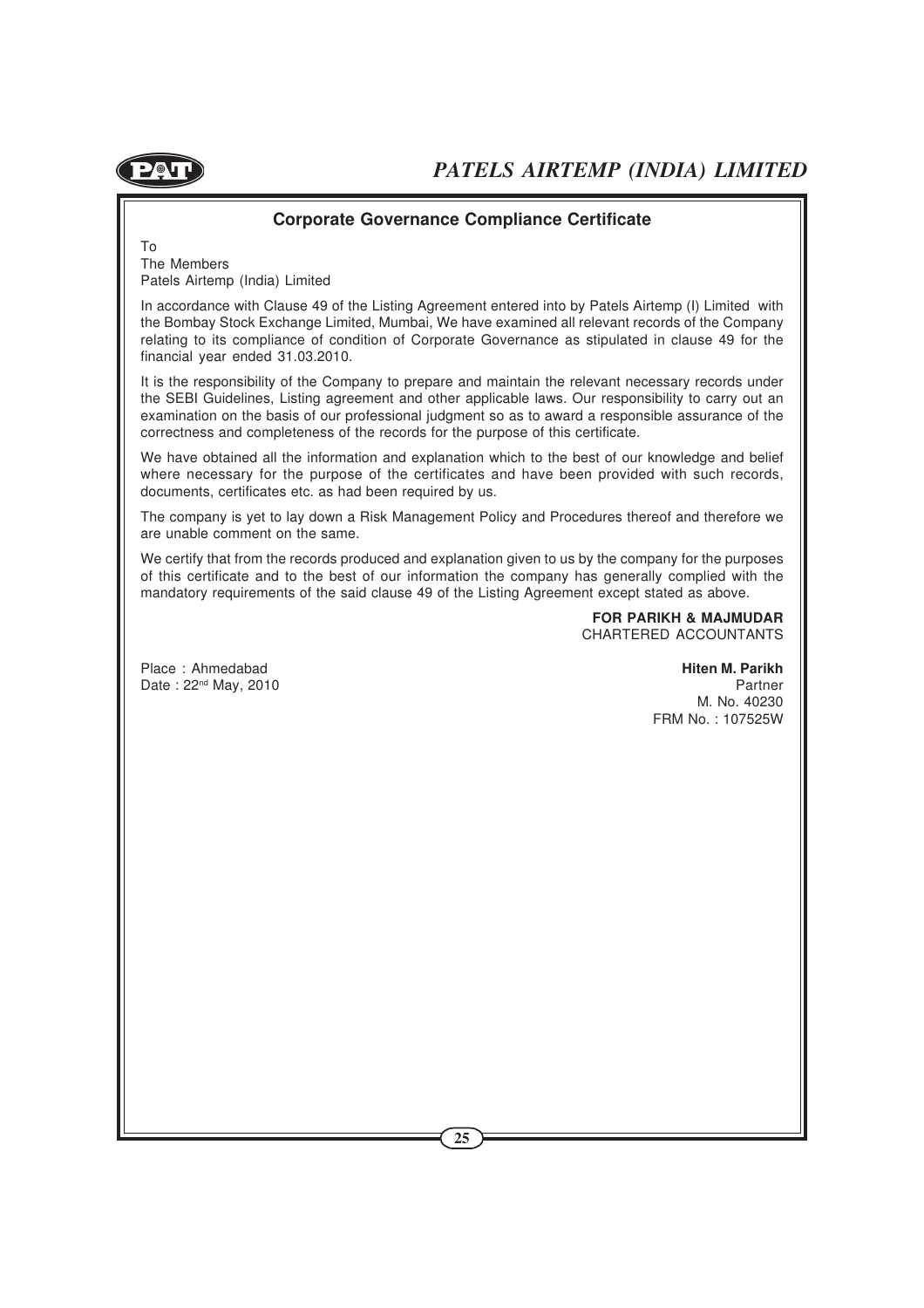

#### **MANAGEMENT DISCUSSION AND ANALYSIS**

#### **INDUSTRY STRUCTURE AND DEVELOPMENT**

The Company is engaged in the manufacture and sale of extensive range of Heat Exchangers such as Shell & Tube type; finned tube type and Air cooled Heat Exchangers, Pressure Vessels, Air-conditioning and Refrigeration equipments and Turnkey HVAC Projects in India & marketing of equipments even outside India. The Company has technical collaboration with M/S. TEK FINS Inc. USA for design and manufacture of Air cooled Heat Exchangers. All these products are supplied to leading Industrial Sections like Power Projects, Refineries, Fertilizers, Cements, Petrochemicals, Pharmaceuticals, Textile and Chemical Industries.

With the highly innovative environment, the Company could sustain its sales even in highly cut-thought competition and the prevailing market conditions.

#### **PRODUCT - WISE PERFORMANCE**

The Company is operating in one segment i.e. engineering fabrication having different products, such as Heat Exchangers, Air Cooled Heat Exchangers, Pressure Vessels, Air-conditioning & Refrigeration Equipments, Turnkey HVAC projects and other Misc. products, the turnover of which are given in Notes on Accounts portion of the Annual Report. Your company has decided to stick to high value added engineering products. These products are regularly procured by the Industrial Process Plants / Units. These products has ASME 'U' Stamp authorization, it is expected to improve profitability of the company in the future. For updating Heat Transfer Technology, Company has become member of HTRI (Heat Transfer Research, Inc, U.S.A.).

#### **FUTURE OUTLOOK**

For each industry confirmed orders are significant for determining the growth rate of the Company and for Directors are pleased to inform that the company has about 58 crores of orders are on hand as on 22nd May, 2010. Your directors are confident of achieving 20% increase in the turnover of the company in the financial year 2010-11 as compared to financial year under review. Your company has achieved satisfactory performance during the year under the review and the financial results reflect the same.

The Board of Directors of the company firmly believes that now the Government is spending on Refineries, Fertilizer projects, and Thermal Power plants; there is immense scope for your Company to supply capital goods equipments like Shell & Tube Heat Exchangers, Pressure Vessels & Columns, Air Cooled Heat Exchangers and Air conditioning & Refrigeration equipments. In past, your company had successfully executed several orders of Nuclear Power Corporation of India and now the Nuclear deal is completed by the Central Government of India, there is immense scope in up coming many Nuclear Power Plants in our country and in turn your scope of getting good orders from Nuclear Power Corporations are sizeable.

#### **OPPORTUNITIES**

Export in the developed countries like USA & Europe is to be developed and it is expected to provide large impetus to engineering exports to these countries after obtaining the ASME 'U' Stamp Authorization. Your company is preparing itself to meet the increased demand in the years to come through efficient production management system which will enable to minimize the risk of raw materials price fluctuations.

#### **RISK FACTORS**

The industry is facing stiff competition from big players who are producing on large scale production and have the advantage of economize in cost, facing challenges from cheaper imports and the industry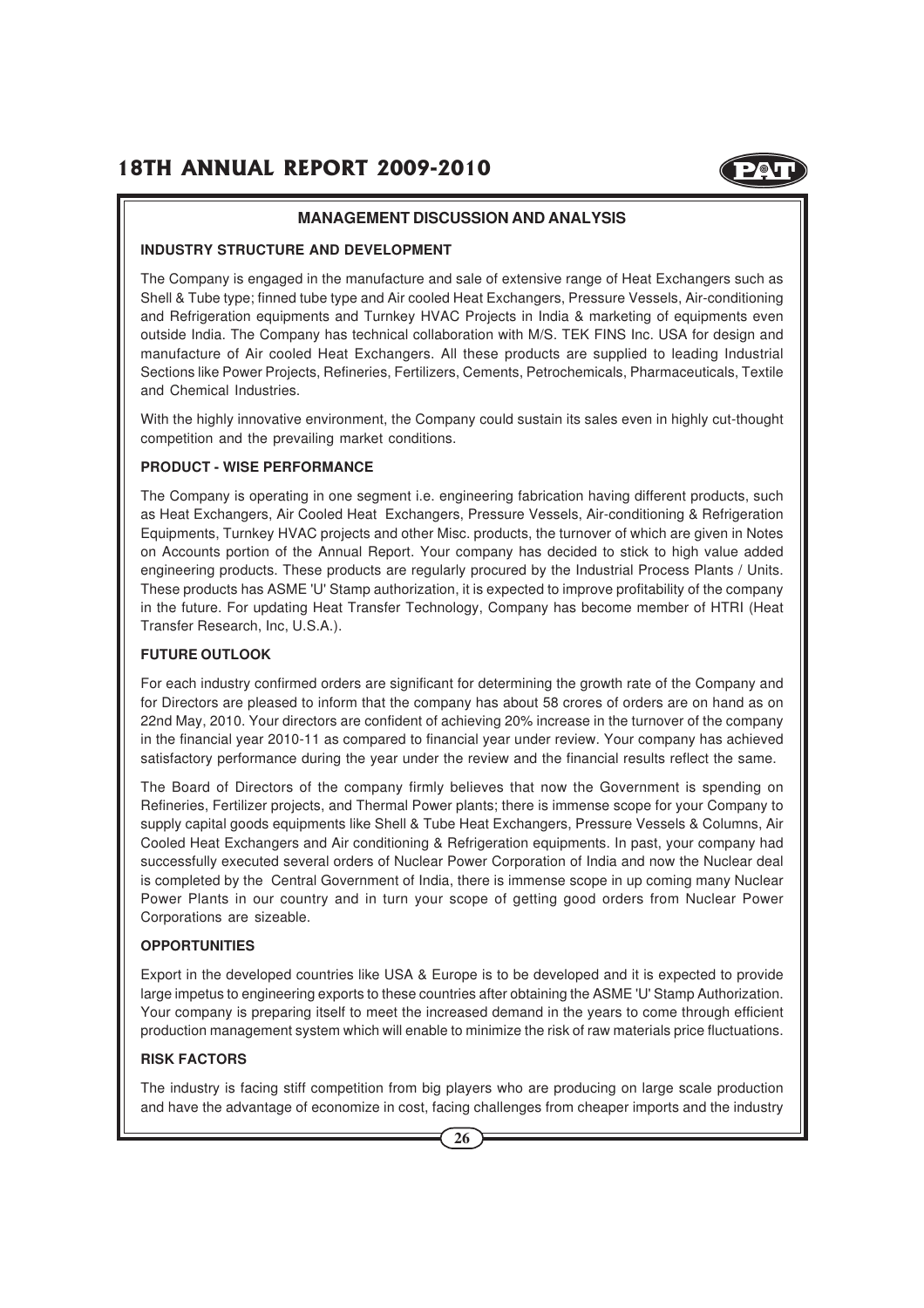

is also facing risks from unorganized sector particularly from the marketing in the state and nearby states which have major thrust on Air-conditioning and Refrigerator parts. However, Your Company does not foresee any risk due to its concentration on quality commitment for better products and prompt after sales and service. The Government of India's measures to curb cheaper imports imposing anti dumping duties and other restrictions will give much needed relief to the domestic industry.

#### **FINANCIAL PERFORMANCE WITH RESPECT TO OPERATIONAL PERFORMANCE AND ITS REVIEW**

Your company could achieve better results due to improvement in the economic scenario and overall growth of the industries due to good rain and all round growth of other sectors.

Your company is conscious that order booking is significant for determining the growth rate of the company. Your Directors are pleased to note that the company has about Rs. 58.00 crores of order on hand to be executed. Your Directors are confident of achieving 20% increase in the turnover of the company in the financial year 2009-10 as compared to financial year under review. Your company has achieved better performance during the year under review and the financial results reflect the same.

#### **QUALITY CONTROL**

The Company features its achievements to adherence to strict quality standards. This has been achieved through our efforts to strike the balance between resources and technology to develop products at same level in excellence with international standards. The quality standard is taken care from the initial stage of production to ensure high end product quality.

#### **INTERNAL CONTROL SYSTEM**

The Company has adequate internal control system in operation commensurate with the size and nature of its business for enduring efficiency of operation and protection of Company's assets. The Audit Committee formed by the company review on periodical basis the compliance with the Company's policies, procedures and prevailing laws.

#### **INDUSTRIAL RELATION & HUMAN RESOURCES**

To praise the sophisticated production process, we have a team of experienced workers who are skilled and trained to get best out of it. Regular orientation programs are being conducted by the company wherein workers are directly exposed to the experts, which keep them with the latest technology and development.

The Company's philosophy is to provide to its employees friendly working environment and a performance oriented work culture. The company believes that human resources are important asset for giving Company a competitive edge in a competitive environment.

The Company's relations with the employees at all levels are very cordial and peaceful. The company has about 200 employees working with them as on 31st March, 2010 on permanent as well as contractual basis.

#### **CAUTIONARY STATEMENT**

The statement given in this report, describing the Company's objectives, estimates and expectations and future plans may contribute towards forward looking statement within the meaning of applicable laws and / or regulations. Actual performance may differ materially from those either expressed or implied.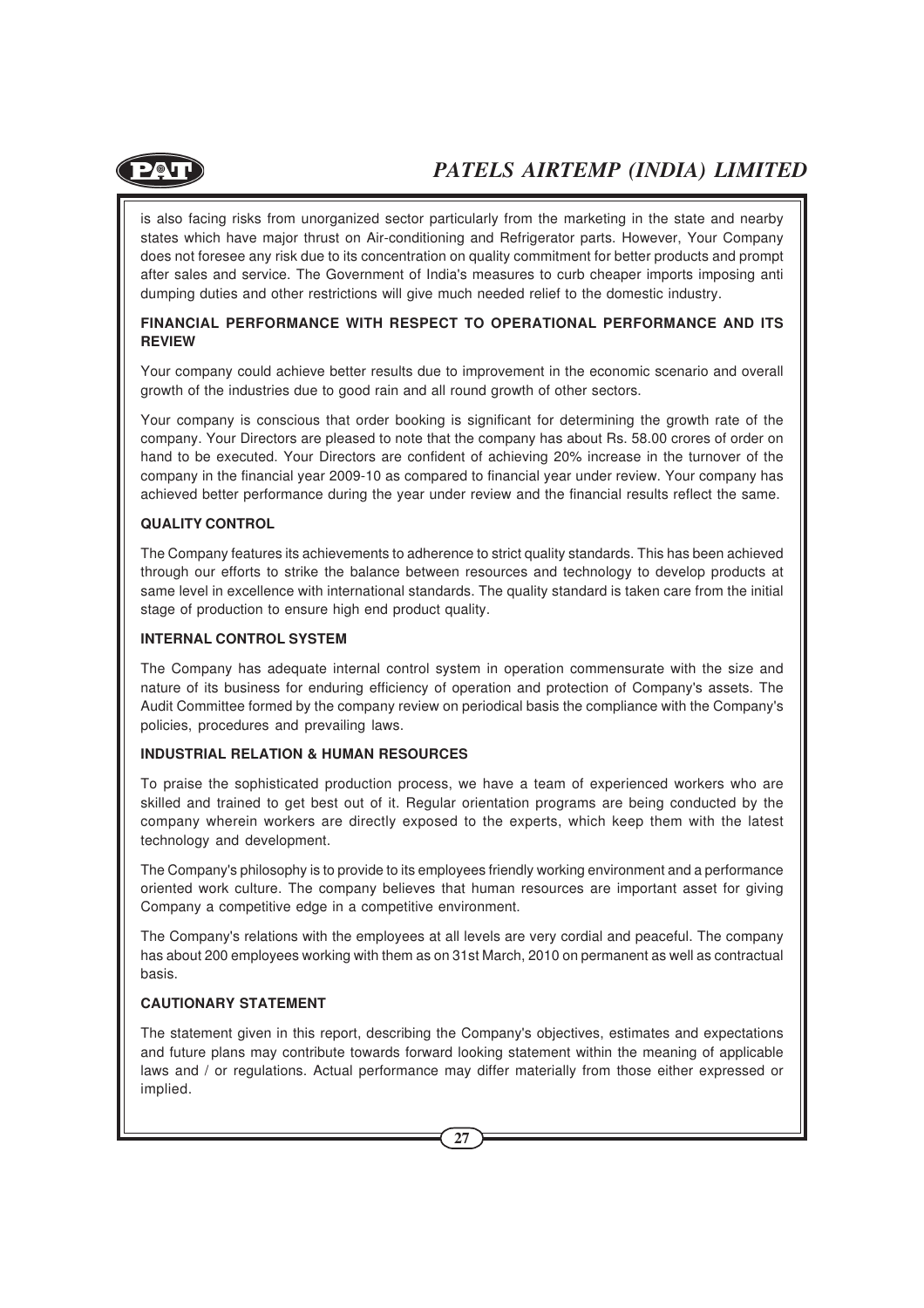

|    |             | <b>AUDITORS' REPORT</b>                                                                                                                                                                                                                                                                                                                                                                                                                                                                                                                                                                                                                                      |
|----|-------------|--------------------------------------------------------------------------------------------------------------------------------------------------------------------------------------------------------------------------------------------------------------------------------------------------------------------------------------------------------------------------------------------------------------------------------------------------------------------------------------------------------------------------------------------------------------------------------------------------------------------------------------------------------------|
| To | The Members |                                                                                                                                                                                                                                                                                                                                                                                                                                                                                                                                                                                                                                                              |
|    | AHMEDABAD   | <b>M/s PATELS AIRTEMP (INDIA) LIMITED</b>                                                                                                                                                                                                                                                                                                                                                                                                                                                                                                                                                                                                                    |
| 1) |             | We have audited the attached Balance Sheet of M/s PATELS AIRTEMP (INDIA) LIMITED as at<br>31st March 2010 and also the Profit and Loss A/c and the Cash-flow Statement for the year ended<br>on that date annexed thereto. These financial statements are the responsibility of the Company's<br>Management. Our responsibility is to express an opinion on these financial statements based on<br>our audit.                                                                                                                                                                                                                                                |
| 2) |             | We conducted our audit in accordance with auditing standards generally accepted in India.<br>Those standards require that we plan & perform the audit to obtain reasonable assurance about<br>whether the financial statements are free of material misstatement. An audit includes examining,<br>on a test basis, evidence supporting the amounts & disclosures in the financial statements. An<br>audit also includes assessing the accounting principles used & significant estimates made by<br>management as well as evaluating the overall financial statement presentation. We believe that<br>our audit provides a reasonable basis for our opinion. |
| 3) |             | As required by the companies (Auditor's Report) order 2003 issued by the Central Government of<br>India in terms of sub-section (4A) of Section 227 of the companies Act 1956, we annex here to a<br>statement on the matters specified in paragraphs 4 &5 of the said order to the extent applicable.                                                                                                                                                                                                                                                                                                                                                       |
| 4) |             | Further to our comments in the Annexure referred to in paragraph-3 above, we report as under: -                                                                                                                                                                                                                                                                                                                                                                                                                                                                                                                                                              |
|    | (a)         | We have obtained all the information and explanations, which to the best of our knowledge<br>and belief were necessary for the purposes of our audit.                                                                                                                                                                                                                                                                                                                                                                                                                                                                                                        |
|    | (b)         | In our opinion, proper books of account as required by Law have been kept by the Company<br>so far as appears from our examination of the books.                                                                                                                                                                                                                                                                                                                                                                                                                                                                                                             |
|    | (c)         | The Balance Sheet and the Profit and Loss Account & Cash flow statement dealt with by this<br>report are in agreement with the books of account.                                                                                                                                                                                                                                                                                                                                                                                                                                                                                                             |
|    | (d)         | In our opinion, the Balance Sheet, Profit & Loss Account & Cash Flow Statement comply<br>with Accounting Standards referred to in section 211(3C) of the Companies Act, 1956.                                                                                                                                                                                                                                                                                                                                                                                                                                                                                |
|    | (e)         | On the basis of the written representations received from the directors, as on March 31,<br>2010 and taken on record by the Board of Directors, we report that none of the directors of<br>the company are disqualified as on March, 31 2010 from being appointed as director in<br>terms of clause (g) of sub-section (1) of section 274 of the Companies Act, 1956.                                                                                                                                                                                                                                                                                        |
|    | (f)         | In our opinion and to the best of our information and according to the explanations given to<br>us, the said accounts give the information required by the Companies Act, 1956 in the<br>manner so required and give a true and fair view in conformity with the accounting principles<br>generally accepted in India. :-                                                                                                                                                                                                                                                                                                                                    |
|    |             | i)<br>In the case of the Balance Sheet of the state of affairs of the Company as at 31st March,<br>2010 and                                                                                                                                                                                                                                                                                                                                                                                                                                                                                                                                                  |
|    |             | In the case of the profit and loss account, of the profit of the company for the year<br>ii)<br>ended on that date and                                                                                                                                                                                                                                                                                                                                                                                                                                                                                                                                       |
|    |             | In the case of Cash Flow Statement, of the cash flows for the year ended on that date.<br>iii)                                                                                                                                                                                                                                                                                                                                                                                                                                                                                                                                                               |
|    |             | <b>FOR PARIKH &amp; MAJMUDAR</b><br><b>CHARTERED ACCOUNTANTS</b>                                                                                                                                                                                                                                                                                                                                                                                                                                                                                                                                                                                             |
|    |             | (HITEN PARIKH)<br><b>PLACE: AHMEDABAD</b><br><b>PARTNER</b><br>M. No.: 40230<br>DATE: 22/05/2010<br><b>FRN No. 107525W</b><br>28                                                                                                                                                                                                                                                                                                                                                                                                                                                                                                                             |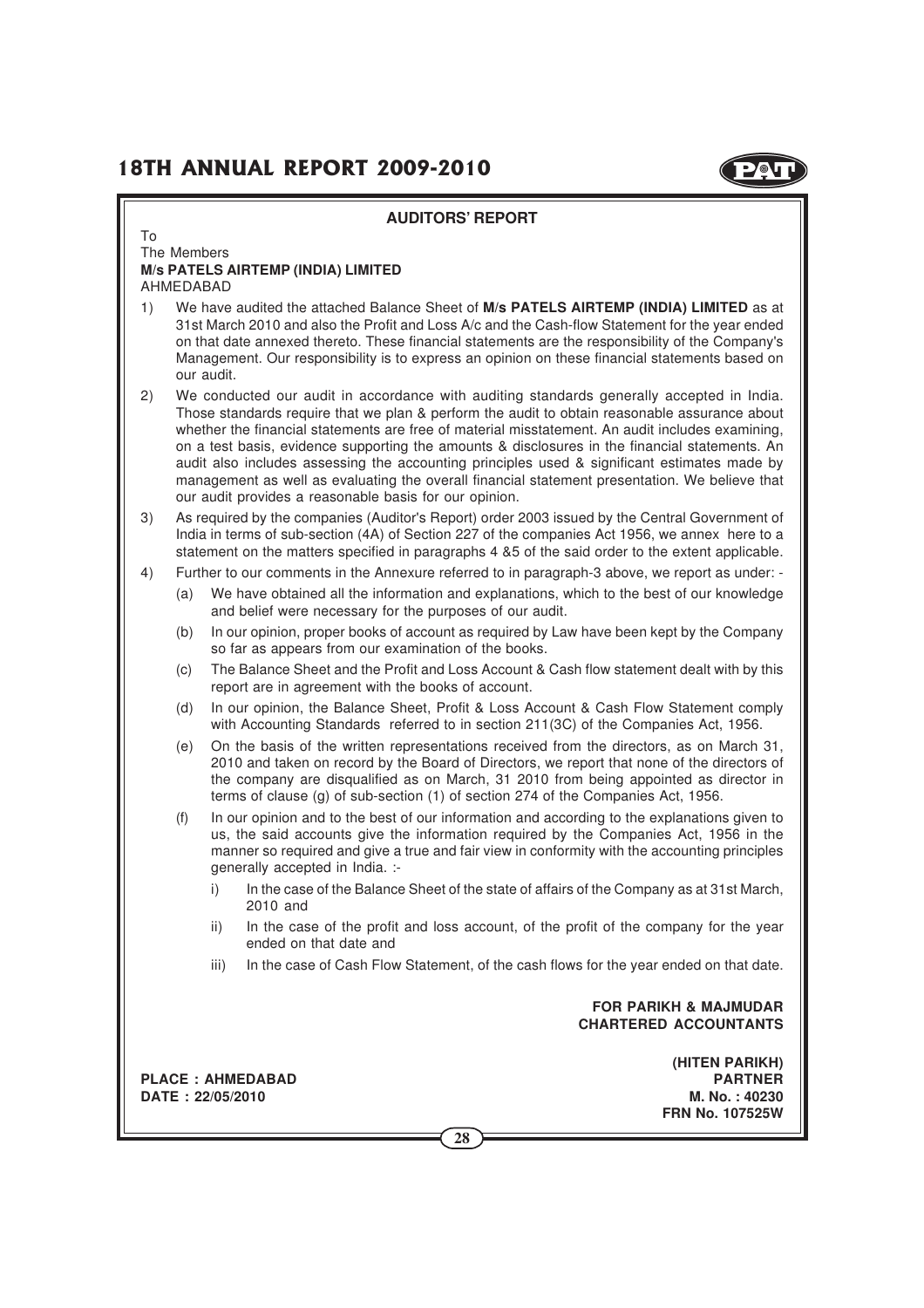

|              |       | Referred to in Paragraph 3 of our report of even date                                                                                                                                                                                                                                                                                                                                                                                  |
|--------------|-------|----------------------------------------------------------------------------------------------------------------------------------------------------------------------------------------------------------------------------------------------------------------------------------------------------------------------------------------------------------------------------------------------------------------------------------------|
| $\mathsf{i}$ | a)    | The company has generally maintained proper records showing full particulars, including<br>quantitative details and situation of the fixed assets.                                                                                                                                                                                                                                                                                     |
|              | b)    | As explained to us, a major portion of the fixed assets has been physically verified by the<br>management during the year in accordance with a phased programme of verification adopted<br>by the Company. In our opinion, the frequency of verification is reasonable having regard to<br>the size of the company & nature of its assets. As informed to us, no material discrepancies<br>were noticed on such physical verification. |
|              | c)    | As explained to us, the company had not made any disposal of fixed assets during the year<br>under review.                                                                                                                                                                                                                                                                                                                             |
| ii)          | a)    | As explained to us, inventories were physically verified by the<br>management at reasonable<br>intervals during the year.                                                                                                                                                                                                                                                                                                              |
|              | b)    | In our opinion & according to the information & explanations given to us, the procedures of<br>physical verification of inventories followed by the management were reasonable & adequate<br>in relation to the size of the company & nature of its business.                                                                                                                                                                          |
|              | c)    | In our opinion and according to the information and explanations given to us, the company<br>is maintaining proper records of inventory. The discrepancies noticed on verification between<br>the Physical stocks and the book records were not material.                                                                                                                                                                              |
| iii)         | 1956. | In respect of loans secured or unsecured, granted or taken by the company to/from companies,<br>firms or other parties covered in the register maintained under section 301 of the Companies Act,                                                                                                                                                                                                                                      |
|              | (a)   | According to the information and explanation given to us, the company has not granted any<br>loan, secured or unsecured, to any company or firm or other party covered in the register<br>maintained under section 301 of the Companies Act, 1956.                                                                                                                                                                                     |
|              | (b)   | The company has taken Unsecured Loan from one party covered under register maintained<br>u/s 301 of the Companies Act, 1956 during the year. [closing balance Rs. 234.00 lacs]<br>[Maximum balance during the year Rs. 234.00 lacs]                                                                                                                                                                                                    |
|              | (c)   | In our opinion and according to the information and explanation given to us, the rate of<br>interest & other terms and conditions of the unsecured loan taken by the company from the<br>parties covered under the register maintained under section 301 of the Companies Act,<br>1956 are prima facie not prejudicial to the interest of the company.                                                                                 |
|              | (d)   | The Loan taken by the Company is repayable on demand and therefore the question of any<br>over due amount does not arise.                                                                                                                                                                                                                                                                                                              |
| iv)          |       | In our opinion & according to the information & explanations given to us, there is adequate<br>internal control system commensurate with the size of the company & nature of its business for the<br>purchase of inventory, fixed assets & also for the sales of goods and services. During the course<br>of our audit, we have not observed any continuing failure to correct major weaknesses in Internal<br>control system.         |
| V)           |       | In our opinion & according to the informations & explanations given to us, there are no contracts<br>or arrangements, the particulars of which need to be entered in the register required to be<br>maintain u/s 301 of the Companies Act, 1956.                                                                                                                                                                                       |
| vi)          |       | The Company has not accepted any deposit from the public during the year.                                                                                                                                                                                                                                                                                                                                                              |
| vii)         |       | The Company has appointed a firm of Chartered Accountants for Internal Audit. In our opinion,<br>the internal audit is commensurate with its size & nature of its business.                                                                                                                                                                                                                                                            |
| VIII)        |       | The Central Government has not prescribed maintenance of cost records under section 209(1)<br>(d) of the Companies Act, 1956.                                                                                                                                                                                                                                                                                                          |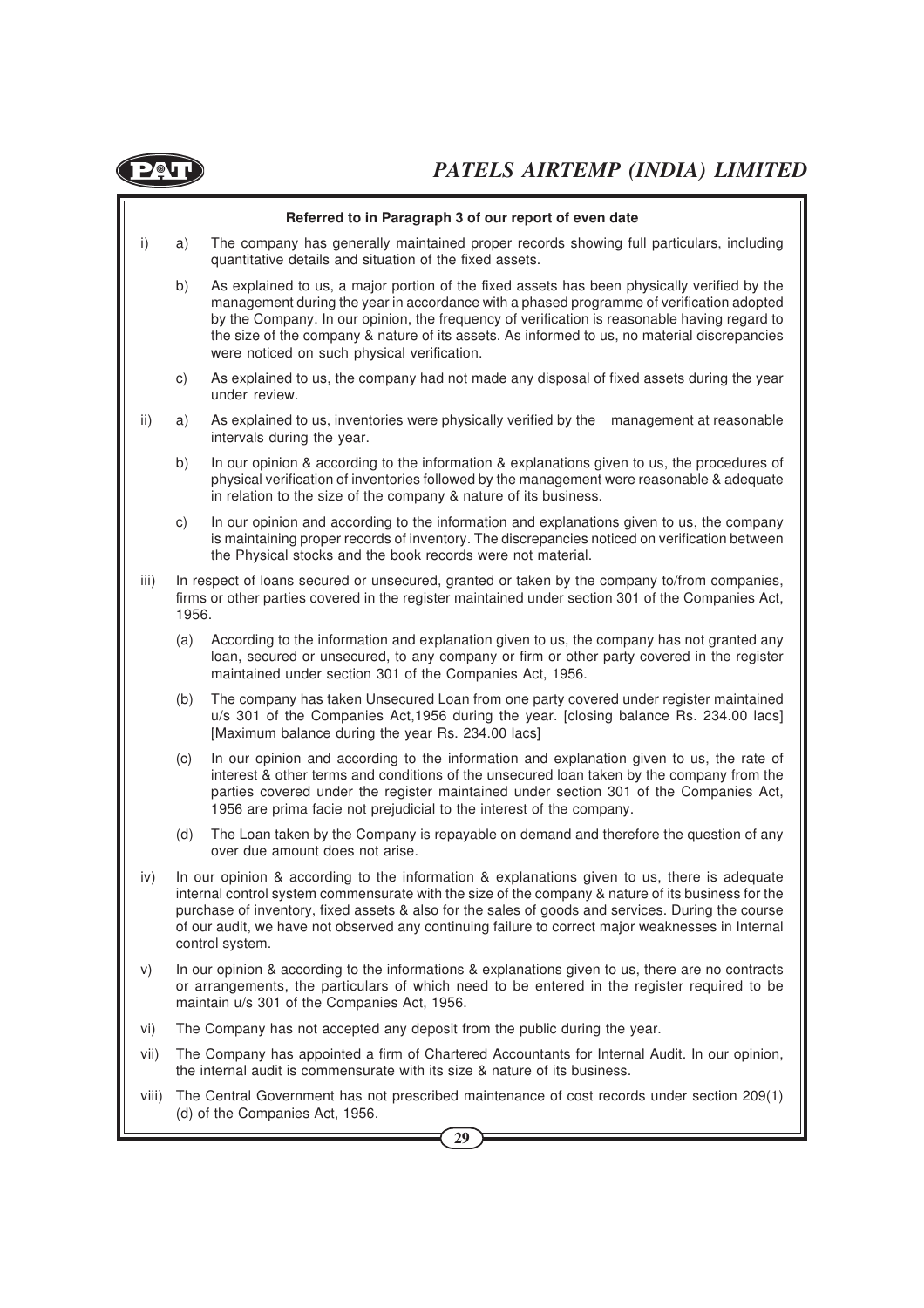**POL** 

- ix) a) According to the records of the company, undisputed statutory dues including provident fund, Employees State Insurance, Income Tax, Wealth Tax, Service Tax, Customs Duty, Excise Duty, Cess & Other Statutory dues have been regularly deposited during the year with the appropriate authorities. According to the information & explanation given to us, no un-disputed amounts were outstanding as at 31st March 2010 for a period of more than six months from the date of becoming payable.
	- b) On the basis of records produced before us for our verification and according to the information and explanations given to us, the details of disputed Income Tax dues aggregating to Rs 36.62 lacs that have not been deposited as on 31st March, 2010 on account of matters pending before appropriate authorities, the details of which are as under.

| Name of                  | Nature of     | Amount    | Period to which                       | Forum where                                                              |
|--------------------------|---------------|-----------|---------------------------------------|--------------------------------------------------------------------------|
| Statute                  | Dues          | (Rs.)     | the amount relates dispute is pending |                                                                          |
| Income Tax<br>Department | Income<br>Tax | 3662035/- | F. Y. 2006-07                         | Assistant Commissioner<br>of Income Tax,<br>Mehshana Circle,<br>Mehshana |

- x) The Company does not have accumulated losses at the end of the financial year and has not incurred cash losses in the financial year and in the immediately preceding financial year.
- xi) According to information & explanations given to us, the company has not defaulted in repayment of dues to Banks.
- xii) In our opinion and according to the information and explanation given to us, no loans and advances have been granted by the company on the basis of security by way of pledge of shares, debenture and other securities.
- xiii) According to the information & explanations given to us, the company is not a chit fund or a nidhi/ mutual benefit fund/society.
- xiv) According to the information & explanations given to us, the company is not dealing or trading in shares, securities, debentures & other investments.
- xv) According to information and explanations given to us, the Company has not given any guarantee for loans taken by others from banks or financial institutions.
- xvi) According to the Information & explanations given to us the company has not obtained and /or applied any term loans during the year.
- xvii) On the basis of information and explanations given to us and on the basis of over all examination of the Balance Sheet and the Cash flow Statement of the Company, we report that no funds raised on short term basis have been used during the year for long term investments.
- xviii) The Company has not made any Preferential allotment of shares during the year under review.
- xix) The Company has not issued any debentures during the year.
- xx) The Company has not raised any money by public issue during the year.
- xxi) According to the information & explanations given to us, no fraud on or by the company has been noticed or reported during the course of our audit.

#### **FOR PARIKH & MAJMUDAR CHARTERED ACCOUNTANTS**

**PLACE: - AHMEDABAD PARTNER DATE: - 22/05/2010 M. No. : 40230**

**HITEN PARIKH FRN No. 107525W**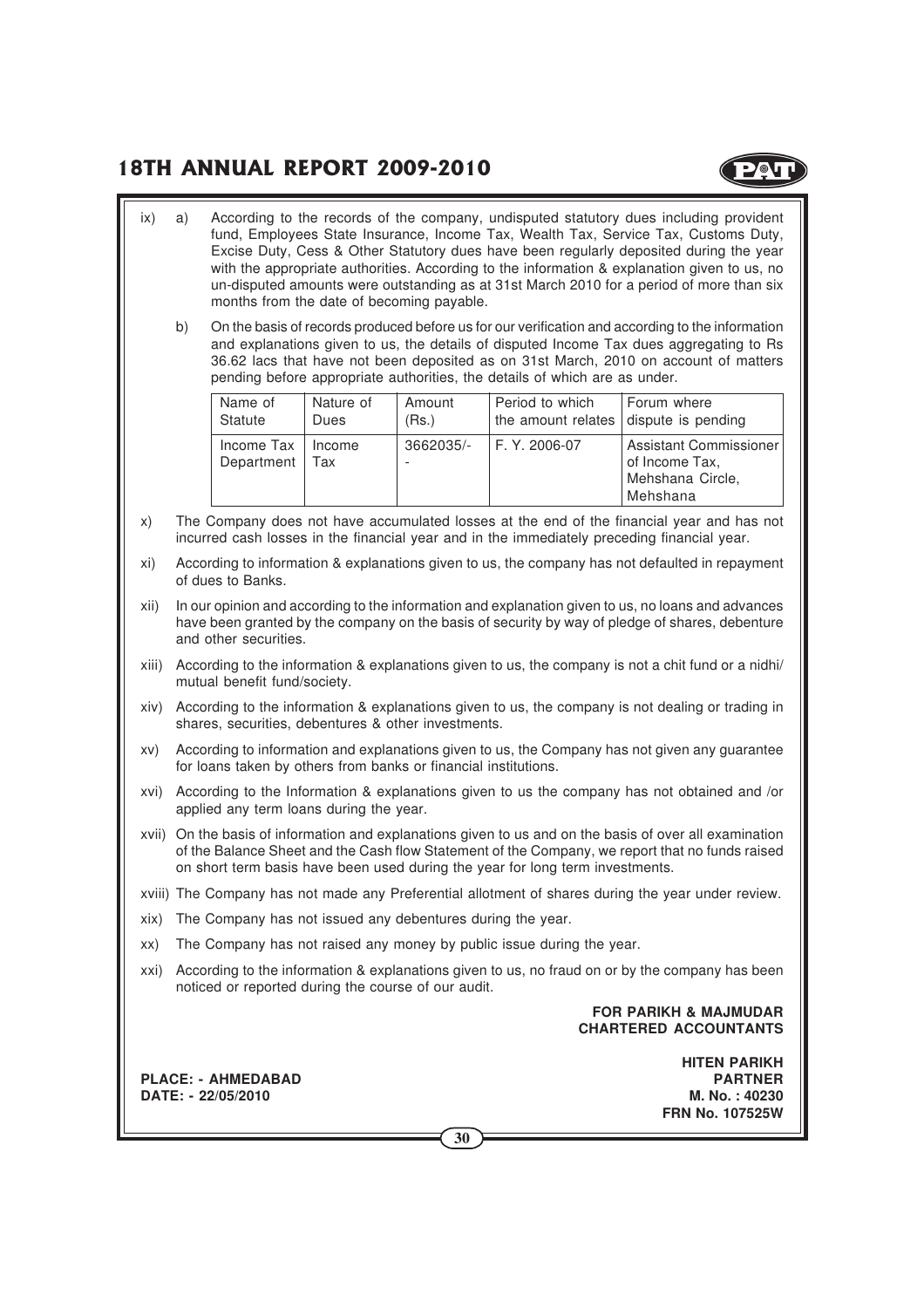

|                            | <b>BALANCE SHEET AS AT 31ST MARCH, 2010</b>                                                                                        |                         |                                                                    |                                                                                                           |                                                                    |                                 |  |  |
|----------------------------|------------------------------------------------------------------------------------------------------------------------------------|-------------------------|--------------------------------------------------------------------|-----------------------------------------------------------------------------------------------------------|--------------------------------------------------------------------|---------------------------------|--|--|
|                            |                                                                                                                                    | SCH.                    | As at<br>31.03.2010<br>(Rupees)                                    | As at<br>31.03.2010<br>(Rupees)                                                                           | As at<br>31.03.2009<br>(Rupees)                                    | As at<br>31.03.2009<br>(Rupees) |  |  |
| (A)<br>1.<br>a)<br>b)      | <b>SOURCES OF FUNDS</b><br><b>Shareholder's Funds</b><br>Share Capital<br>Reserves and Surplus                                     | 1<br>$\overline{c}$     | 50,702,400<br>250,420,813                                          | 301,123,213                                                                                               | 50,702,400<br>175,493,816                                          | 226,196,216                     |  |  |
| 2.<br>a)<br>b)<br>3.       | <b>Loan Funds</b><br>Secured Loans<br>Unsecured Loans<br>Deferred Tax Liability<br>(Refer note 5 of Sch 20)                        | 3<br>4                  | 81,349,137<br>23,400,000                                           | 104,749,137<br>17,998,910                                                                                 | 52,716,503<br>12,781,069                                           | 65,497,572<br>14,532,912        |  |  |
|                            | <b>CAPITAL EMPLOYED</b>                                                                                                            |                         |                                                                    | 423,871,260                                                                                               |                                                                    | 306,226,700                     |  |  |
| (B)<br>1.<br>a)<br>b)      | <b>APPLICATION OF FUNDS</b><br><b>Fixed Assets</b><br>Gross Block<br>Less: Depreciation                                            | 5                       | 208,443,680<br>73,385,323                                          |                                                                                                           | 148,784,920<br>64,608,677                                          |                                 |  |  |
| C)<br>d)<br>2.<br>3.       | Net Block<br>Capital Work in Progress<br>Investments<br>Current Assets, Loans &                                                    | 6                       | 135,058,357<br>10,010,600                                          | 145,068,957<br>280,000                                                                                    | 84,176,243<br>1,329,734                                            | 85,505,977<br>280,000           |  |  |
| a)<br>b)<br>C)<br>d)<br>e) | Advances<br>Inventories<br>Sundry Debtors<br>Cash & Bank Balances<br><b>Other Current Assets</b><br>Loans & Advances               | 7<br>8<br>9<br>10<br>11 | 50,172,627<br>273,702,102<br>37,839,567<br>2,926,518<br>21,718,340 |                                                                                                           | 53,006,939<br>191,204,383<br>55,683,641<br>1,007,546<br>25,590,933 |                                 |  |  |
| a)<br>b)                   | Less:Current Liabilities &<br>Provisions<br><b>Current Liabilities</b><br>Provisions                                               | 12                      | 386,359,154<br>93,054,146<br>14,782,705                            |                                                                                                           | 326,493,442<br>90,446,537<br>15,606,183                            |                                 |  |  |
|                            | <b>Net Current Assets</b>                                                                                                          |                         | 107,836,851                                                        | 278,522,303                                                                                               | 106,052,720                                                        | 220,440,722                     |  |  |
|                            | <b>EMPLOYMENT OF CAPITAL</b>                                                                                                       |                         |                                                                    | 423,871,260                                                                                               |                                                                    | 306,226,700                     |  |  |
|                            | Notes forming part of Accounts: 20<br>As per our report of even date attached                                                      |                         |                                                                    |                                                                                                           |                                                                    |                                 |  |  |
|                            | FOR PARIKH & MAJMUDAR<br>CHARTERED ACCOUNTANTS                                                                                     |                         |                                                                    | FOR PATELS AIRTEMP (INDIA) LTD.<br><b>NARAYANBHAI G. PATEL</b><br><b>CHAIRMAN &amp; MANAGING DIRECTOR</b> |                                                                    |                                 |  |  |
|                            | <b>JAHANVI M.TRIVEDI</b><br>HITEN M. PARIKH<br><b>PARTNER</b><br><b>COMPANY SECRETARY</b><br>M.No.: 40230<br><b>FRNNO: 107525W</b> |                         |                                                                    | <b>NARENDRABHAI G. PATEL</b><br><b>DIRECTOR</b>                                                           |                                                                    |                                 |  |  |
|                            | DATE: 22/05/2010<br>PLACE: AHMEDABAD                                                                                               |                         |                                                                    | DATE: 22/05/2010<br><b>PLACE: RAKANPUR</b>                                                                |                                                                    |                                 |  |  |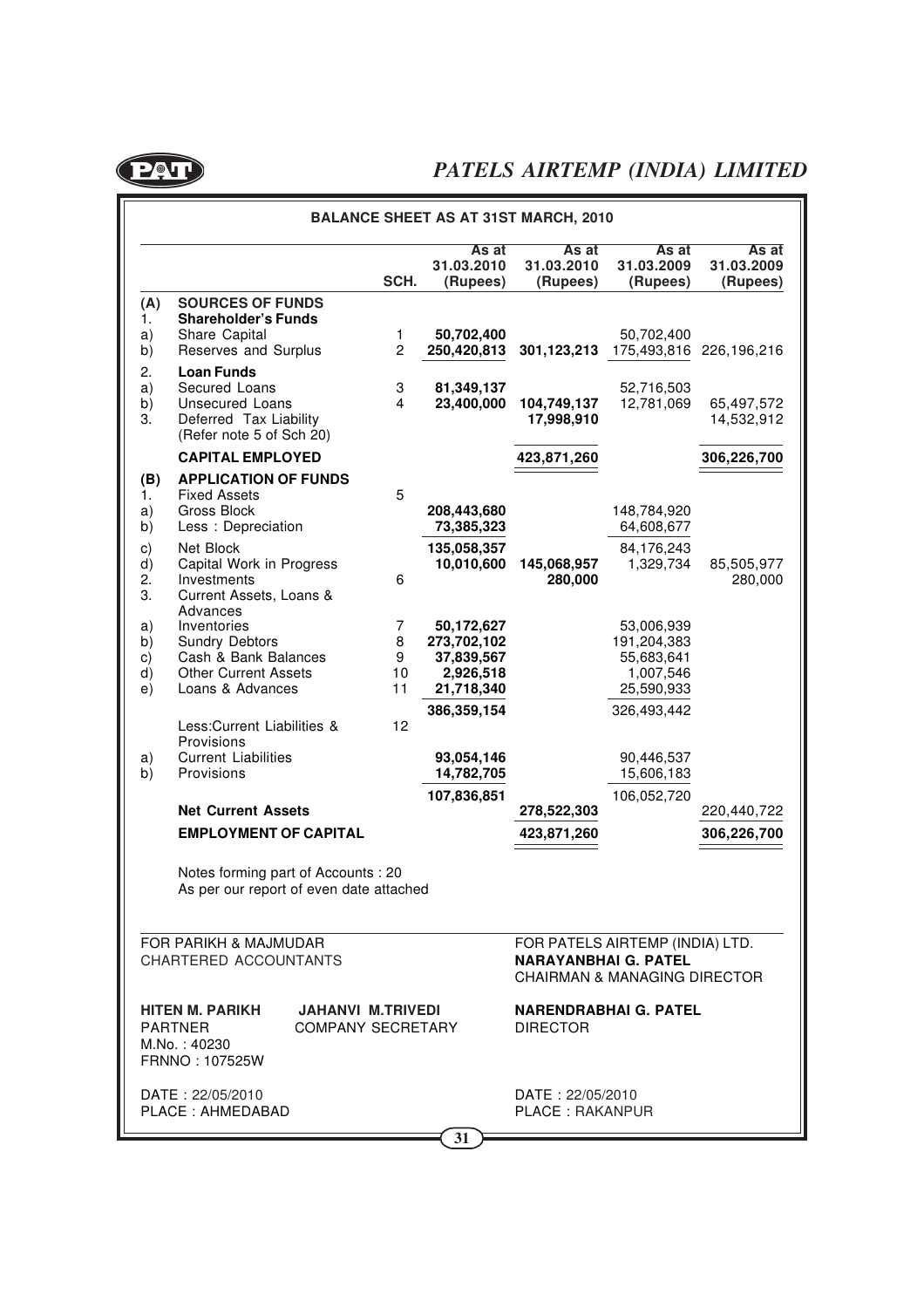

|                                              |                                                                                                                                                                                     | PROFIT & LOSS ACCOUNT FOR THE YEAR ENDED ON 31ST MARCH, 2010                                                                            |                      |                                                                                                           |                                                                                             |
|----------------------------------------------|-------------------------------------------------------------------------------------------------------------------------------------------------------------------------------------|-----------------------------------------------------------------------------------------------------------------------------------------|----------------------|-----------------------------------------------------------------------------------------------------------|---------------------------------------------------------------------------------------------|
|                                              |                                                                                                                                                                                     |                                                                                                                                         | SCH.                 | Year ended<br>31-03-2010<br>(Rupees)                                                                      | Year ended<br>31-03-2009<br>(Rupees)                                                        |
| 1.<br>a)                                     | <b>INCOME</b><br>Gross Income from Operations<br>Less: Excise Duty                                                                                                                  |                                                                                                                                         | 13                   | 770,922,858<br>51,971,680                                                                                 | 737,374,199<br>57,084,803                                                                   |
| b)<br>C)                                     | Net Sales<br>Increase/(Decrease) in stock<br>Other Income                                                                                                                           |                                                                                                                                         | 14<br>15             | 718,951,178<br>566,896<br>5,117,873                                                                       | 680,289,396<br>(2,514,592)<br>5,535,282                                                     |
|                                              | <b>TOTAL:-</b>                                                                                                                                                                      |                                                                                                                                         |                      | 724,635,947                                                                                               | 683,310,086                                                                                 |
| 2.<br>a)<br>b)<br>C)<br>d)<br>e)<br>f)<br>g) | <b>EXPENDITURE</b><br>Materials consumed<br>Manufacturing Expenses<br>Interest & Financial charges<br>Loss on sale of Fixed Assets<br>Director's Remuneration<br>Amount Written Off | Selling and Administration Expenses                                                                                                     | 16<br>17<br>18<br>19 | 392,028,113<br>129,564,286<br>33,029,291<br>13,406,234<br>0<br>7.560.000<br>7,643,987                     | 390,890,703<br>117,688,312<br>31,511,379<br>10,886,249<br>196,465<br>6,720,000<br>9,022,236 |
|                                              | <b>TOTAL:-</b>                                                                                                                                                                      |                                                                                                                                         |                      | 583,231,911                                                                                               | 566,915,344                                                                                 |
| 3.<br>4.<br>5.<br>6                          | Depreciation<br>Profit Before Taxation                                                                                                                                              | Net Profit Before Depreciation & Taxation<br>Provision for Taxation - Current tax<br>-Fringe Benefit Tax                                |                      | 141,404,036<br>8,776,645<br>132,627,391<br>41,520,000<br>0                                                | 116,394,742<br>6,618,206<br>109,776,536<br>37,300,001<br>380,000                            |
|                                              |                                                                                                                                                                                     | - Deferred Tax<br>- Wealth Tax<br>Short /(Excess) Provision of earlier year W/O<br>Short /(Excess) Provision of FBT of earlier year W/O |                      | 3,465,998<br>35,200<br>759,143<br>0                                                                       | (10, 768)<br>17,000<br>495,551<br>(41, 940)                                                 |
| 7                                            | <b>Profit After Tax</b>                                                                                                                                                             |                                                                                                                                         |                      | 86,847,049                                                                                                | 71,636,692                                                                                  |
| 8                                            | (Refer note no. 17 of Sch. 20.)                                                                                                                                                     | Less : Prior period Adjustments (net)                                                                                                   |                      | 56,198                                                                                                    | 187,547                                                                                     |
| 9<br>10                                      | Profit for the year                                                                                                                                                                 | Balance brought forward from Previous Year                                                                                              |                      | 86,790,851<br>155,493,817                                                                                 | 71,449,145<br>102,222,141                                                                   |
| 11                                           | Less: Appropriations<br>Proposed Dividend                                                                                                                                           | Corporate Dividend Tax<br><b>Transfer to General Reserve</b><br><b>Balance Carried to Balance Sheet</b>                                 |                      | 242,284,668<br>1,723,375<br>10,140,480<br>9,000,000<br>221,420,813                                        | 173,671,286<br>1,551,037<br>9,126,432<br>7,500,000<br>155,493,817                           |
|                                              |                                                                                                                                                                                     | Basic and Diluted EPS (Price Per Share Rs 10)                                                                                           |                      | 17.12                                                                                                     | 14.09                                                                                       |
|                                              | (Refer Note No 6 of Scheudle 20)                                                                                                                                                    | Notes forming part of Accounts : 20<br>As per our report of even date attached                                                          |                      |                                                                                                           |                                                                                             |
|                                              | <b>FOR PARIKH &amp; MAJMUDAR</b><br>CHARTERED ACCOUNTANTS                                                                                                                           |                                                                                                                                         |                      | FOR PATELS AIRTEMP (INDIA) LTD.<br><b>NARAYANBHAI G. PATEL</b><br><b>CHAIRMAN &amp; MANAGING DIRECTOR</b> |                                                                                             |
|                                              | HITEN M. PARIKH<br><b>PARTNER</b><br>M.No.: 40230<br>FRNNO: 107525W                                                                                                                 | <b>JAHANVI M.TRIVEDI</b><br><b>COMPANY SECRETARY</b>                                                                                    |                      | <b>NARENDRABHAI G. PATEL</b><br><b>DIRECTOR</b>                                                           |                                                                                             |
|                                              | DATE: 22/05/2010<br>PLACE: AHMEDABAD                                                                                                                                                |                                                                                                                                         |                      | DATE: 22/05/2010<br><b>PLACE: RAKANPUR</b>                                                                |                                                                                             |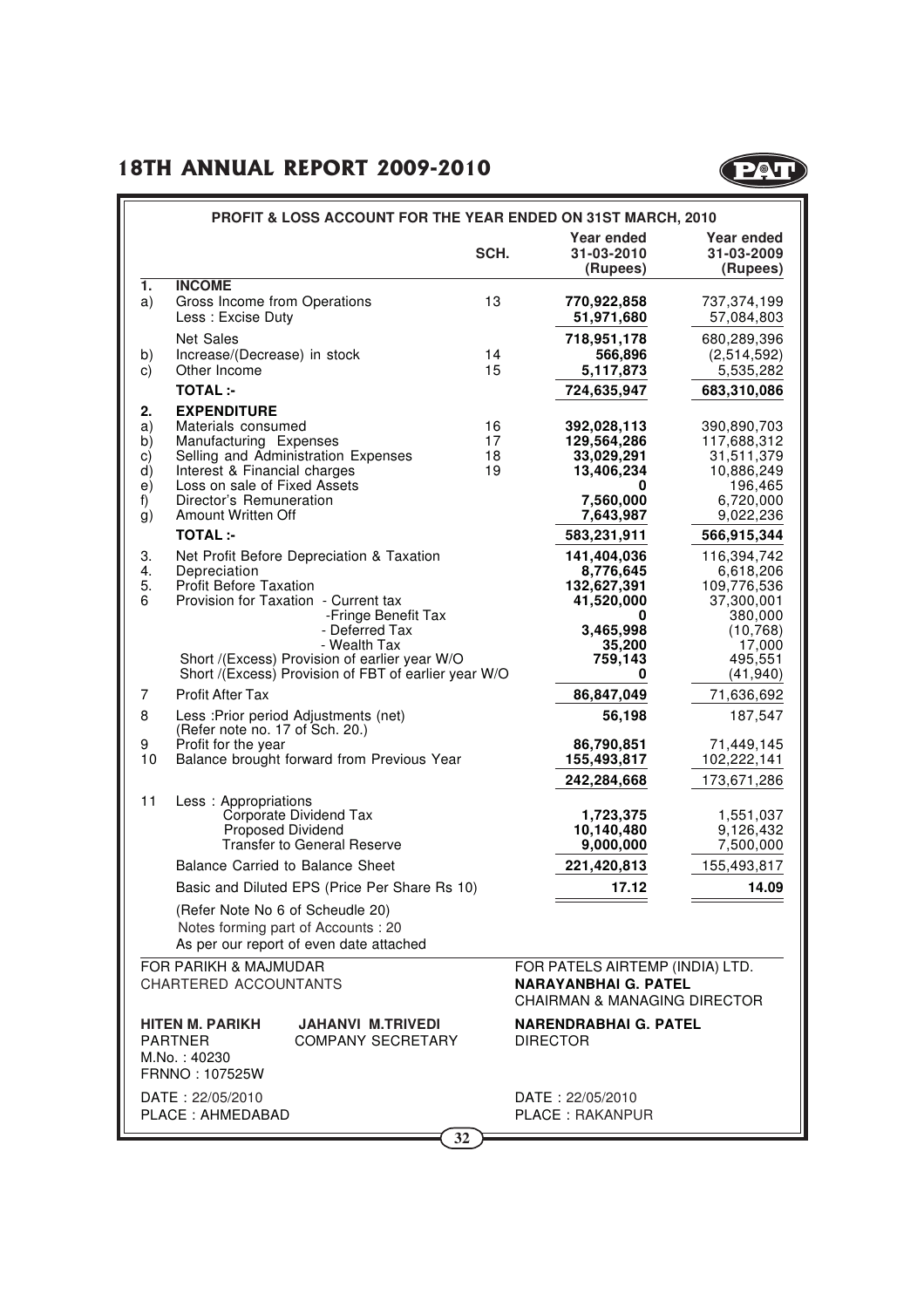

|                                                                                                                                                                                                                                                                                                                                         | As at<br>31-3-2010<br>(Rupees) | As at<br>31-3-2009<br>(Rupees) |
|-----------------------------------------------------------------------------------------------------------------------------------------------------------------------------------------------------------------------------------------------------------------------------------------------------------------------------------------|--------------------------------|--------------------------------|
| <b>SCHEDULE - 1 : SHARE CAPITAL</b><br><b>Authorised Capital:</b>                                                                                                                                                                                                                                                                       |                                |                                |
| 70,00,000 (P. Y. 70,00,000) Equity Shares of Rs. 10/- each<br><b>Issued, Subscribed &amp; Paid Up</b>                                                                                                                                                                                                                                   | 70,000,000                     | 70,000,000                     |
| 50,70,240 (P. Y. 50,70,240) Equity Shares of Rs. 10/- each<br>fully paid up                                                                                                                                                                                                                                                             | 50,702,400                     | 50,702,400                     |
| <b>TOTAL:-</b>                                                                                                                                                                                                                                                                                                                          | 50,702,400                     | 50,702,400                     |
| NOTE: Paid-Up Capital includes 113709 (P.Y.11,3709)<br>Equity shares of Rs. 10/- each fully paid-up issued for<br>consideration other than cash upon scheme of<br>amalgamation to the shareholders of erstwhile<br>companies M/s. Patels Airtemp Pvt. Ltd. and M/s.<br>Gujarat Patcon Pvt. Ltd.                                         |                                |                                |
| <b>SCHEDULE - 2 : RESERVE &amp; SURPLUS</b><br><b>General Reserve</b>                                                                                                                                                                                                                                                                   |                                |                                |
| Opening Balance                                                                                                                                                                                                                                                                                                                         | 18,500,000                     | 11000000                       |
| Add: Transfer from Profit & Loss Account                                                                                                                                                                                                                                                                                                | 9,000,000                      | 7,500,000                      |
| Surplus in Profit and Loss A/c                                                                                                                                                                                                                                                                                                          | 27,500,000<br>221,420,813      | 18,500,000<br>155,493,816      |
| Capital Investment Subsidy                                                                                                                                                                                                                                                                                                              | 1,500,000                      | 1,500,000                      |
| <b>TOTAL:-</b>                                                                                                                                                                                                                                                                                                                          | 250,420,813                    | 175,493,816                    |
| <b>SCHEDULE - 3 : SECURED LOANS</b><br><b>From Financial Institutions/Banks</b><br>I)<br>a) Working capital facilities from Bank of Baroda (BOB)<br><b>From Others</b><br>$\parallel$<br>Vehicles acquired under hire purchase scheme are<br>secured against vehicles purchased under the agreement<br>[Refer Note No.7 of schedule 20] | 80,499,664<br>849,473          | 51,393,479<br>1,323,024        |
| <b>TOTAL:-</b>                                                                                                                                                                                                                                                                                                                          | 81,349,137                     | 52,716,503                     |
| <b>SCHEDULE - 4 : UNSECURED LOANS</b><br>Inter Corporate Deposits<br>[ Includes dues to Company in which directors of the<br>Company are Interested]                                                                                                                                                                                    | 23,400,000                     | 12,781,069                     |
|                                                                                                                                                                                                                                                                                                                                         |                                |                                |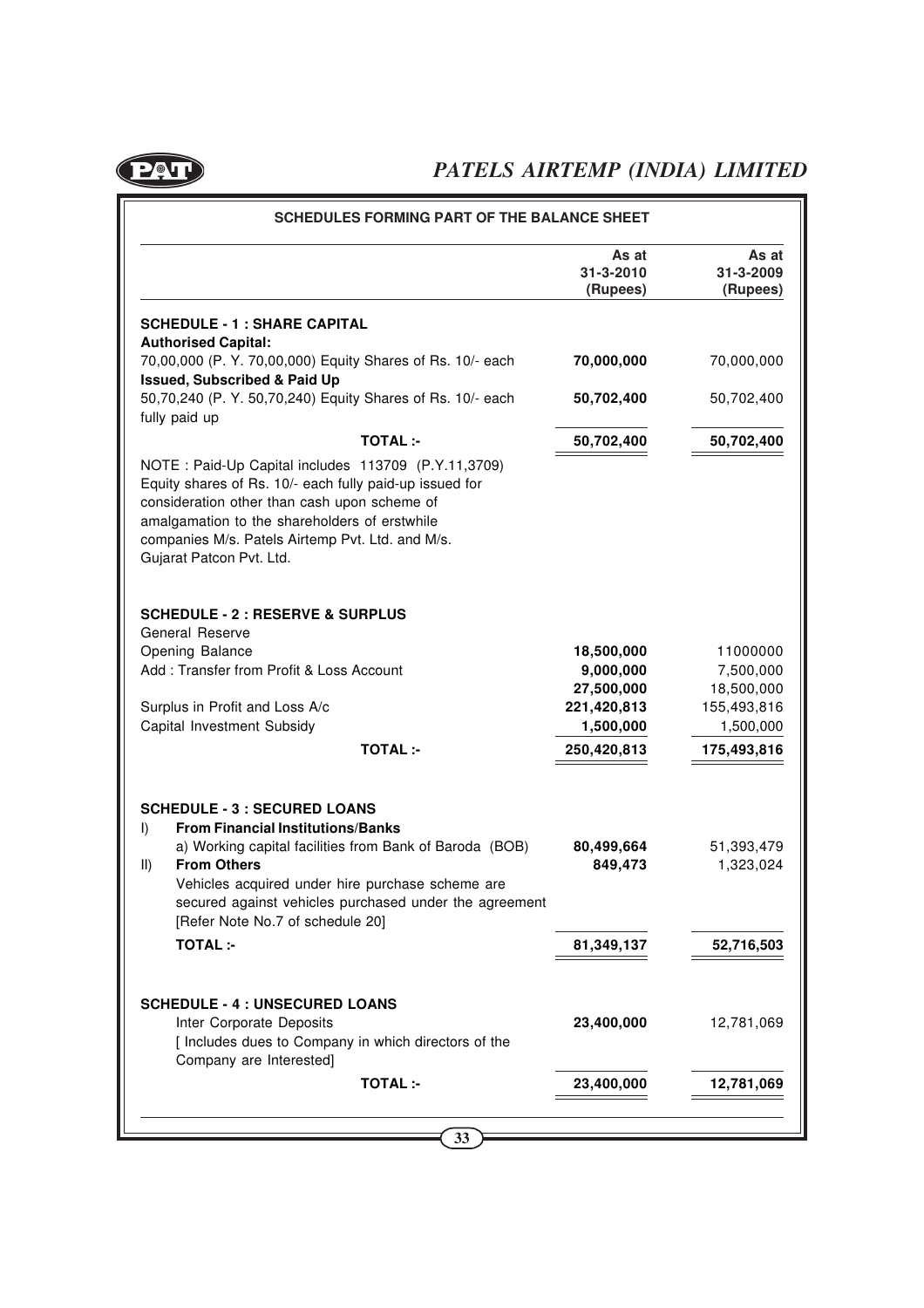#### **SCHEDULES FORMING PART OF THE BALANCE SHEET**

|                                                          |             |                                           |            |                 | <b>SCHEDULES FORMING PART OF THE BALANCE SHEET</b> |                     |            |            |             |                  |
|----------------------------------------------------------|-------------|-------------------------------------------|------------|-----------------|----------------------------------------------------|---------------------|------------|------------|-------------|------------------|
| <b>SCHEDULE - 5 : FIXED ASSETS</b><br><b>PARTICULARS</b> |             |                                           |            |                 |                                                    | <b>DEPRECIATION</b> |            |            |             | <b>NET BLOCK</b> |
|                                                          | Op. Bal.    | <b>GROSS BLOCK (AT COST)</b><br>Additions | Deductions | Total           | <b>Balance</b>                                     | For the             | Deductions | Total      | As on       | As on            |
| Description                                              | as at       | during                                    | during     | as on           | as at                                              | Year                | during     | as on      | 31-03-2010  | 31-03-2009       |
|                                                          | 01-04-2009  | the year                                  | the year   | 31-03-2010      | 01-04-2009                                         |                     | the year   | 31-03-2010 |             |                  |
|                                                          | (Rs.)       | (Rs.)                                     | (Rs.)      | (Rs.)           | (Rs.)                                              | (Rs.)               | (Rs.)      | (Rs.)      | (Rs.)       | (Rs.)            |
| Goodwill                                                 | 37,040      |                                           |            | 37,040          |                                                    |                     |            |            | 37,040      | 37,040           |
| Land                                                     | 2,642,034   |                                           |            | 2,642,034       |                                                    |                     |            |            | 2,642,034   | 2,642,034        |
| <b>Buildings</b>                                         | 33,788,047  | 5,838,123                                 |            | 39,626,170      | 12,636,904                                         | 1,159,978           |            | 13,796,881 | 25,829,289  | 21, 151, 143     |
| Plant & Machinery                                        | 88,896,616  | 48,439,952                                |            | 137,336,568     | 41,510,203                                         | 5,664,996           |            | 47,175,199 | 90,161,369  | 47,386,413       |
| Electrical Installation                                  | 4,401,694   | 457,922                                   |            | 4,859,616       | 2,330,934                                          | 225,307             |            | 2,556,241  | 2,303,375   | 2,070,760        |
| Furniture, Fixtures &<br>Office Equip.                   | 11,445,988  | 1,178,789                                 |            | 12,624,777      | 6,257,772                                          | 713,276             |            | 6,971,049  | 5,653,728   | 5,188,215        |
| Vehicles                                                 | 7,573,501   | 2,186,458                                 |            | 9,759,959       | 1,872,864                                          | 770,631             |            | 2,643,495  | 7,116,464   | 5,700,637        |
| Software                                                 |             | 1,557,516                                 |            | 1,557,516       |                                                    | 242,458             |            | 242,458    | 1,315,058   |                  |
| <b>TOTAL:-</b>                                           | 148,784,920 | 59,658,760                                |            | $- 208,443,680$ | 64,608,677                                         | 8,776,645           |            | 73,385,323 | 135,058,357 | 84,176,243       |

**E**<br>E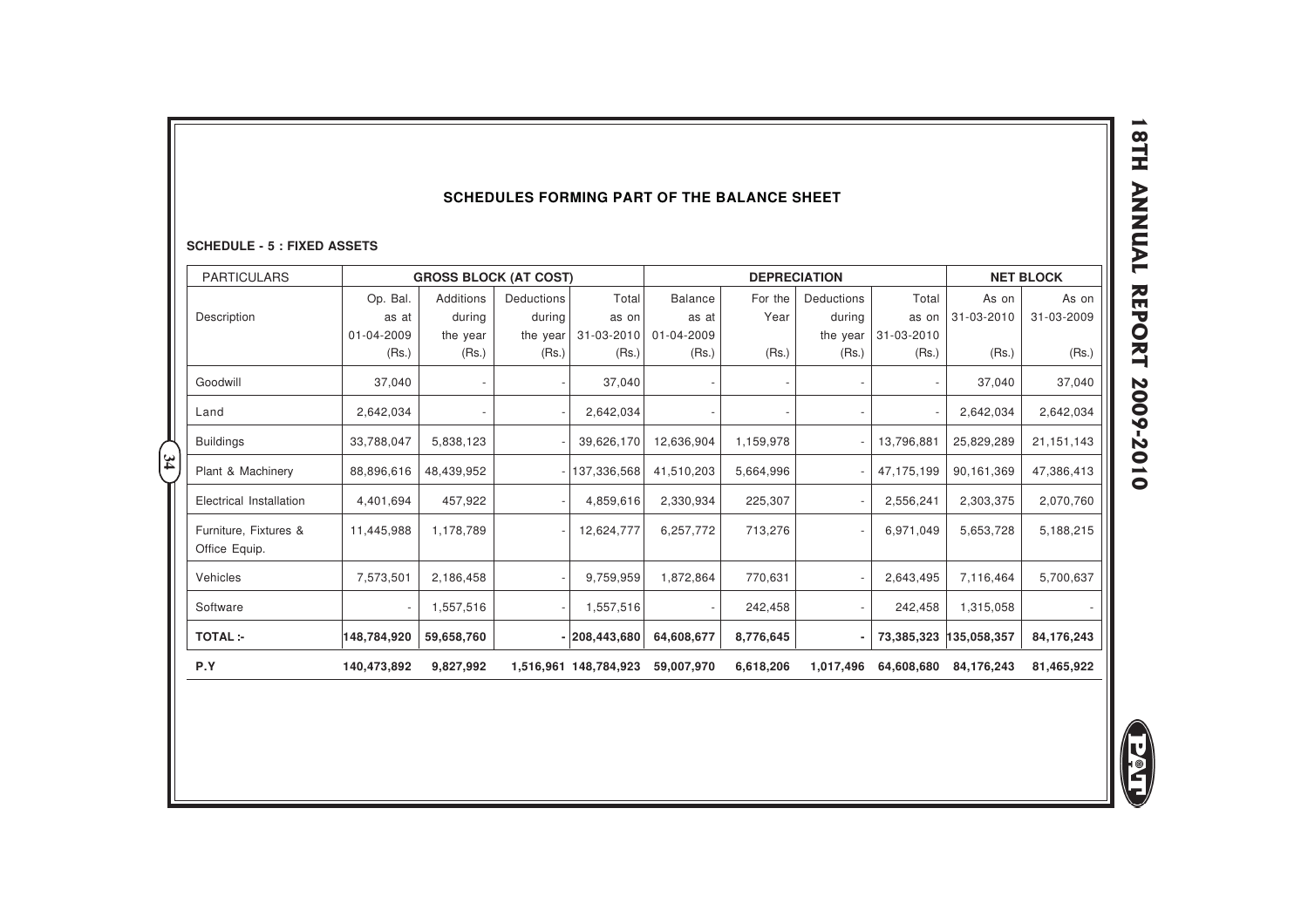

|                                                                                                                                                                                                                                            |                |            | As at<br>31-3-2010<br>(Rupees) | As at<br>31-3-2009<br>(Rupees) |
|--------------------------------------------------------------------------------------------------------------------------------------------------------------------------------------------------------------------------------------------|----------------|------------|--------------------------------|--------------------------------|
| <b>SCHEDULE :- 6 INVESTMENTS (AT COST)</b>                                                                                                                                                                                                 |                |            |                                |                                |
|                                                                                                                                                                                                                                            |                | Face Value | As at                          | As at                          |
|                                                                                                                                                                                                                                            |                | (Rupees)   | 31-03-2010                     | 31-03-2009                     |
|                                                                                                                                                                                                                                            |                | (Rupees)   | (Rupees)                       |                                |
| <b>QUOTED</b><br>(I)<br>14,000 Equity Shares of M/s. Gujarat State<br>Financial Corporation of Rs.10/- each                                                                                                                                |                | 140,000    | 280,000                        | 280,000                        |
| (Market Value-Not Available, P.Y Not Available)                                                                                                                                                                                            |                |            |                                |                                |
| <b>TOTAL:-</b><br><b>NOTE:-</b>                                                                                                                                                                                                            |                | 140,000    | 280,000                        | 280,000                        |
| share is considered to be of a temporary nature & is therefore not provided for.<br><b>SCHEDULE - 7 : INVENTORIES</b><br>(As taken, valued and certified by a Director)<br>Raw materials [Including Goods In Transit of Rs. 678890/-<br>a) |                |            |                                |                                |
| (P. Y. Rs. 3852772/-)]                                                                                                                                                                                                                     |                |            | 31,655,323                     | 35,056,531                     |
|                                                                                                                                                                                                                                            |                |            |                                |                                |
|                                                                                                                                                                                                                                            |                |            |                                |                                |
| Work in progress<br><b>Finished Goods</b>                                                                                                                                                                                                  |                |            | 18,369,940<br>147,364          | 17,805,796<br>144,612          |
|                                                                                                                                                                                                                                            | <b>TOTAL:-</b> |            | 50,172,627                     | 53,006,939                     |
| b)<br>C)<br><b>SCHEDULE - 8 : SUNDRY DEBTORS</b><br>(Unsecured, Considered goods)<br>Debts due for a period exceeding Six months<br><b>Other Debts</b>                                                                                     |                |            | 68,431,987<br>205,270,115      | 31,416,462<br>159,787,921      |
|                                                                                                                                                                                                                                            | <b>TOTAL:-</b> |            | 273,702,102                    | 191,204,383                    |
| Cash on hand<br>Balance with Scheduled Banks                                                                                                                                                                                               |                |            | 486,448                        | 462,816                        |
| - In Current Account                                                                                                                                                                                                                       |                |            | 20,426,889                     | 38,140,226                     |
| <b>SCHEDULE - 9 : CASH AND BANK BALANCES</b><br>a)<br>- In Margin Money Account                                                                                                                                                            |                |            | 16,056,700                     | 16,581,610                     |
| - In Dividend Account                                                                                                                                                                                                                      |                |            | 869,530                        | 498,989                        |
|                                                                                                                                                                                                                                            | <b>TOTAL:-</b> |            | 37,839,567                     |                                |
| (Unsecured, Considered goods)                                                                                                                                                                                                              |                |            |                                |                                |
| b)<br><b>SCHEDULE - 10 : OTHER CURRENT ASSETS</b><br>Interest Receivable                                                                                                                                                                   |                |            | 2,926,518                      | 55,683,641<br>1,007,546        |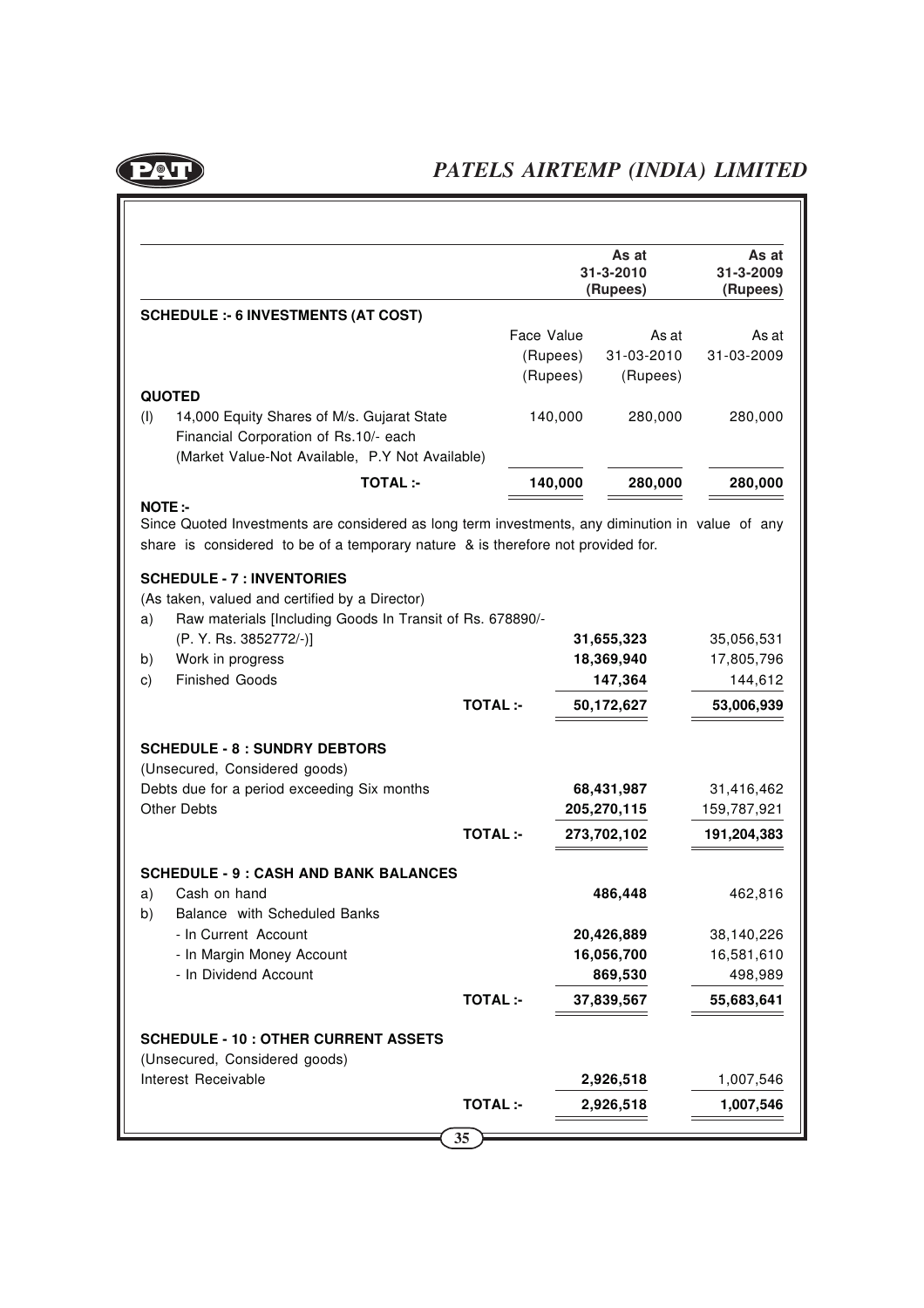

| (Rupees)<br>10,704,616<br>1,948,255<br>8,059,484<br>4,868,578<br>10,000<br>0<br>25,590,933<br>52,444,975<br>1,588,344<br>14,653,162<br>1,152,995<br>227,577<br>2,661,409 | (Rupees)<br>10,901,714<br>3,128,309<br>3,593,600<br>4,094,717<br>21,718,340<br>10,964,385<br>31,478,447 | <b>SCHEDULE - 11 : LOANS &amp; ADVANCES</b><br>(Unsecured, Considered goods)<br>Advances recoverable in cash or in kind or for value<br>to be received<br>Deposits<br>Advance for Capital Exp.<br>Advances to suppliers<br>Fringe Benefit Tax (Net of Advance Tax Paid)<br><b>TOTAL:-</b><br><b>SCHEDULE - 12 : CURRENT LIABILITIES &amp; PROVISIONS</b><br><b>Current liabilities</b><br><b>Creditors for Goods</b><br>a) Micro, Small & Medium Enterprise (Refer Note no 16<br>of Sch. 20)<br>'b) Others<br>Creditors for expenses |
|--------------------------------------------------------------------------------------------------------------------------------------------------------------------------|---------------------------------------------------------------------------------------------------------|--------------------------------------------------------------------------------------------------------------------------------------------------------------------------------------------------------------------------------------------------------------------------------------------------------------------------------------------------------------------------------------------------------------------------------------------------------------------------------------------------------------------------------------|
|                                                                                                                                                                          |                                                                                                         |                                                                                                                                                                                                                                                                                                                                                                                                                                                                                                                                      |
|                                                                                                                                                                          |                                                                                                         |                                                                                                                                                                                                                                                                                                                                                                                                                                                                                                                                      |
|                                                                                                                                                                          |                                                                                                         |                                                                                                                                                                                                                                                                                                                                                                                                                                                                                                                                      |
|                                                                                                                                                                          |                                                                                                         |                                                                                                                                                                                                                                                                                                                                                                                                                                                                                                                                      |
|                                                                                                                                                                          |                                                                                                         |                                                                                                                                                                                                                                                                                                                                                                                                                                                                                                                                      |
|                                                                                                                                                                          |                                                                                                         |                                                                                                                                                                                                                                                                                                                                                                                                                                                                                                                                      |
|                                                                                                                                                                          |                                                                                                         |                                                                                                                                                                                                                                                                                                                                                                                                                                                                                                                                      |
|                                                                                                                                                                          |                                                                                                         |                                                                                                                                                                                                                                                                                                                                                                                                                                                                                                                                      |
|                                                                                                                                                                          |                                                                                                         |                                                                                                                                                                                                                                                                                                                                                                                                                                                                                                                                      |
|                                                                                                                                                                          |                                                                                                         |                                                                                                                                                                                                                                                                                                                                                                                                                                                                                                                                      |
|                                                                                                                                                                          |                                                                                                         |                                                                                                                                                                                                                                                                                                                                                                                                                                                                                                                                      |
|                                                                                                                                                                          |                                                                                                         |                                                                                                                                                                                                                                                                                                                                                                                                                                                                                                                                      |
|                                                                                                                                                                          |                                                                                                         |                                                                                                                                                                                                                                                                                                                                                                                                                                                                                                                                      |
|                                                                                                                                                                          |                                                                                                         |                                                                                                                                                                                                                                                                                                                                                                                                                                                                                                                                      |
|                                                                                                                                                                          |                                                                                                         |                                                                                                                                                                                                                                                                                                                                                                                                                                                                                                                                      |
|                                                                                                                                                                          |                                                                                                         |                                                                                                                                                                                                                                                                                                                                                                                                                                                                                                                                      |
|                                                                                                                                                                          |                                                                                                         | a) Micro, Small & Medium Enterprise                                                                                                                                                                                                                                                                                                                                                                                                                                                                                                  |
|                                                                                                                                                                          | 13,838,239                                                                                              | b) Others                                                                                                                                                                                                                                                                                                                                                                                                                                                                                                                            |
|                                                                                                                                                                          | 1,152,995                                                                                               | <b>Creditors for Others</b>                                                                                                                                                                                                                                                                                                                                                                                                                                                                                                          |
|                                                                                                                                                                          | 247,176                                                                                                 | Creditors for capital expenditure                                                                                                                                                                                                                                                                                                                                                                                                                                                                                                    |
|                                                                                                                                                                          | 5,898,884                                                                                               | <b>Statutory Liabilities</b><br>$\qquad \qquad -$                                                                                                                                                                                                                                                                                                                                                                                                                                                                                    |
| 18,768,929                                                                                                                                                               | 26,977,645                                                                                              | Advances from customers<br>$\qquad \qquad -$                                                                                                                                                                                                                                                                                                                                                                                                                                                                                         |
| 38,500                                                                                                                                                                   | 38,500                                                                                                  | Share Application Money (Refundable)<br>-                                                                                                                                                                                                                                                                                                                                                                                                                                                                                            |
| 498,989                                                                                                                                                                  | 869,530                                                                                                 | Unclaimed Dividend (*)<br>$\qquad \qquad -$                                                                                                                                                                                                                                                                                                                                                                                                                                                                                          |
|                                                                                                                                                                          |                                                                                                         | (*) (There is no amount required to be transferred<br>to Invester Education & Protection Fund)                                                                                                                                                                                                                                                                                                                                                                                                                                       |
|                                                                                                                                                                          |                                                                                                         |                                                                                                                                                                                                                                                                                                                                                                                                                                                                                                                                      |
| 90,446,537                                                                                                                                                               | 93,054,146                                                                                              | Sub-Total (I)                                                                                                                                                                                                                                                                                                                                                                                                                                                                                                                        |
| 4,911,714                                                                                                                                                                | 1,923,611                                                                                               | <b>PROVISIONS</b><br>For Taxation (Net of Advance Tax Paid & TDS)                                                                                                                                                                                                                                                                                                                                                                                                                                                                    |
| 9,126,432                                                                                                                                                                | 10,140,480                                                                                              | For Proposed Dividend                                                                                                                                                                                                                                                                                                                                                                                                                                                                                                                |
| 1,551,037                                                                                                                                                                | 1,723,375                                                                                               | For Corporate Dividend Tax                                                                                                                                                                                                                                                                                                                                                                                                                                                                                                           |
|                                                                                                                                                                          | 960,039                                                                                                 | For Leave Encashment                                                                                                                                                                                                                                                                                                                                                                                                                                                                                                                 |
| 17,000                                                                                                                                                                   | 35,200                                                                                                  | For Wealth Tax                                                                                                                                                                                                                                                                                                                                                                                                                                                                                                                       |
| 15,606,183                                                                                                                                                               | 14,782,705                                                                                              | Sub-Total (II)                                                                                                                                                                                                                                                                                                                                                                                                                                                                                                                       |
| 106,052,720                                                                                                                                                              | 107,836,851                                                                                             | <b>TOTAL (I+II)</b>                                                                                                                                                                                                                                                                                                                                                                                                                                                                                                                  |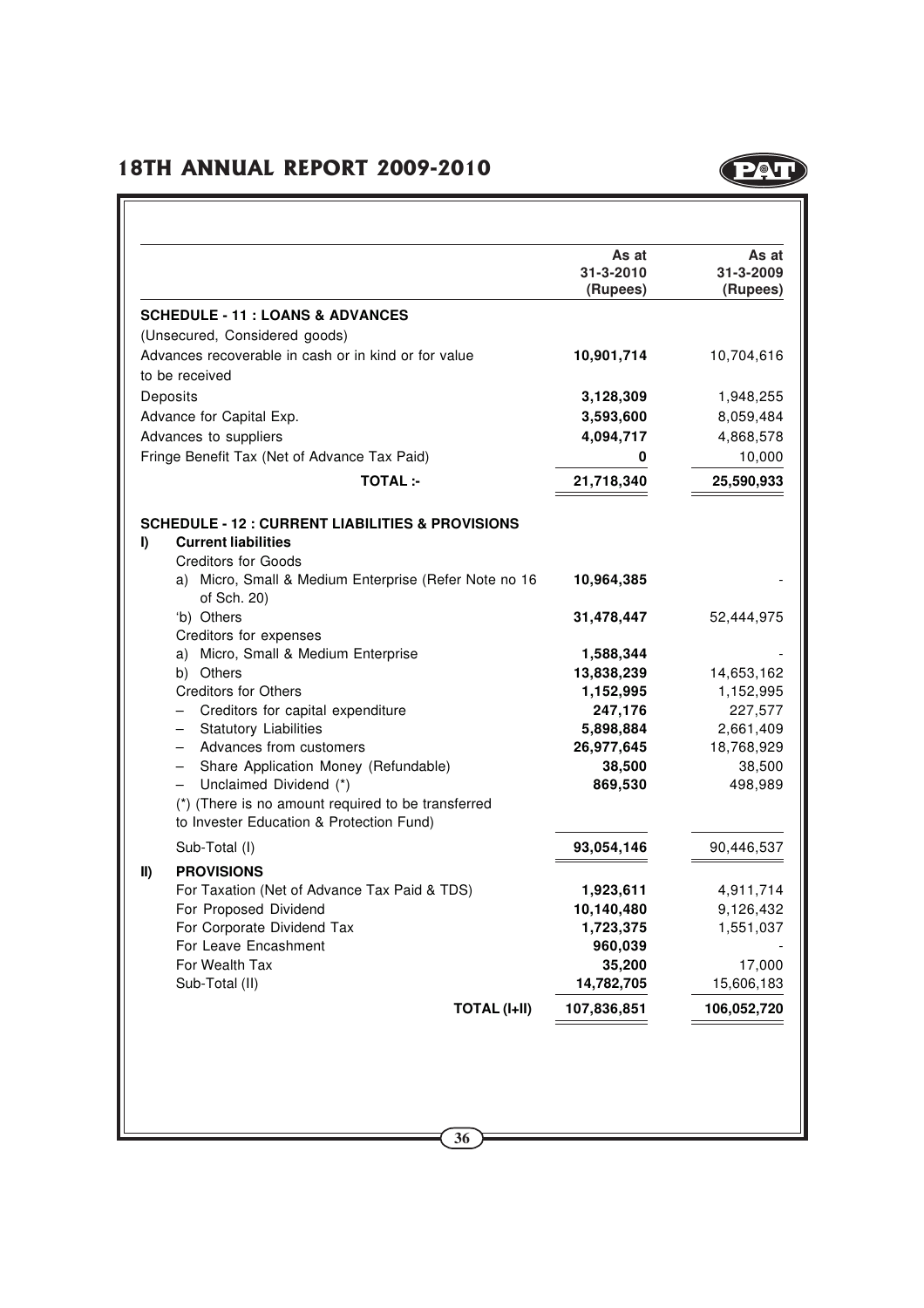

|                                                                                                                                                                                                    |                                                     | <b>YEAR ENDED</b><br>31-3-2010<br>(RUPEES) | <b>YEAR ENDED</b><br>31-3-2009<br>(RUPEES) |
|----------------------------------------------------------------------------------------------------------------------------------------------------------------------------------------------------|-----------------------------------------------------|--------------------------------------------|--------------------------------------------|
|                                                                                                                                                                                                    | <b>SCHEDULE - 13 : GROSS INCOME FROM OPERATIONS</b> |                                            |                                            |
| <b>SALES</b>                                                                                                                                                                                       |                                                     |                                            |                                            |
| - Domestic                                                                                                                                                                                         |                                                     | 702,884,018                                | 574,729,128                                |
| - Export                                                                                                                                                                                           |                                                     | 38,724,793                                 | 137,109,713                                |
|                                                                                                                                                                                                    | Sub Total (a)                                       | 741,608,811                                | 711,838,841                                |
| <b>PROCESSING CHARGES</b>                                                                                                                                                                          |                                                     |                                            |                                            |
| - Domestic                                                                                                                                                                                         |                                                     | 16371136                                   | 9394471                                    |
| - Export                                                                                                                                                                                           |                                                     | 122165                                     | 6219865                                    |
| [TDS Rs.624498/-, (P.Y.Rs 88642/-)]                                                                                                                                                                |                                                     |                                            |                                            |
|                                                                                                                                                                                                    | Sub Total (b)                                       | 16,493,301                                 | 15,614,336                                 |
| <b>TRANSPORTATION CHARGES</b>                                                                                                                                                                      |                                                     |                                            |                                            |
| - Domestic                                                                                                                                                                                         |                                                     | 12820746                                   | 7853501                                    |
| - Export                                                                                                                                                                                           |                                                     | 0                                          | 2067521                                    |
|                                                                                                                                                                                                    | Sub Total (b)                                       | 12,820,746                                 | 9,921,022                                  |
|                                                                                                                                                                                                    |                                                     |                                            |                                            |
|                                                                                                                                                                                                    | $TOTAL:(a+b)$                                       | 770,922,858                                | 737,374,199                                |
|                                                                                                                                                                                                    | SCHEDULE - 14 :INCREASE / ( DECREASE) IN STOCK      |                                            |                                            |
| <b>Closing Stock</b><br>- Finished Goods<br>- Work - in - Progress                                                                                                                                 |                                                     | 147,364<br>18,369,940                      | 144,612<br>17,805,796                      |
|                                                                                                                                                                                                    | Sub - Total (i)                                     | 18,517,304                                 | 17,950,408                                 |
|                                                                                                                                                                                                    |                                                     |                                            |                                            |
| <b>Opening Stock</b><br>- Finished Goods                                                                                                                                                           |                                                     |                                            |                                            |
| - Work - in - Progress                                                                                                                                                                             |                                                     | 144,612<br>17,805,796                      | 244,183<br>20,220,817                      |
|                                                                                                                                                                                                    | Sub - Total (ii)                                    | 17,950,408                                 | 20,465,000                                 |
|                                                                                                                                                                                                    | $TOTAL(i - ii):$                                    | 566,896                                    | (2,514,592)                                |
|                                                                                                                                                                                                    |                                                     |                                            |                                            |
|                                                                                                                                                                                                    |                                                     | 1,368,243                                  | 1,253,978                                  |
|                                                                                                                                                                                                    |                                                     | 57,011                                     | 105,509                                    |
| <b>SCHEDULE - 15 : OTHER INCOME</b><br>- Interest<br>On Fixed Deposit with Banks<br>[TDS Rs 106653 /- (P.Y. Rs 165541/-)]<br>from other<br>[TDS Rs 12919 /- (P.Y. Rs 73072/-)]<br>- Misc. Receipts |                                                     | 3692619                                    | 4,175,795                                  |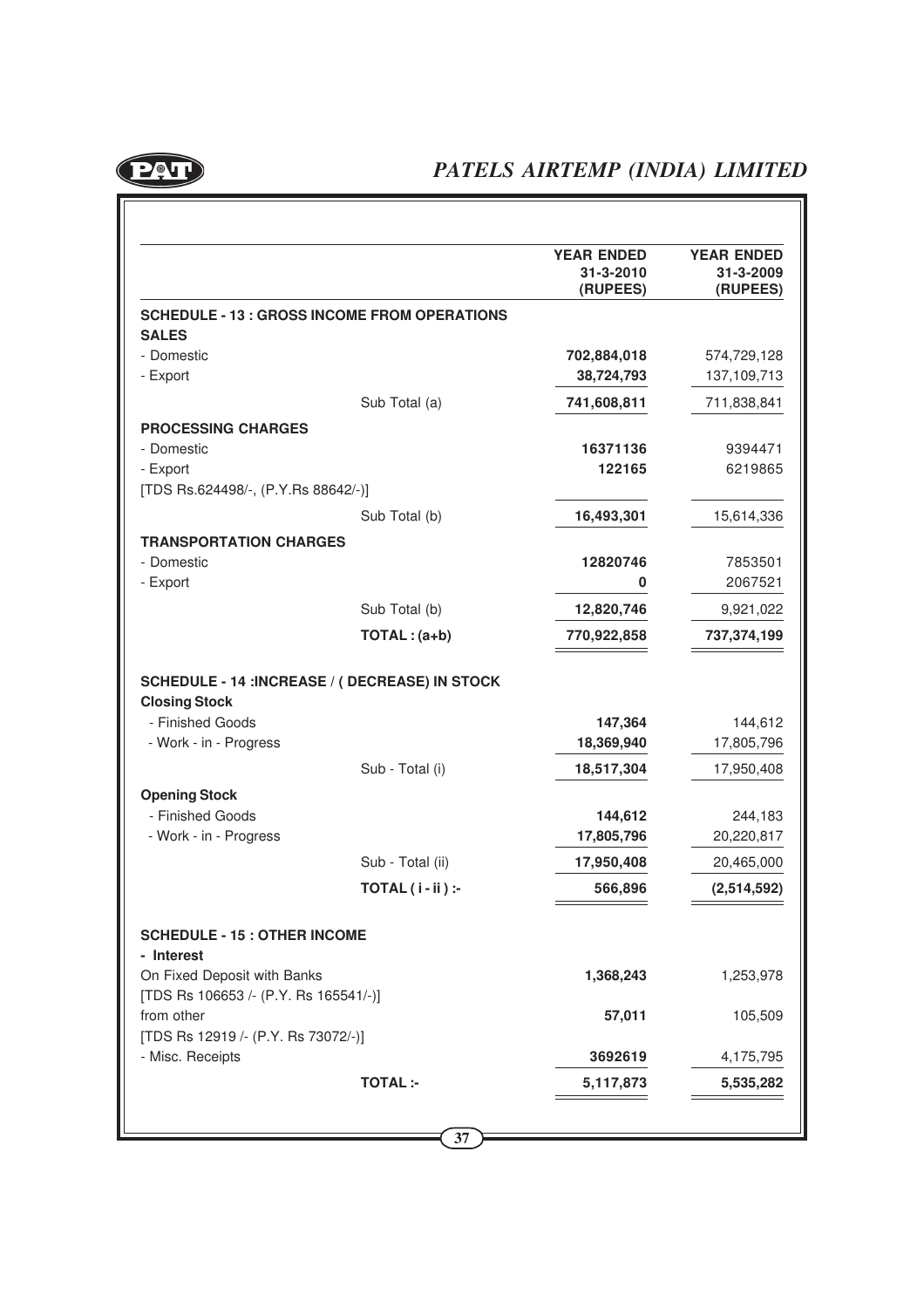

|                                                                                        |                 | <b>YEAR ENDED</b><br>31-3-2010<br>(RUPEES) | <b>YEAR ENDED</b><br>31-3-2009<br>(RUPEES) |
|----------------------------------------------------------------------------------------|-----------------|--------------------------------------------|--------------------------------------------|
| <b>SCHEDULE - 16 : MATERIALS CONSUMED</b>                                              |                 |                                            |                                            |
| Opening Stock                                                                          |                 | 35,056,531                                 | 39,246,449                                 |
| Add: Purchases [Including Trading Purchase]                                            |                 | 388,626,905                                | 386,700,785                                |
|                                                                                        |                 | 423,683,436                                | 425,947,234                                |
| Less: Closing Stock                                                                    |                 | 31,655,323                                 | 35,056,531                                 |
| [Note: Closing Stock [Including Goods In Transit of<br>Rs. 678890/- (P. Y. 3852772/-)] |                 |                                            |                                            |
|                                                                                        | <b>Total</b>    | 392,028,113                                | 390,890,703                                |
| <b>SCHEDULE - 17 : MANUFACTURING EXPENSES</b>                                          |                 |                                            |                                            |
| <b>Stores &amp; Tools Consumed</b><br><b>Opening Stock</b>                             |                 |                                            |                                            |
| Add: Purchases                                                                         |                 | 28,443,616                                 | 24,682,062                                 |
|                                                                                        |                 |                                            |                                            |
| Less: Closing Stock                                                                    |                 | 28,443,616                                 | 24,682,062                                 |
|                                                                                        | Sub - Total (a) | 28,443,616                                 | 24,682,062                                 |
| <b>Employee's Emoluments</b>                                                           |                 |                                            |                                            |
| Salaries, Wages & Bonus                                                                |                 | 23, 253, 437                               | 18,154,095                                 |
| Contribution to P.F., Gratuity & Other Funds                                           |                 | 1,865,087                                  | 1,691,158                                  |
| <b>Welfare Expenses</b>                                                                |                 | 1,595,817                                  | 1,296,069                                  |
|                                                                                        | Sub - Total (b) | 26,714,341                                 | 21,141,322                                 |
| <b>Repairs &amp; Maintainence</b>                                                      |                 |                                            |                                            |
| To Plant & Machinery                                                                   |                 | 4,369,534                                  | 4,136,896                                  |
| To Building [including office building]                                                |                 | 1,192,599                                  | 562,338                                    |
| To Others                                                                              |                 | 2,337,832                                  | 1,579,841                                  |
|                                                                                        | Sub - Total (c) | 7,899,965                                  | 6,279,075                                  |
| <b>Other Manufacturing Expenses</b>                                                    |                 |                                            |                                            |
| Power & Fuel                                                                           |                 | 6,804,982                                  | 4,591,339                                  |
| Provision of Excise duty on closing stock of Finished Goods                            |                 | 2,752                                      | (19, 765)                                  |
| Freight & Handling Charges                                                             |                 | 7,433,220                                  | 6,733,333                                  |
| Packing Material Consumed                                                              |                 | 2,187,600                                  | 2,053,247                                  |
| Labour Charges                                                                         |                 | 42,132,860                                 | 43,424,661                                 |
| <b>Factory Expenses</b>                                                                |                 | 7,944,950                                  | 8,803,038                                  |
|                                                                                        | Sub - Total (d) | 66,506,364                                 | 65,585,853                                 |
|                                                                                        | TOTAL (a+b+c+d) | 129,564,286                                | 117,688,312                                |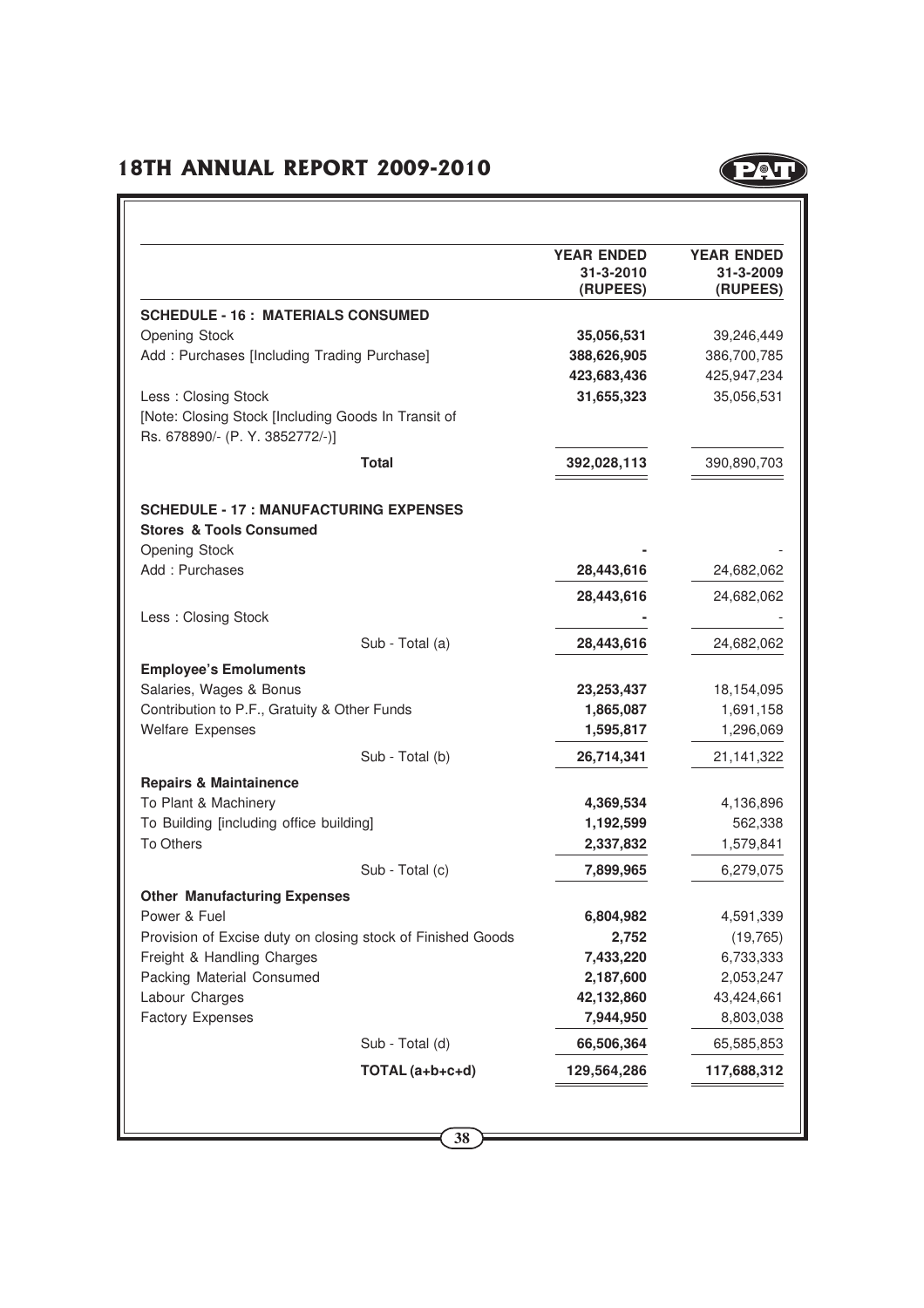

| <b>SCHEDULE - 18 : SELLING AND ADMINISTRATION EXPENSES</b>                             |                | <b>YEAR ENDED</b><br>31-3-2010<br>(RUPEES) | <b>YEAR ENDED</b><br>31-3-2009<br>(RUPEES) |
|----------------------------------------------------------------------------------------|----------------|--------------------------------------------|--------------------------------------------|
|                                                                                        |                |                                            |                                            |
| Rent, Rates & Taxes                                                                    |                | 1,234,806                                  | 1,089,937                                  |
| Printing & Stationery Exp.                                                             |                | 1,685,975                                  | 1,551,914                                  |
| Postage Exp.                                                                           |                | 844,690                                    | 732,877                                    |
| Insurance Exp.                                                                         |                | 114,047                                    | 103,079                                    |
| Telephone Exp.                                                                         |                | 1,064,969                                  | 890,040                                    |
| Auditor's Remuneration                                                                 |                | 66,180                                     | 55,150                                     |
| <b>Sitting Fees</b>                                                                    |                | 10,000                                     | 13,000                                     |
| Travelling, Conveyance & Vehicle Exp.                                                  |                | 5,357,965                                  | 4,621,973                                  |
| Legal & Professional Charges                                                           |                | 3,337,181                                  | 4,097,780                                  |
| Advertisement & Publicity Exps.                                                        |                | 1,590,772                                  | 914,524                                    |
| Sales Commission                                                                       |                | 508,450                                    |                                            |
| Selling & Distribution Exps.                                                           |                | 12,391,655                                 | 12,151,971                                 |
| General Expenses                                                                       |                | 4,743,081                                  | 5,277,934                                  |
| Sales Tax                                                                              |                | 79,520                                     | 11,200                                     |
|                                                                                        | <b>TOTAL:-</b> | 33,029,291                                 | 31,511,379                                 |
| Interest to Others<br>Foreign Exchange Fluctuation Loss (Net)<br>Other Finance Charges |                | 1,635,510<br>3,588,330<br>5,274,510        | 923,136<br>1,737,757<br>6,972,225          |
|                                                                                        | <b>TOTAL:-</b> | 13,406,234                                 | 10,886,249                                 |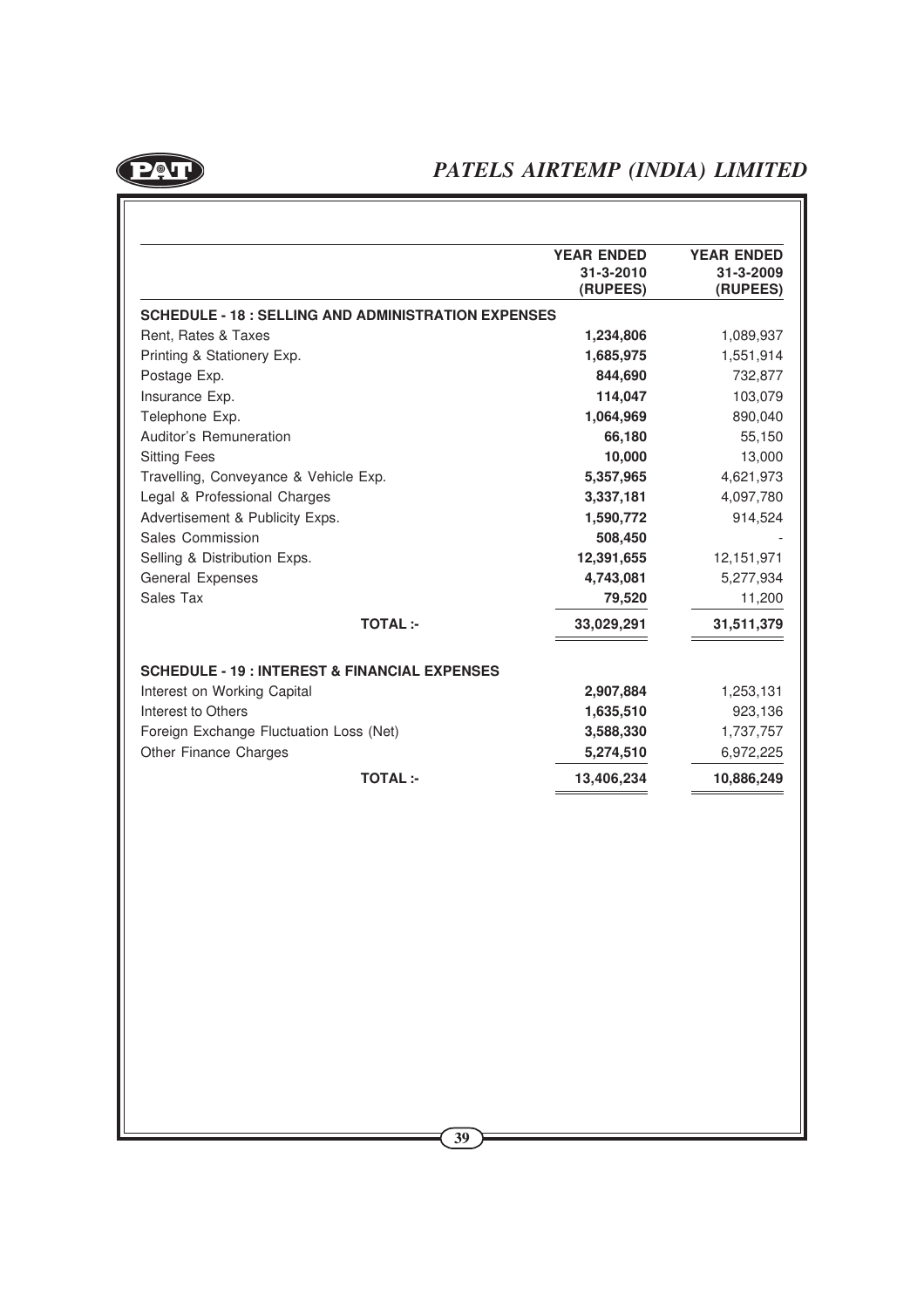

#### **SCHEDULE : 20**

#### **1. SIGNIFICANT ACCOUNTING POLICIES**

#### **i) METHOD OF ACCOUNTING**

The financial statements are prepared under the historical cost convention in accordance with generally accepted Accounting Principles in India & the Provisions of the Companies Act, 1956 and the applicable accounting standards notified under the Companies Accounting Standards Rule, 2006.

#### **ii) RECOGNITION OF INCOME & EXPENDITURE**

Revenues/Incomes and costs / expenditures are generally accounted on accrual, as they are earned or incurred. Sales are inclusive of excise duty but exclusive of Sales Tax / VAT collected.

#### **iii) EXCISE DUTY**

Excise duty is accounted on the bases of both, payment made in respect of goods cleared and also provision made for goods lying in bonded warehouses. Excise duties in respect of Finished Goods lying in stock are shown separately as an item of Other Manufacturing Expenses.

#### **iv) FIXED ASSETS**

- (a) Fixed assets are stated at cost (net off of Cenvat & VAT), less accumulated depreciation (other than land and goodwill where no depreciation is charged).
- (b) Capital Work in Progress is stated at cost.
- (c) Intangible assets are recorded at the consideration paid for acquisition.

#### **v) INVESTMENTS**

Current investment are carried at the lower of cost or quoted/fair value. Long Term Investments are stated at cost of acquisition. Provision for diminution in the value of long term investment is made only if such a decline is other than temporary.

#### **vi) VALUATION OF INVENTORIES**

- a) Raw materials are valued at cost or net realizable value whichever is lower.
- b) Work in progress has been valued at cost of materials and labour charges together with relevant factory overheads.
- c) Finished Goods are valued at cost or net realizable value which ever is lower. (inclusive Excise Duty).
- d) Goods in transit are valued at cost.

#### **vii) METHOD OF DEPRECIATION**

- (a) Depreciation on fixed assets (other than land where no depreciation is provided) has been provided on straight line method in accordance with the provisions of section 205(2)(b) of the Companies Act, 1956, at the rates specified in Schedule XIV to the Companies Act, 1956.
- (b) Depreciation in respect of fixed assets put to use during the year is charged on pro-rata basis with reference to the installation of the assets.
- (c) No depreciation has been provided on the assets where the accumulated depreciation has exceeded 95% of its cost.
- (d) No depreciation has been provided in respect of Capital Work In Progress.
- (e) No depreciation has been provided on self generated intangible assets.
- (f) Intangible assets acquired during the year are written off over a period of five year.

#### **viii) FOREIGN CURRENCY TRANSACTIONS**

Transactions in foreign currencies are translated to the reporting currency based on the exchange rate on the date of the transaction. Exchange differences arising on settlement thereof during the year are recognized as income or expenses in the Profit & Loss Account.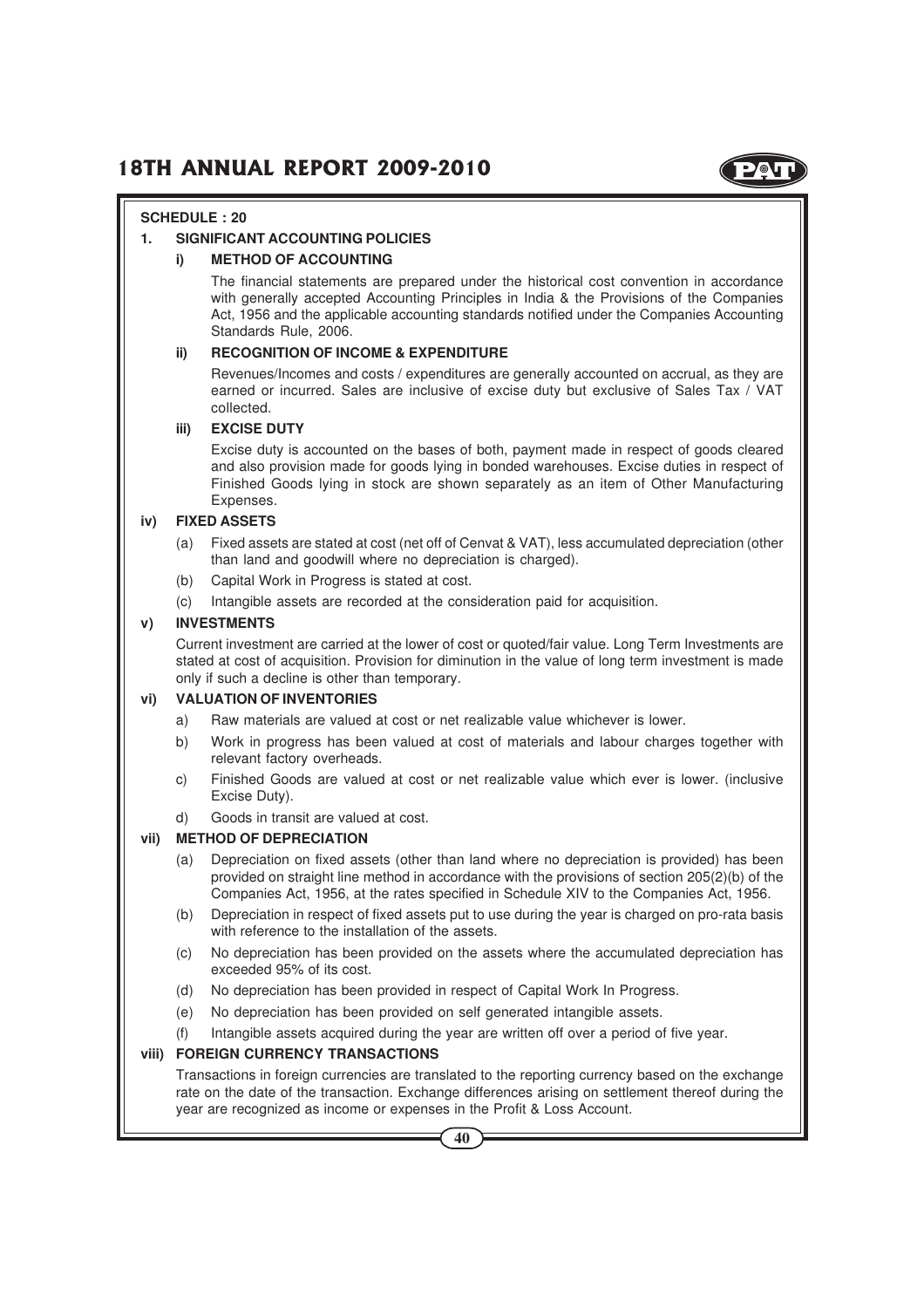

Cash and bank balances, receivables and liabilities (monetary items) in foreign currencies as at the year end are translated at closing-date rates, and unrealized translation differences are included in the Profit & Loss Account.

#### **ix) IMPAIRMENT OF ASSETS**

The carrying amounts of assets are reviewed at each balance sheet date, if there is any indication of impairment based on internal/external factors. An asset is impaired when the carrying amount of the asset exceeds the recoverable amount. An Impairment loss is charged to the profit and loss Account in the year in which an asset is identified as impaired. An impairment loss recognized in prior accounting periods is reversed if there has been change in the estimate of the recoverable amount.

#### **x) TAXATION**

- Income -tax expense comprise of current tax, wealth tax and deferred tax charge or credit.
- Provision for current tax is made on the basis of the assessable income at the tax rate applicable to the relevant assessment year.
- The deferred tax asset and deferred tax liability is calculated by applying tax rate and tax laws that have been enacted or substantively enacted by the balance sheet date. Deferred tax assets arising mainly on account of brought forward losses and unabsorbed depreciation under tax laws, are recognized, only if there is a virtual certainty of its realization, supported by convincing evidence. Deferred tax assets on account of other timing differences are recognized only to the extent there is a reasonable certainty of its realization. At each balance sheet date, the carrying amounts of deferred tax assets are reviewed to reassure realization.

#### **xi) RETIREMENT BENEFITS**

#### **a) Short Term**

Short term employee benefits are recognized as an expense at the undiscounted amount expected to be paid over the period of services rendered by the employees to the company.

#### **b) Long Term**

The company has both defined contribution and defined benefit plans, of which some have assets in approved funds. These plans are financed by the Company in the case of defined contribution plans.

#### **c) Defined Contribution Plans**

These are the plans in which the Company pays pre-defined amounts to separate funds and does not have any legal or informal obligation to pay additional sums. These comprise of contribution to Employees Provident Fund. The Company's payments to the defined contribution plans are reported as expenses during the period under which an employee perform the services that the payment covers.

#### **d) Defined Benefit Plans**

Expenses for defined benefit gratuity payment plans are calculated as at the balance sheet date by independent actuaries in the manner that distributes expenses over the employees working life. These commitments are valued at the present value of the expected future payments, with consideration for calculated future salary increase, using a discounted rate corresponding to the interest rate estimated by the actuary having regard to the interest rate on Government Bonds with a remaining terms i.e. almost equivalent to the average balance working period of employees.

#### **e) Leave Encashment**

During the year the company has started making provision for Leave Encashment on the basis of unavailed leave by the employees.

#### **xii) CONTINGENT LIABILITES/ CONTINGENT ASSETS**

- a) Contingent liabilities are disclosed by way of note in the Balance Sheet.
- b) Contingent Assets are neither recognized nor disclosed in the Financial Statements.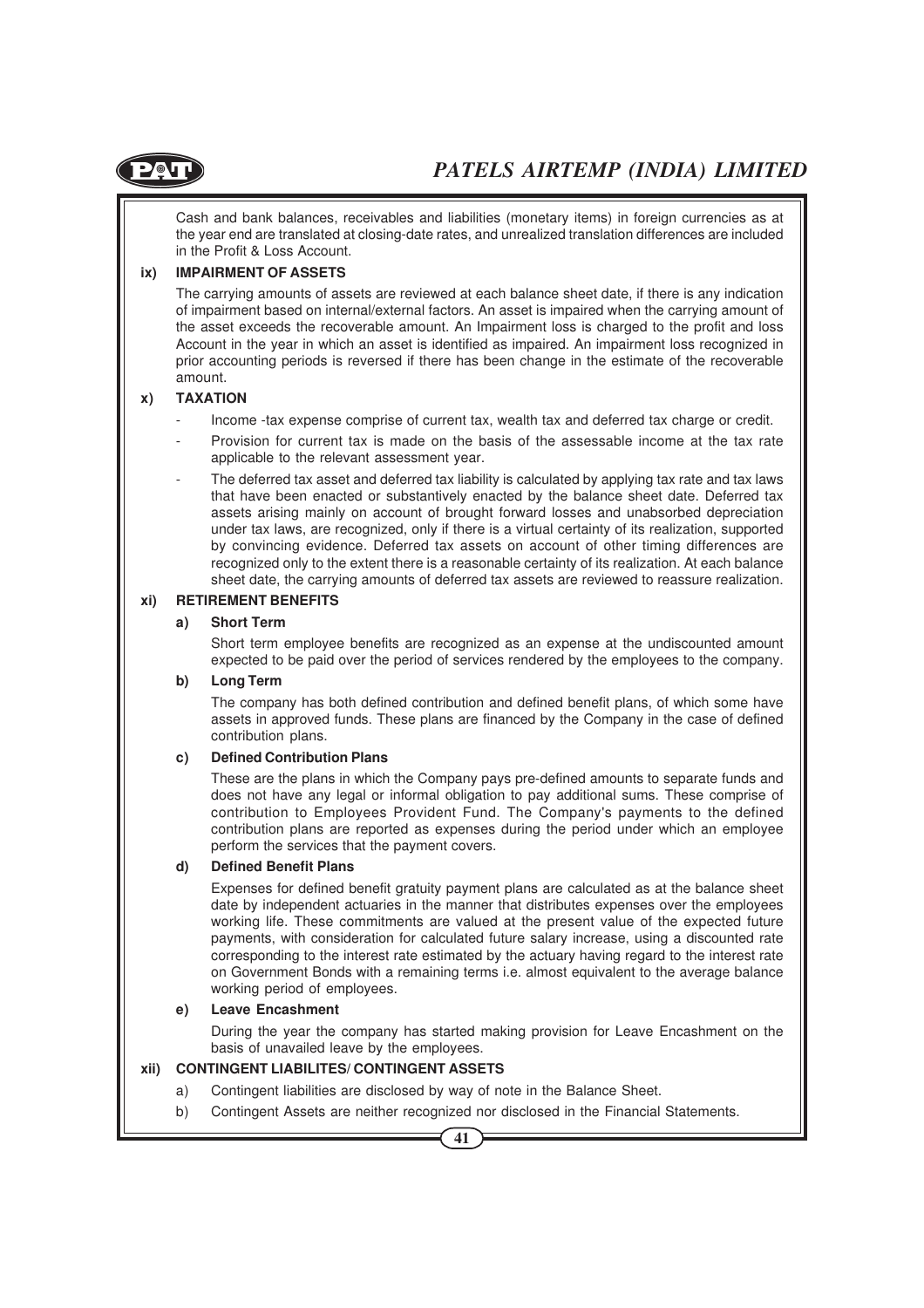

#### **ix) PROPOSED DIVIDEND & CORPORATE DIVIDEND TAX**

Dividend proposed by the Board of Directors along with corporate dividend tax is provided in the books of accounts. Approval in the General Meeting is pending for the same.

#### **2) Contingent Liabilities not provided for:**

Estimated amount of Contracts remaining to be executed on Capital Account (net of advances) & not provided for Rs. 898400/- (P. Y. NIL)..

|                                                     |                  | (Rs in lacs)     |
|-----------------------------------------------------|------------------|------------------|
|                                                     | As at 31/03/2010 | As at 31/03/2009 |
| <b>Outstanding Bank Guarantees</b>                  | 1081.07          | 780.96           |
| Out standing Foreign Letter of Credit (73865 US \$) | <b>NIL</b>       | 37.41            |
| Outstanding Income Tax Demand for F. Y. 2006-07     | 36.62            | <b>NIL</b>       |

#### **3. RELATED PARTY INFORMATION**

The company has transactions with following related parties

- **a) Associates** Thermflow Engineers Pvt. Ltd.
- **b) Key Management Personal** 1. Narayanbhai G.Patel
	- 2. Narendrabhai G. Patel
	- 3. D.C.Narumalani
	- 4. Prakashbhai N. Patel
	- 5. Sanjivkumar N. Patel

| Name of Party                    | Nature of<br>relationship | Nature of Transaction                   | Transactions<br>during the<br>year (in Rs.) | <b>Balance</b><br>at the end<br>of the year |
|----------------------------------|---------------------------|-----------------------------------------|---------------------------------------------|---------------------------------------------|
| Narayanbhai G.Patel              | Chairman & M.D.           | Remuneration &<br>Contribution to funds | 1759146<br>(1680000)                        | Nil                                         |
| Narendrabhai G. Patel            | <b>Director</b>           | $-$ do $-$                              | 1685321<br>(1680000)                        | Nil                                         |
| D.C.Narumalani                   | <b>Director</b>           | $-$ do $-$                              | 1688460<br>(1680000)                        | Nil                                         |
| Prakashbhai N.Patel              | Director                  | $-$ do $-$                              | 1680000<br>(1680000)                        | Nil                                         |
| Sanjivkumar N. Patel             | <b>Director</b>           | $-$ do $-$                              | 840000<br>(NIL)                             | Nil                                         |
| Thermflow Engineers<br>Pvt. Ltd. | Associate<br>Concern      | Interest Accrued<br>but not paid        | 1425901<br>(879917)                         |                                             |
|                                  |                           | Loan taken                              | 11300000<br>(7000000)                       | 23400000<br>(12781069)                      |
|                                  |                           | Loan Repaid                             | <b>NIL</b><br>(3000000)                     |                                             |

**4.** As per the informations given by the management the Company has only one reportable business segment. And hence segment wise information is not given.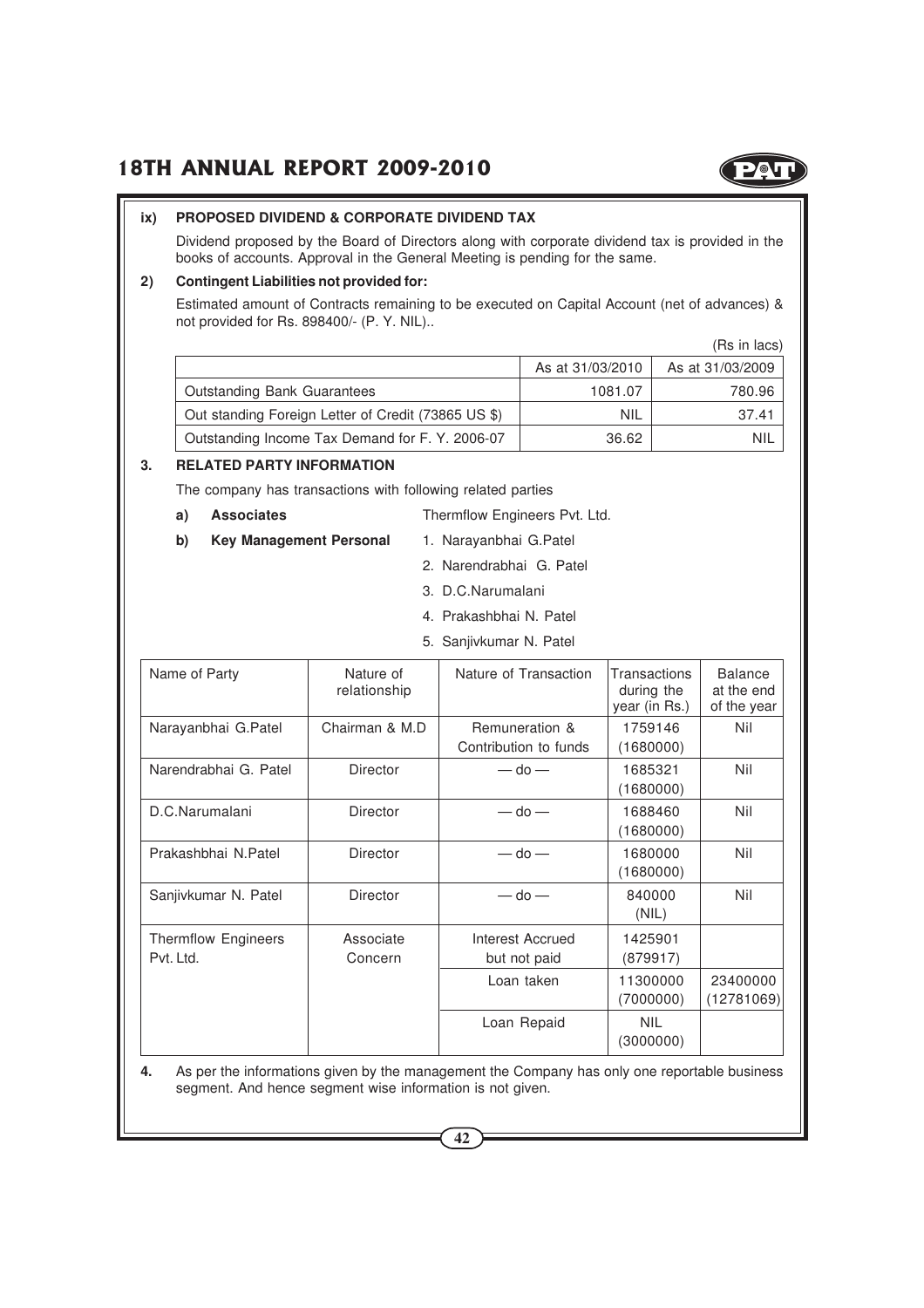

#### **5. DEFERRED TAX**

The break up of net deferred tax liability as at 31st March, 2010 is as under:

|                                                           | $31 - 03 - 10$<br>(Amt. In Rs.) | $31 - 03 - 09$<br>(Amt. In Rs.) |
|-----------------------------------------------------------|---------------------------------|---------------------------------|
| Deferred Tax Assets                                       |                                 |                                 |
| - 43B Disallowance                                        | 586251                          | 63528                           |
| Sub Total $(A)$ :-                                        | 586351                          | 63528                           |
| Deferred Tax Liabilities                                  |                                 |                                 |
| - Depreciation difference                                 | 18585261                        | 14596440                        |
| Sub Total $(B)$ :-                                        | 18585261                        | 14596440                        |
| Net Deferred Tax Assets /(Liabilities) <b>TOTAL (A-B)</b> | (17998910)                      | (14532912)                      |

#### **6. EARNING PER SHARE**

|                                                            | 31-03-2010 | 31-03-2009 |
|------------------------------------------------------------|------------|------------|
| - Net Profit for the year                                  | 86790851   | 71449145   |
| - Number of Equity Shares                                  | 5070240    | 5070240    |
| Basic & Diluted Earning per Share (Price per share Rs. 10) | 1712       | 14.09      |

#### **7. SECURED LOANS**

#### **Working Capital from BOB**

Working Capital facilities from Bank of Baroda is secured by way of hypothecation of raw-materials, stores and spares, work-in-progress of finished goods and book debts of the company both present and future and first charge on company's plant & machinery and factory land and building situated at Plot no. 805, 806, 807, and 810 at Rakanpur, Tal. Kalol, Dist. Gandhinagar and also equitable mortgage on plot no 811 as collateral security and is also personally guaranteed by the Promoters of the company.

- **8.** In the opinion of the Board of Directors, the current assets, loans and advances are approximately of the value stated, if ealized in the ordinary course of business. The provisions for depreciation and all known and ascertained liabilities are adequate and not in excess of the amounts reasonably necessary.
- **9.** Balances of Sundry debtors, Creditors and loans and advances are subject to confirmation from respective parties.
- **10.** Inventories of finished goods costing around Rs. 1.47 Lacs (P.Y Rs 1.45 lacs) are non-moving in nature. However, the management is of the view that they are in good condition and are realizable in ordinary course of business and therefore, no provision is considered necessary in respect of the said non-moving inventories.
- **11.** The recoveries in respect of certain receivables have become sticky/disputed. However, the company has taken appropriate steps including initiation of legal proceedings wherever required for the purpose of recovery of such sticky book debts. Since the company is fairly confident of successfully recovering majority of the said sticky debts, the company has not considered it necessary for making any provision for doubtful debts. The recoveries of certain sticky / disputed receivables have become suspectable and in opinion of the management they become doubtful. The management is of the opinion that it is in the interest of the company to write off the same and also the company has taken appropriate steps including initiation of legal proceedings where ever required.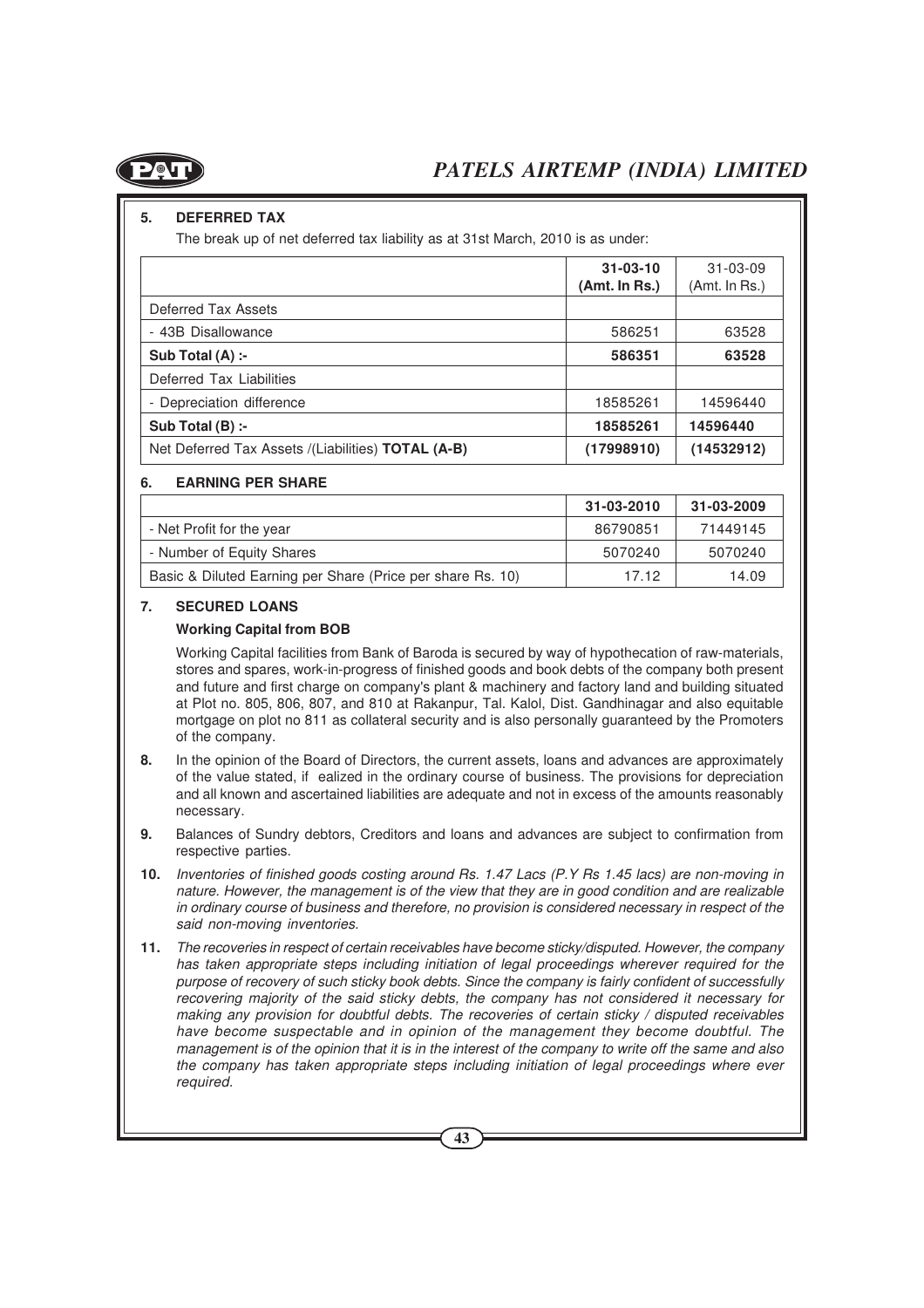

#### **12. MANAGERIAL REMUNERATION**

|                                           |           | Year 2009-10   Year 2008-09 |
|-------------------------------------------|-----------|-----------------------------|
|                                           | (Rs.)     | (Rs.)                       |
| a) Salaries                               | 67,50,000 | 60,00,000                   |
| b) Contribution to Gratuity & other funds | 8,10,000  | 7,20,000                    |
| c) Perquisites                            | 92.927    |                             |
| <b>TOTAL</b> :-                           | 76,52,927 | 67,20,000                   |

#### **13. EMPLOYEE BENEFIT OBLIGATION**

As per Accounting Standard 15 "Employee Benefits", the disclosures of Employee benefits as defined in the Accounting Standard are given below :

#### **Defined Contribution Plan :**

Contribution to Defined Contribution Plan, recognized as expense for the year is as under :

|                                           |         | 'Rs.)   |
|-------------------------------------------|---------|---------|
|                                           | 2009-10 | 2008-09 |
| Employer's Contribution to Provident Fund | 1418403 | 1187381 |

The company has taken defined benefit plan i.e. Employee Group Gratuity Scheme from the Life Insurance Corporation (LIC) of India which provides Gratuity linked to the final salaries and is funded in a manner such that the contribution are set at a level that is expected to be sufficient to pay the benefits falling due in the same period. It is not practicable to determine the present value of the Company's obligation or the related current service cost as the LIC compute its obligation on its own basis that differ materially from the basis used in the Company's financial statements i.e. the company recognized / charged only the amount paid to the LIC as a contribution towards Gratuity Scheme. The expense recognized in the statement of Profit & Loss, which is equal to the contribution due / paid for the year.

#### **14. AUDITOR'S REMUNERATION**

|                   |       | Year 2009-10   Year 2008-09 |
|-------------------|-------|-----------------------------|
|                   | (Rs.) | 'Rs.,                       |
| a) Audit Fees     | 55680 | 44650                       |
| b) Tax Audit Fees | 10500 | 10500                       |
|                   |       |                             |

#### **15. PRIOR PERIOD ADJUSTMENTS**

| <b>Particulars</b>              | As At      | As At         |
|---------------------------------|------------|---------------|
|                                 | 31/03/2010 | 31/03/2009    |
|                                 | Rupees     | <b>Rupees</b> |
| Net Operating Expenses/(Income) | 56198      | 187547        |

#### **16. Micro, Small & Medium Enterprise**

As per the Micro, Small & Medium Development Act, 2006 and to the extent of the information available, amounts unpaid as at the year end together with the interest paid / payable, is as follows:

| <b>Particulars</b>                           | 2009-10    | $2008-09(*)$ |
|----------------------------------------------|------------|--------------|
| The Principal Amount and Interest Due        | 12552729   |              |
| Interest Paid under MSMED Act, 2006          | <b>NIL</b> |              |
| Interest due (Other than $23.3$ (b))         | <b>NIL</b> |              |
| Interest accrued and unpaid                  | <b>NIL</b> |              |
| Interest due and payable till actual payment | <b>NIL</b> |              |

(\*) (During the previous year the Company has not received information from the suppliers regarding their status under the Micro, Small & Medium Enterprises Development Act, 2006. Hence, disclosure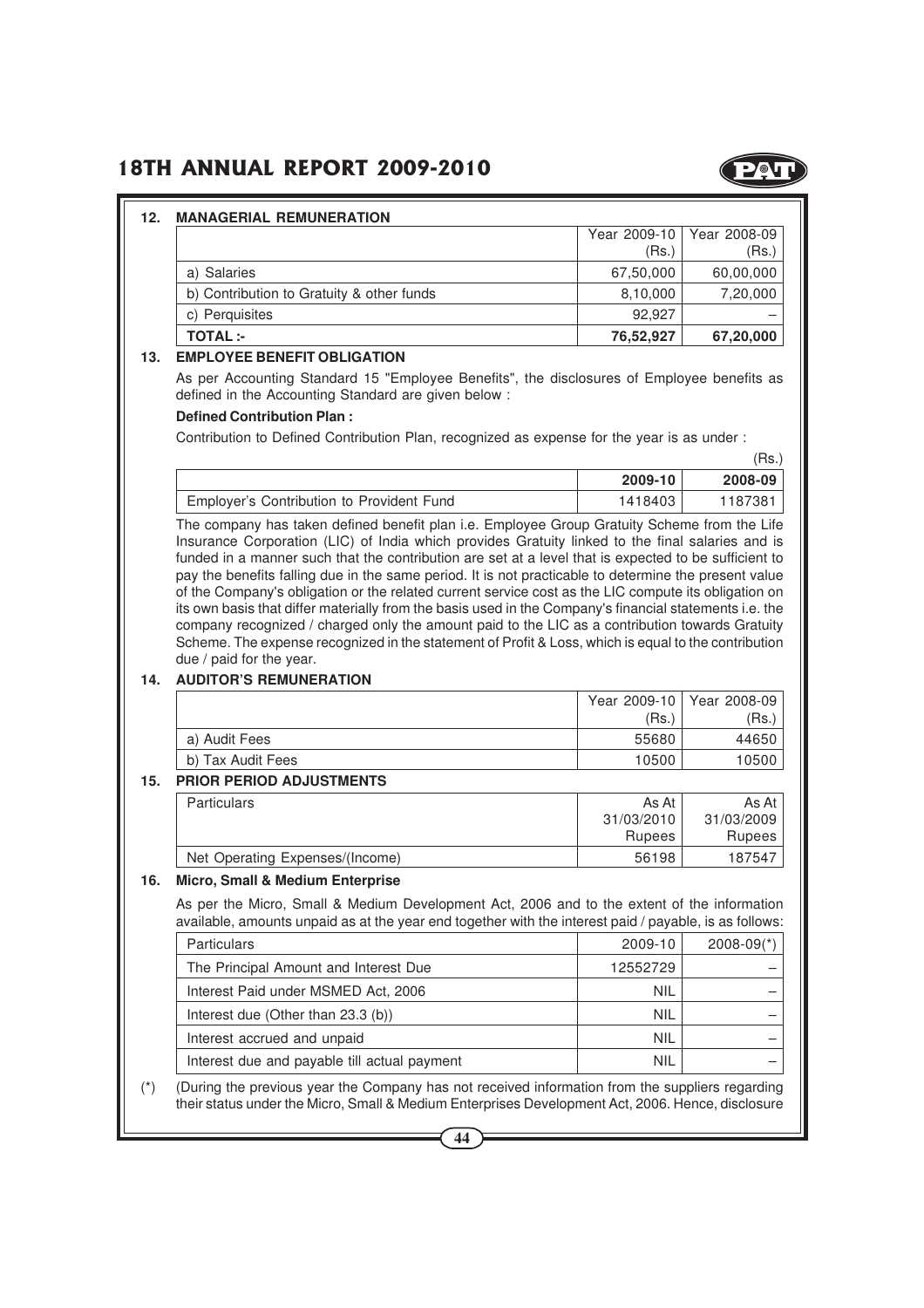

in previous year, if any, relating to amount unpaid as at the balance sheet date together with interest paid or payable as per the requirement under the said Act have not been made. )

#### **17. ADDITIONAL INFORMATION PURSUANT TO THE PROVISIONS OF PARAGRAPH 3 AND 4 OF PART II OF SCHEDULE VI TO THE COMPANIES ACT, 1956.**

#### **(A) Capacities and Production**

| <b>CAPACITIES Class of Goods</b>                                                                                                                             | Licensed<br>capacity<br>(in MTS) | Installed capacity (in MTS)                                                                                                                                           |
|--------------------------------------------------------------------------------------------------------------------------------------------------------------|----------------------------------|-----------------------------------------------------------------------------------------------------------------------------------------------------------------------|
| Components Condensers, Heat<br>Exchangers, Air cooled Heat<br>Exchanger, Finned Tube/Fine Tube<br>Bundle/elements, Pressure Vessels,<br><b>Steam Heaters</b> | N.A.                             | As informed by the Management, the<br>items manufactured are the tailor made<br>and are different in each case and hence,<br>installed capacity is not ascertainable. |

#### **SCHEDULE : 20 - NOTES FORMING PART OF ACCOUNTS**

#### **PRODUCTION TURNOVER AND STOCKS**

|                                     |             | <b>OPENING STOCK</b> | <b>PRODUCTION</b>  |                           | <b>TURNOVER</b>          |              | <b>CLOSING STOCK</b> |
|-------------------------------------|-------------|----------------------|--------------------|---------------------------|--------------------------|--------------|----------------------|
|                                     | <b>QTY</b>  | Value                | <b>QTY</b>         | <b>QTY</b>                | Value                    | QTY          | Value                |
|                                     | $N$ os. $/$ | With E.D.            | Nos./sets          | Nos./sets                 | (Rs.)                    | Nos./        | With E.D.            |
|                                     | Sets        | (Rs.)                |                    |                           |                          | Sets         | (Rs.)                |
| Industrial Fan                      | 2 Nos       | 3788                 | 7 Nos.             | 7 Nos.                    | 246982                   | 2 Nos.       | 3861                 |
| & Accessories                       | $(2)$ Nos   | (4005)               | $(5)$ Nos          | $(5$ Nos)                 | (457205)                 | $(2$ Nos $)$ | (3788)               |
| Heat Exchanger<br>& Accessories     | $(-)$       | $(-)$                | 537 Nos.<br>17 Set | 537 Nos.<br>17 Set        | 283083630                |              |                      |
|                                     |             |                      | $(913$ No.)        | $(913$ No.)               | (310475438)              |              |                      |
|                                     |             |                      | $(6 \text{ Sets})$ | $(6 \text{ Sets})$        |                          |              |                      |
| Steam Coil/                         |             |                      | 52 Nos.            | 52 Nos.                   | 52059499                 |              |                      |
| <b>Heaters</b>                      |             |                      | $(62$ Nos $)$      | $(62$ Nos $)$             | (52293178)               |              |                      |
| Air Conditioning<br>& Refrigeration | 19 Nos.     | 60317                | 154 Nos.<br>9 Set  | 154 Nos.<br>9 Set         | 30774868                 | 19 Nos.      | 61463                |
|                                     | $(31)$ Nos  | (155075)             | $(147$ Nos.)       | $(159$ Nos.)              | (25970185) (19 Nos.)     |              | (60317)              |
|                                     |             |                      | $(17$ Sets)        | $(17$ Sets)               |                          |              |                      |
| Other plants                        |             |                      |                    |                           | 3480792 (*)              |              |                      |
| Equipment's &                       |             |                      |                    |                           | $(7932102)$ (*)          |              |                      |
| Accessories                         |             |                      |                    |                           |                          |              |                      |
| Compressor &                        | 1 Nos.      | 8074                 |                    |                           |                          | 1 Nos.       | 8227                 |
| Extra Accessories<br>ontrols        | $(1)$ Nos   | (8534)               |                    |                           |                          | $(1$ Nos.)   | (8074)               |
| Window & Split                      | 18 Nos.     | 72433                |                    | 301 Nos.                  | 6838499                  | 18 Nos.      | 73813                |
| A/c.                                | $(18)$ Nos  | (76569)              |                    | $(447$ Nos <sup>*</sup> ) | $(10927526)$ $(18$ Nos.) |              | (72433)              |
| <b>Pressure Vessels</b>             |             |                      | 240 Nos.           | 240 Nos.                  | 153012571                |              |                      |
|                                     |             |                      | $(180$ Nos.)       | $(180$ Nos.)              | (155342214)              |              |                      |
|                                     |             |                      | $(1$ Set)          | $(1$ Set)                 |                          |              |                      |
| Humidification                      |             |                      |                    |                           | 18921667*                |              |                      |
| Ventilation &                       |             |                      |                    |                           | $(34365823*)$            |              |                      |
| Air-cooling plant                   |             |                      |                    |                           |                          |              |                      |
| Equipment                           |             |                      |                    |                           |                          |              |                      |
| Air Cooled Heat<br>Exchanger        |             |                      | 25 Nos.<br>52 Set  | 25 Nos.<br>52 Set         | 127739870                |              |                      |
|                                     |             |                      | $(16$ Nos.)        | $(16$ Nos.)               | (41136689)               |              |                      |
|                                     |             |                      | $(45$ Set)         | (45 Set)                  |                          |              |                      |
| Finished/Tube /                     |             |                      | - 11742 Nos        | 11742 Nos.                | 13478753                 |              |                      |
| Fine T Bundle/                      |             |                      | (4755 Nos.)        | (4755Nos.)                | (12332876)               |              |                      |
| Elements                            |             |                      |                    |                           |                          |              |                      |
| Surface Condenser                   |             |                      |                    |                           |                          |              |                      |
|                                     |             |                      | $(2$ Nos)          | $(2$ Nos $)$              | (3520800)                |              |                      |
| Total :-                            |             | 144612               |                    |                           | 689637131                |              | 147364               |
| $P.Y. : -$                          |             | (244183)             |                    |                           | (654754037)              |              | (144612)             |
|                                     |             |                      |                    |                           |                          |              |                      |
|                                     |             |                      | 45                 |                           |                          |              |                      |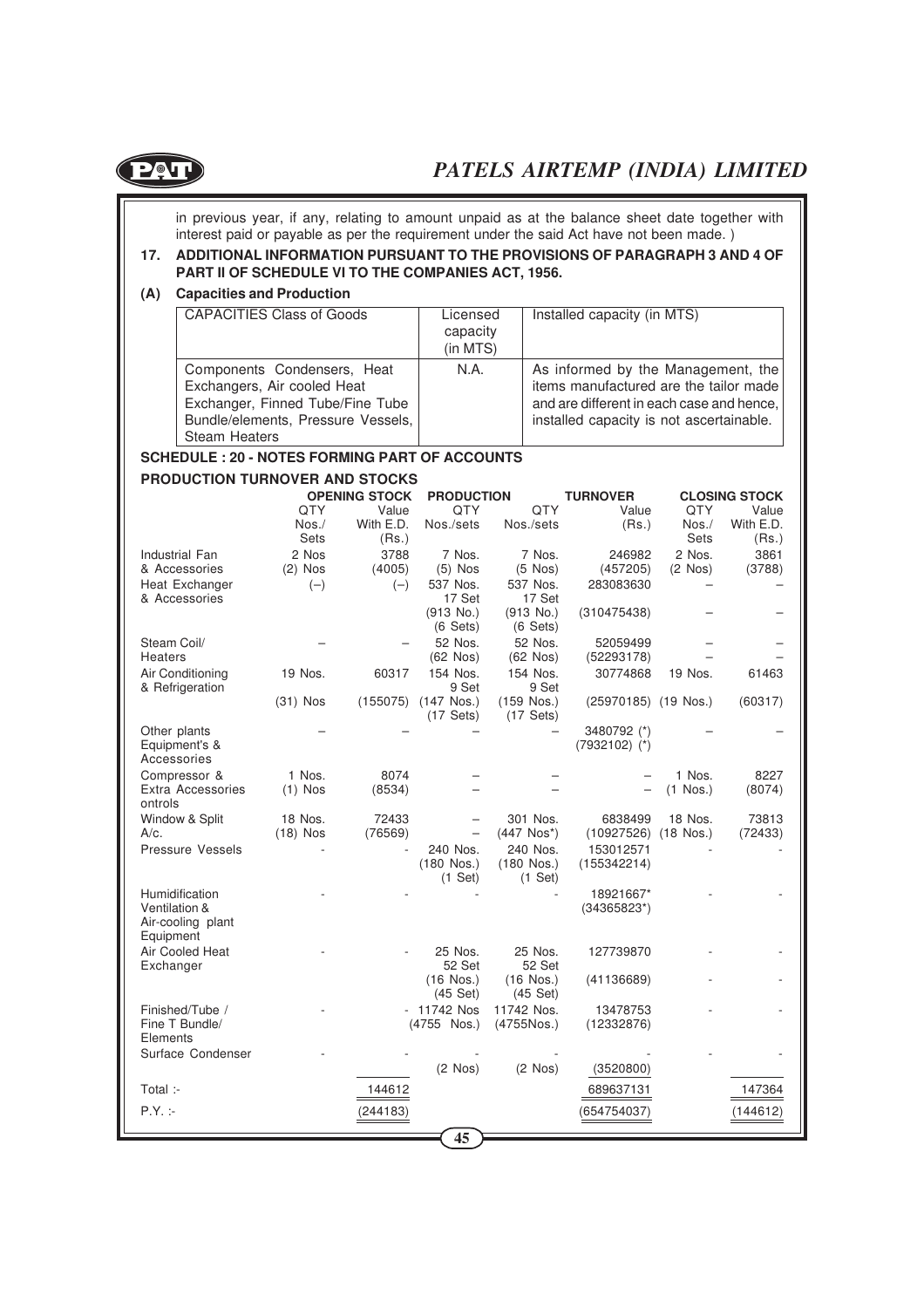

Note : 1) \* Quantity is Not Ascertainable.

2) \*Include trading sale of 301 Nos. [ P.Y. 447 Nos.]

3) Turnover does not includes processing charges and transportation charges received.

#### **CONSUMPTION OF RAW MATERIAL [including trading goods]**

|                          |                                                                                     |             | Year 2009-10          |            |             | Year 2008-09 |                       |
|--------------------------|-------------------------------------------------------------------------------------|-------------|-----------------------|------------|-------------|--------------|-----------------------|
|                          | <b>Class of Materials</b>                                                           | Unit        | QTY                   | Value      | Unit        | QTY          | Value                 |
|                          |                                                                                     |             |                       | [Rs.]      |             |              | [Rs.]                 |
| $\mathbf{I}$             | Iron & Steel                                                                        | Kg.         | 3243359               | 163914020  |             | Kg. 2439910  | 161729812             |
|                          |                                                                                     | Nos.        | 7331                  | 46866020   | Nos.        | 14318        | 57448641              |
| ii.                      | Non Ferous                                                                          | Kg.         | 61753                 | 28249543   | Kg.         | 74120        | 31607797              |
|                          | [Copper & All Tubes]                                                                |             |                       |            |             |              |                       |
| iii.                     | Non Ferrous Sheet/Plates                                                            | Kg.         | 232006                | 41255888   | Kg.         | 142683       | 34657697              |
|                          | [Copper & Alu. Tubes.]                                                              |             |                       |            |             |              |                       |
| iv.                      | Electric Motors & Compressors                                                       | Nos.        | 149                   | 2637272    | Nos.        | 97           | 1765519               |
| ٧.                       | Pipes/Tubes                                                                         | Mtrs.       | 539021                | 78595363   | Mtrs.       | 445282       | 89374873              |
| vi.                      | Others (components)                                                                 |             |                       | 60625334   |             |              | 36183480              |
|                          | vii. C.I. Castings                                                                  | Kg.         | 2280                  | 141777     | Kg.         | 310          | 68959                 |
|                          | viii. Air Washer Equipments                                                         |             |                       | 16405865   |             |              | 35040239              |
|                          |                                                                                     |             |                       | 438691082  |             |              | 447877016             |
|                          | Less: Cenvat & VAT Tax set off                                                      |             |                       | 46662969   |             |              | 56986313              |
|                          | Total :-                                                                            |             |                       | 392028113  |             |              | 390890703             |
|                          | P.Y.                                                                                |             |                       | 390890703  |             |              | 338255303             |
| (B)                      | Value of imported and indigenous raw-materials, stores and spare parts consumed and |             |                       |            |             |              |                       |
|                          | percentage thereof                                                                  |             |                       |            |             |              |                       |
|                          |                                                                                     |             | Year ended 31-03-2010 |            |             |              | Year ended 31-03-2009 |
|                          |                                                                                     | Value (Rs.) |                       | $\%$       | Value (Rs.) |              | ℅                     |
| i)                       | Raw material                                                                        |             |                       |            |             |              |                       |
| $\overline{\phantom{a}}$ | Imported                                                                            | 36029811    |                       | 9.55       | 27505475    |              | 7.67                  |
|                          | Indigenous                                                                          | 341173943   |                       | 90.45      | 331079059   |              | 92.33                 |
|                          | Total :-                                                                            | 377203754   |                       | 100        | 358584534   |              | 100                   |
|                          | <b>PREVIOUS YEAR:</b>                                                               | (358584534) |                       | (100)      | (291017738) |              | (100)                 |
|                          |                                                                                     |             |                       |            |             |              |                       |
| ii)                      | <b>Stores &amp; Spares</b>                                                          |             |                       |            |             |              |                       |
|                          | Imported                                                                            | 1777377     |                       | 6.25       |             | 0            | 0                     |
|                          | Indigenous                                                                          | 26666239    |                       | 93.75      | 24682062    |              | 100                   |
|                          | Total:                                                                              | 28443616    |                       | 100        | 24682062    |              | 100                   |
|                          | <b>PREVIOUS YEAR:</b>                                                               | (24682062)  |                       | (100)      | (17622461)  |              | (100)                 |
| (C)                      | <b>DETAILS OF TRADING GOODS PURCHASED</b>                                           |             |                       |            |             |              |                       |
|                          | <b>PARTICULARS</b><br>31.03.2009<br>31.03.2010                                      |             |                       |            |             |              |                       |
|                          |                                                                                     | Value (Rs.) |                       | $\%$       | Value (Rs.) |              | $\%$                  |
|                          | <b>Trading Goods</b>                                                                |             |                       |            |             |              |                       |
|                          | Imported                                                                            | <b>NIL</b>  |                       | <b>NIL</b> |             | <b>NIL</b>   | <b>NIL</b>            |
|                          |                                                                                     |             |                       | 100.00     |             |              |                       |
|                          | Indigenous                                                                          | 14824358    |                       |            | 32306169    |              | 100.00                |
|                          | <b>TOTAL:</b>                                                                       | 14824358    |                       | 100.00     | 32306169    |              | 100.00                |
|                          |                                                                                     |             | 46                    |            |             |              |                       |
|                          |                                                                                     |             |                       |            |             |              |                       |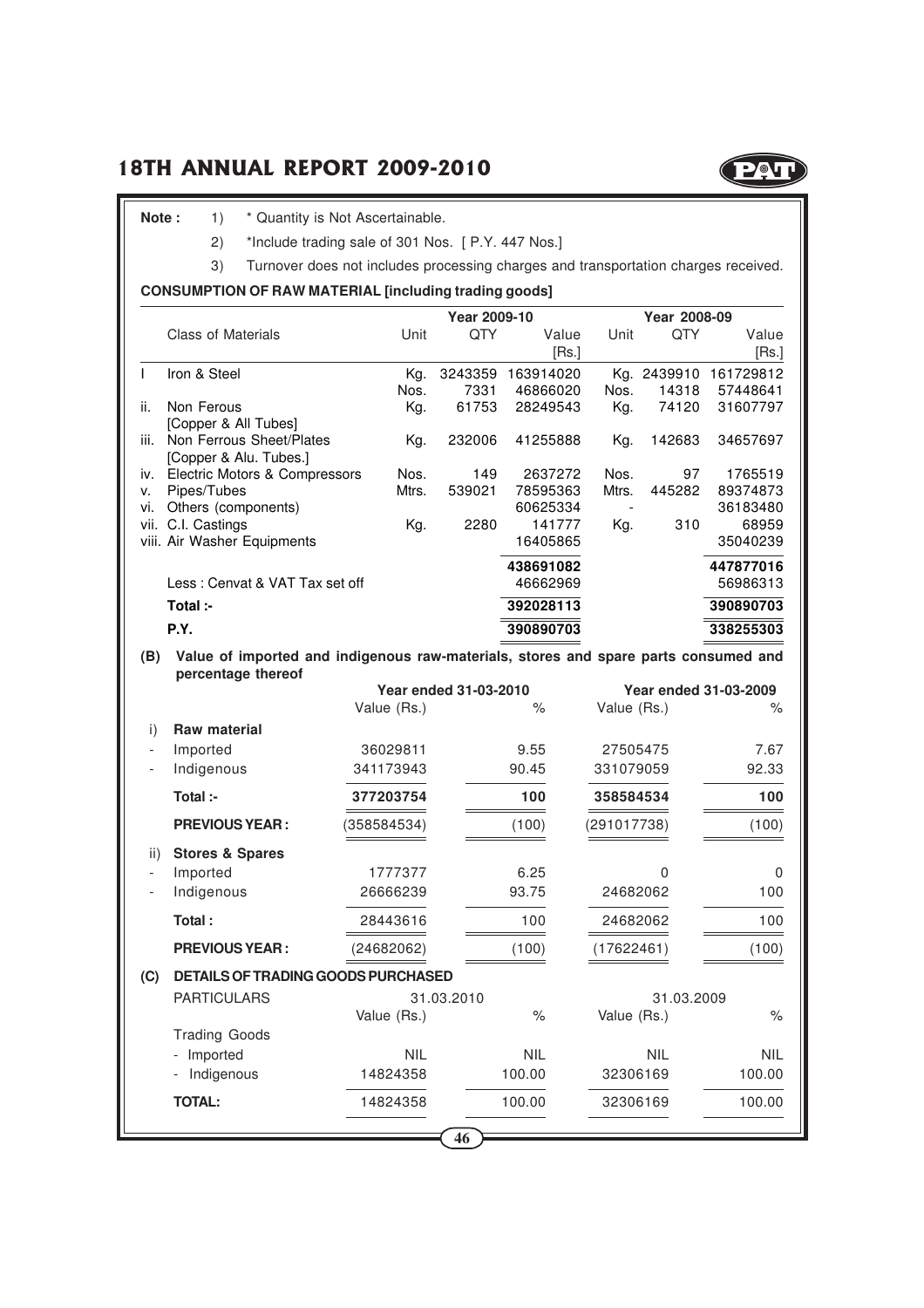$P_{\mathbf{v}}$ 

# *PATELS AIRTEMP (INDIA) LIMITED*

|     |                                                                                                                            | Year ended<br>31.03.2010<br>(Rupees)                            | Year ended<br>31.03.2009<br>(Rupees) |
|-----|----------------------------------------------------------------------------------------------------------------------------|-----------------------------------------------------------------|--------------------------------------|
| E)  | C.I.F. value of Imports                                                                                                    |                                                                 |                                      |
|     | i) Capital Goods                                                                                                           | 15157197                                                        | <b>NIL</b>                           |
|     | ii) Raw Materials                                                                                                          | 36029811                                                        | 27505475                             |
|     | iii) Consumable Tools                                                                                                      | 1777377                                                         | <b>NIL</b>                           |
| F)  | <b>Expenditure in foreign currency</b>                                                                                     |                                                                 |                                      |
|     | i) Subscription and Registration Fees                                                                                      | 1386974                                                         | 929216                               |
|     | ii) Repairs to Plant & M/c.                                                                                                | 1352953                                                         | 268932                               |
|     | iii) Foreign Travelling Expenditure                                                                                        | 637305                                                          | <b>NIL</b>                           |
| G)  | Earning in foreign Exchange (FOB Value of Exports)                                                                         | 38724793                                                        | 137109713                            |
| H)  | Amount remitted during the year in foreign currency<br>in respect of Dividend.                                             | Nil                                                             | Nil                                  |
| 18. | Previous year's figures have been re-grouped/rearranged wherever necessary so as to confirm<br>to current year's grouping. |                                                                 |                                      |
| 19. | Information required in terms of part IV of schedule VI to the companies Act, 1956 is attached.                            |                                                                 |                                      |
|     |                                                                                                                            | As per our report attached to the Balance Sheet                 |                                      |
|     |                                                                                                                            | -: Signatories to Schedules - 1 to 20 :-                        |                                      |
|     | PLACE: - AHMEDABAD<br>DATE :- 22/05/2010                                                                                   | <b>FOR PARIKH &amp; MAJMUDAR</b><br>CHARTERED ACCOUNTANTS       |                                      |
|     |                                                                                                                            |                                                                 |                                      |
|     |                                                                                                                            | HITEN M. PARIKH                                                 |                                      |
|     |                                                                                                                            | <b>PARTNER</b><br>M. No.: 40230                                 |                                      |
|     |                                                                                                                            | FRN No.: 107525W                                                |                                      |
|     |                                                                                                                            |                                                                 |                                      |
|     | PLACE :- RAKANPUR<br>DATE :- 22/05/2010                                                                                    | FOR PATELS AIRTEMP(INDIA) LIMITED                               |                                      |
|     |                                                                                                                            | NARAYANBHAI G. PATEL<br><b>CHAIRMAN &amp; MANAGING DIRECTOR</b> |                                      |
|     |                                                                                                                            | NARENDRABHAI G. PATEL<br><b>DIRECTOR</b>                        |                                      |
|     |                                                                                                                            | JAHANVI M. TRIVEDI<br><b>COMPANY SECRETARY</b>                  |                                      |
|     |                                                                                                                            |                                                                 |                                      |
|     |                                                                                                                            |                                                                 |                                      |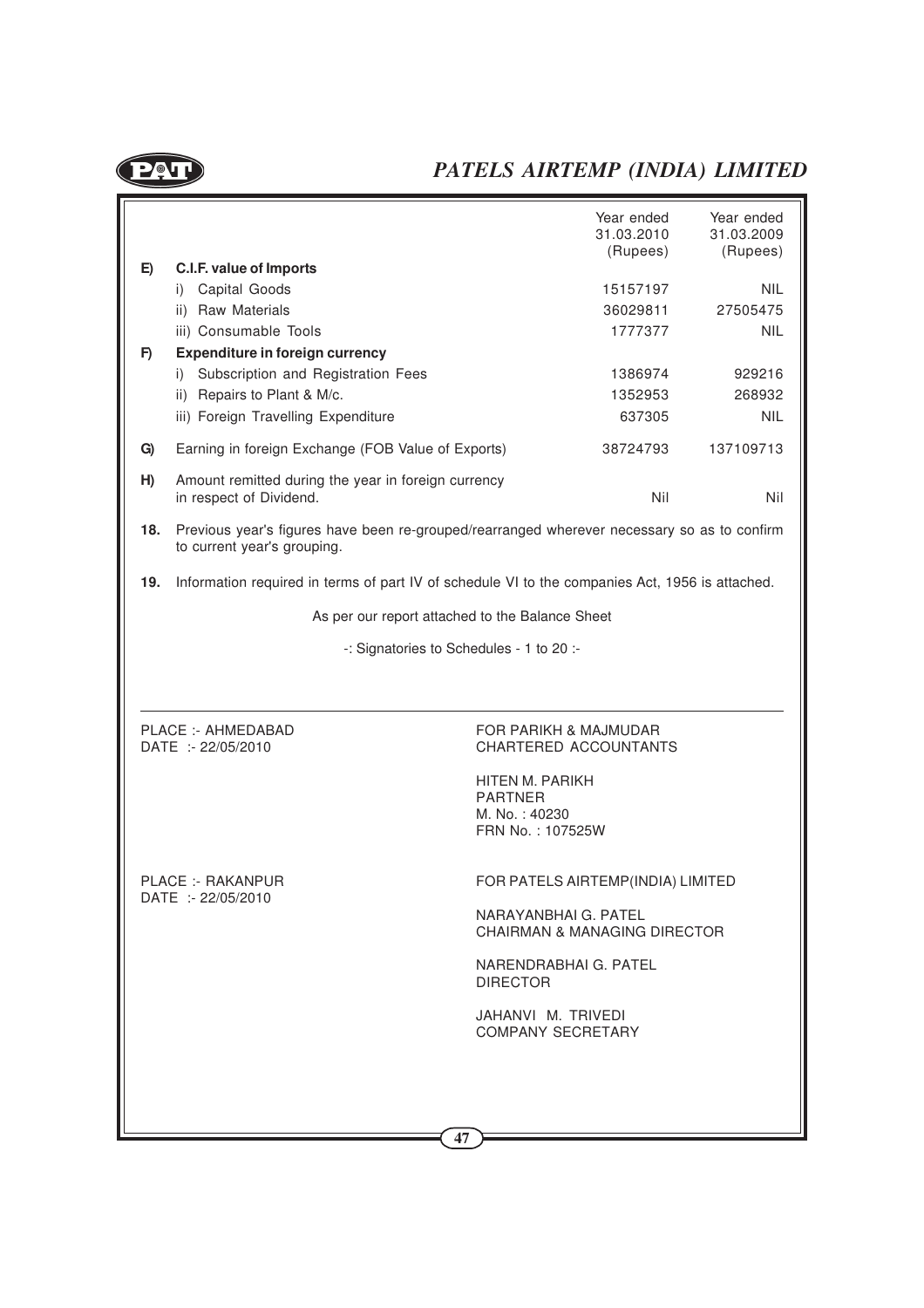

| Information referred to in note - 18 of Schedule 21 to the Notes on Accounts for the<br>year ended on 31st March, 2009 |                                                                |                           |                                                                                                   |                   |  |  |
|------------------------------------------------------------------------------------------------------------------------|----------------------------------------------------------------|---------------------------|---------------------------------------------------------------------------------------------------|-------------------|--|--|
|                                                                                                                        | PART IV OF SCHEDULE VI TO THE COMPANIES ACT, 1956 (AS AMENDED) |                           |                                                                                                   |                   |  |  |
|                                                                                                                        |                                                                |                           | <b>BALANCE SHEET ABSTRACT AND COMPANY'S GENERAL BUSINESS PROFILE</b>                              |                   |  |  |
|                                                                                                                        |                                                                |                           |                                                                                                   |                   |  |  |
| L                                                                                                                      | <b>Registration Details:</b>                                   |                           |                                                                                                   |                   |  |  |
|                                                                                                                        | Registration No.                                               | 1 7 8 0 1                 | State Code                                                                                        | $\overline{0 4}$  |  |  |
|                                                                                                                        | <b>Balance Sheet Date</b>                                      | 3 1<br> 0 3 <br>$ 0 $ 9   |                                                                                                   |                   |  |  |
|                                                                                                                        | Date Month Year                                                |                           |                                                                                                   |                   |  |  |
| Ш                                                                                                                      | Capital Raised During the year(Amount in Rs. Thousands)        |                           |                                                                                                   |                   |  |  |
|                                                                                                                        | Public Issue                                                   | $N$ $ $ $ $ $ $ $ $       | Right Issue                                                                                       | $N$ $ $ $ $ $ $   |  |  |
| Ш                                                                                                                      | Bonus Issue                                                    | $N \mid \mid \mid$        | <b>Private Placement</b>                                                                          | $N$ $ $ $ $ $ $   |  |  |
|                                                                                                                        | <b>Total Liabilities</b>                                       | 4 2 3 8 7 1               | Position of Mobilisation and Deployment of Funds (Amount in Rs. Thousands)<br><b>Total Assets</b> | 4 2 3 8 7 1       |  |  |
|                                                                                                                        | Sources of Funds                                               |                           |                                                                                                   |                   |  |  |
|                                                                                                                        | Paid-up Capital                                                | 5 0 7 0 2                 | Reserve & Surplus                                                                                 | 2 5 0 4 2 1       |  |  |
|                                                                                                                        | Secured Loans                                                  | 81349                     | Unsecured Loan                                                                                    | 2 3 4 0 0         |  |  |
|                                                                                                                        | Deferred Tax Liability                                         | 1 7 9 9 9                 |                                                                                                   |                   |  |  |
|                                                                                                                        | Application of Funds                                           |                           |                                                                                                   |                   |  |  |
|                                                                                                                        | <b>Fixed Assets</b>                                            | 4  5  0  6   9  <br>1.    | Investments                                                                                       | 2 8 0             |  |  |
|                                                                                                                        | <b>Net Current Assets</b>                                      | 2 7 8 5 2 2               | Misc. Expenditure                                                                                 | NII LI            |  |  |
|                                                                                                                        | <b>Accumulated Losses</b>                                      | $N\vert\vert\vert L\vert$ |                                                                                                   |                   |  |  |
| IV                                                                                                                     | Performance of Company (Amount in Rs. Thousands)               |                           |                                                                                                   |                   |  |  |
|                                                                                                                        | Turnover                                                       | 724069                    | <b>Total Expenditure</b>                                                                          | 5  9  1  4  4  2  |  |  |
|                                                                                                                        | $\overline{+}\overline{ - }$ Profit/Loss Before Tax            | 1132627                   | Profit/Loss After Tax<br>$-1$<br>$+$                                                              | 86847             |  |  |
|                                                                                                                        | Earning per Share in Rs.                                       | 1 7 .  1 2                | Dividend $@$ %                                                                                    | $\overline{2}$ 0  |  |  |
| v                                                                                                                      | Generic Names of Three Principal Products/Services of Company  |                           |                                                                                                   |                   |  |  |
|                                                                                                                        | (As per Monetary Terms) Monetary terms)                        |                           |                                                                                                   |                   |  |  |
|                                                                                                                        | <b>Product Description</b>                                     |                           | Item Code No. (ITC Code)                                                                          |                   |  |  |
|                                                                                                                        | Shell and Tube Heat Exchangers                                 |                           |                                                                                                   | 8 4 1 9 5 0 1 0   |  |  |
|                                                                                                                        | Pressure Vessels                                               |                           |                                                                                                   | $7$ 3 0 9 0 0 4 0 |  |  |
|                                                                                                                        | Air Conditioners & Refrigeration Equipments                    |                           |                                                                                                   | 8 4 1 5 8 2 0 0   |  |  |
|                                                                                                                        | For PATELS AIRTEMP (INDIA) LIMITED                             |                           |                                                                                                   |                   |  |  |
| <b>NARAYANBHAI G. PATEL</b><br>: Chairman & M. D.<br>NARENDRABHAI G. PATEL<br>: Whole Time Director                    |                                                                |                           |                                                                                                   |                   |  |  |
| <b>JAHANVI M. TRIVEDI</b><br>: Company Secretary<br>Place: Rakanpur<br>Date: 22.05.2010                                |                                                                |                           |                                                                                                   |                   |  |  |
|                                                                                                                        |                                                                |                           |                                                                                                   |                   |  |  |
|                                                                                                                        |                                                                |                           |                                                                                                   |                   |  |  |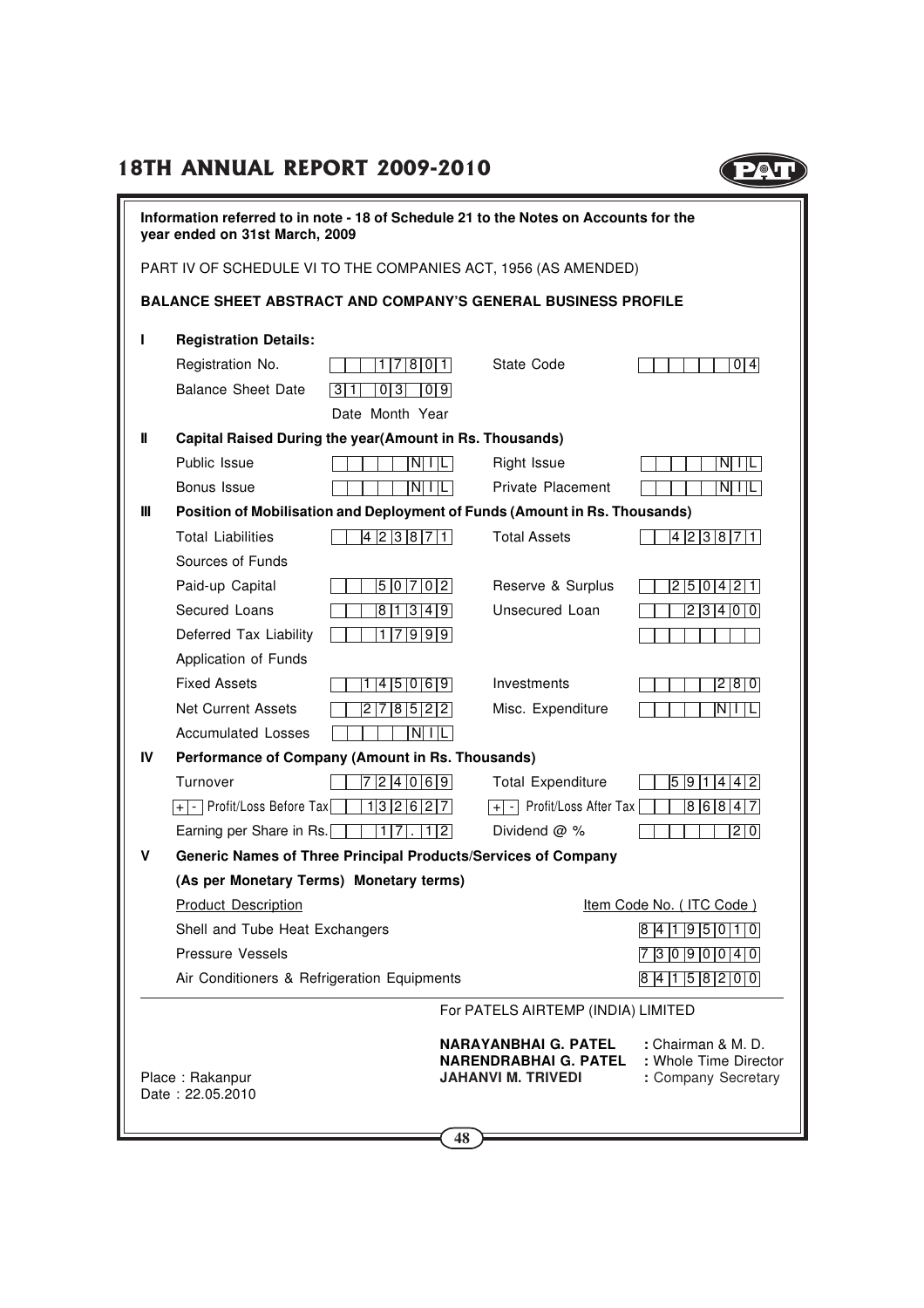

|   |                                                |                | 2009-2010      |                | 2008-2009      |
|---|------------------------------------------------|----------------|----------------|----------------|----------------|
|   |                                                | <b>RUPEES</b>  | <b>RUPEES</b>  | <b>RUPEES</b>  | <b>RUPEES</b>  |
| A | <b>CASH FLOW FROM OPERATING ACTIVITIES</b>     |                |                |                |                |
|   | Net Profit before Tax and Extra Ordinary Items |                | 132,627,391    |                | 109,776,536    |
|   | Adjustments for:                               |                |                |                |                |
|   | Depreciation                                   | 8,776,645      |                | 6,618,206      |                |
|   | Interest expenses                              | 4,543,394      |                | 2,176,267      |                |
|   | Interest Income                                | (1,425,254)    |                | (1,359,487)    |                |
|   | OPERATING PROFIT BEFORE WORKING                |                | 11,894,785     |                | 7,434,986      |
|   | <b>CAPITAL CHANGES</b>                         |                | 144,522,176    |                | 117,211,522    |
|   | Adjustment for:                                |                |                |                |                |
|   | Trade and other receivables                    | (80, 544, 098) |                | (35, 735, 459) |                |
|   | Inventories                                    | 2,834,312      |                | 6,704,510      |                |
|   | Trade Payable                                  | 824,092        |                | 1,795,257      |                |
|   |                                                |                | (76, 885, 694) |                | (27, 235, 692) |
|   | CASH GENERATED FROM OPERATIONS                 |                | 67,636,482     |                | 89,975,830     |
|   | Direct Taxes paid /Payable                     | (42, 314, 343) |                | (38, 150, 612) |                |
|   |                                                |                | (42, 314, 343) |                | (38, 150, 612) |
|   | CASH FLOW BEFORE EXTRAORDINARY ITEMS           |                | 25,322,139     |                | 51,825,218     |
|   | Extraordinary items:                           |                |                |                |                |
|   | Prior period adjustments                       | (56, 198)      | (56, 198)      | (187, 547)     | (187, 547)     |
|   | NET CASH FROM OPERATING ACTIVITIES             |                | 25,265,941     |                | 51,637,671     |
| в | <b>CASH FLOW FROM INVESTING ACTIVITIES:</b>    |                |                |                |                |
|   | <b>Purchase of Fixed Assets</b>                | (68, 339, 626) |                | -11157726      |                |
|   | (Net of Modvat benefit)                        |                |                |                |                |
|   | Sale of Fixed Asset                            | 0              |                | 499,465        |                |
|   | <b>Interest Received</b>                       | 1,425,254      |                | 1,359,487      |                |
|   |                                                |                | (66, 914, 372) |                | (9,298,774)    |
|   | NET CASH USED IN INVESTING ACTIVITIES          |                | (66, 914, 372) |                | (9,298,774)    |
|   |                                                |                |                |                |                |
|   |                                                |                |                |                |                |

**49**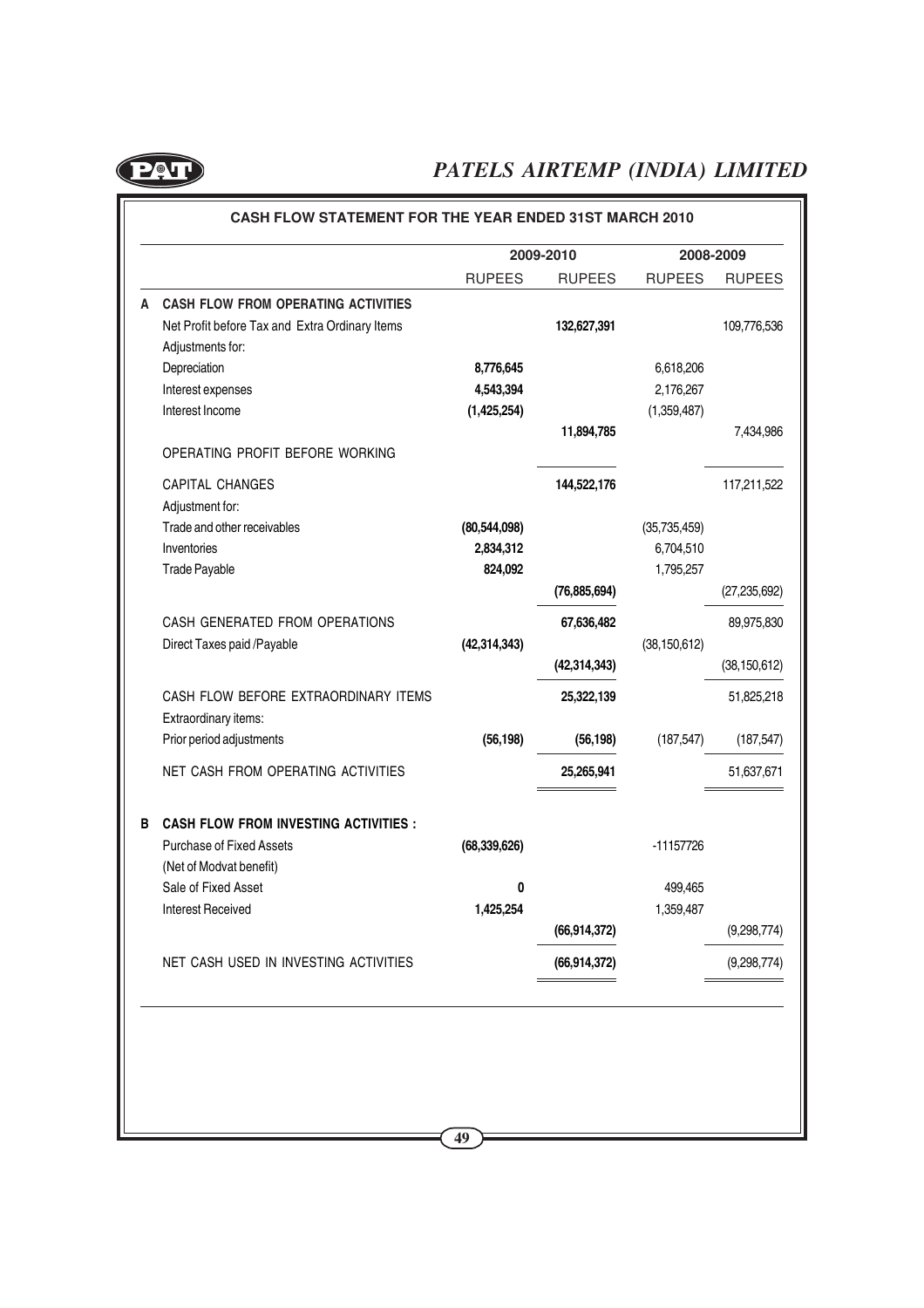

| C                                                                            | <b>CASH FLOW FROM FINANCING ACTIVITIES:</b>          |              |                                                                        |               |             |
|------------------------------------------------------------------------------|------------------------------------------------------|--------------|------------------------------------------------------------------------|---------------|-------------|
| Proceeds/(Repayment) from secured                                            |                                                      | 0            |                                                                        | 0             |             |
| Borrowings                                                                   |                                                      |              |                                                                        |               |             |
| Proceeds/(Repayment) from Unsecured                                          |                                                      | 10,618,931   |                                                                        | 4,680,527     |             |
| Borrowings<br>Proceeds from Bank borrowings for                              |                                                      | 29,106,185   |                                                                        | 4,734,581     |             |
| <b>Working Capital Facilities</b>                                            |                                                      |              |                                                                        |               |             |
| Deferred payment credits against vehicles                                    |                                                      | (473, 551)   |                                                                        | (593,034)     |             |
| (Net of repayment)                                                           |                                                      |              |                                                                        |               |             |
| Corporate Dividend Paid                                                      |                                                      | (11,863,855) |                                                                        | (10,677,469)  |             |
| <b>Interest Paid</b>                                                         |                                                      | (4,543,394)  |                                                                        | (2, 176, 267) |             |
|                                                                              |                                                      |              | 22,844,316                                                             |               | (4,031,662) |
|                                                                              | NET CASH USED IN FINANCING ACTIVITIES                |              | 22,844,316                                                             |               | (4,031,662) |
|                                                                              | NET INCREASE/(DECREASE) IN CASH AND CASH             |              | (18, 804, 115)                                                         |               | 38,307,235  |
| CASH AND CASH EQUIVELANTS AS AT                                              |                                                      |              |                                                                        |               |             |
| THE BEGINING OF THE YEAR                                                     |                                                      |              | 55,683,641                                                             |               | 17,376,407  |
| CASH AND CASH EQUIVELANTS AS AT<br>THE CLOSING OF THE YEAR                   |                                                      |              | 37,839,567                                                             |               | 55,683,641  |
| FOR PARIKH & MAJMUDAR                                                        |                                                      |              | FOR PATELS AIRTEMP (INDIA) LTD.                                        |               |             |
| CHARTERED ACCOUNTANTS                                                        |                                                      |              | <b>NARAYANBHAI G. PATEL</b><br><b>CHAIRMAN &amp; MANAGING DIRECTOR</b> |               |             |
| <b>HITEN M. PARIKH</b><br><b>PARTNER</b><br>M.No.: 40230<br>FRN No.: 107525W | <b>JAHANVI M.TRIVEDI</b><br><b>COMPANY SECRETARY</b> |              | <b>NARENDRABHAI G. PATEL</b><br><b>DIRECTOR</b>                        |               |             |
| DATE: 22/05/2010<br>PLACE : AHMEDABAD                                        |                                                      |              | DATE: 22/05/2010<br>PLACE: RAKANPUR                                    |               |             |
|                                                                              |                                                      |              |                                                                        |               |             |
|                                                                              |                                                      |              |                                                                        |               |             |
|                                                                              |                                                      |              |                                                                        |               |             |
|                                                                              |                                                      |              |                                                                        |               |             |
|                                                                              |                                                      |              |                                                                        |               |             |
|                                                                              |                                                      |              |                                                                        |               |             |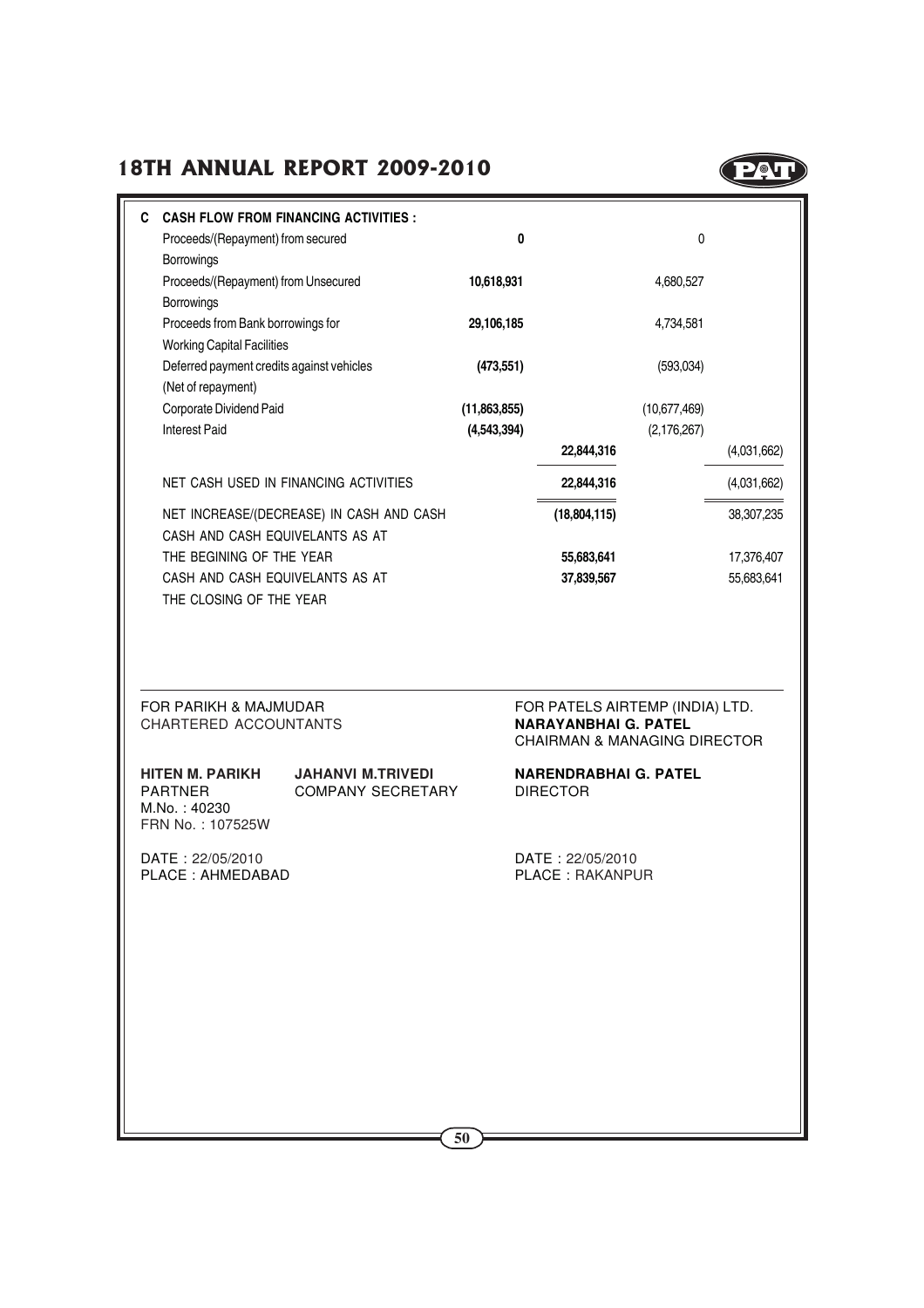

Regd. Office : 5<sup>th</sup> Floor, Kalpana Complex, Nr. Memnagar Fire Station, Navrangpura, Ahmedabad – 380 009.

| Client ID |  |
|-----------|--|
|           |  |

DP ID

LF.No.  $\qquad \qquad : \underline{\qquad}$ 

Nos. of Shares held : \_\_\_\_\_\_\_\_\_\_\_\_\_\_

#### **ATTENDANCE SLIP**

I hereby record my presence at the Eighteenth Annual General Meeting of the Company held at the Regd. Office : 5th Floor, Kalpana Complex, Nr. Memnagar Fire Station, Navrangpura, Ahmedabad - 380 009 at 10.00 a.m. on Saturday the 28th August, 2010.

| FULL NAME OF MEMBER / PROXY<br>(IN BLOCK LETTERS) |  |
|---------------------------------------------------|--|
| MEMBER'S / PROXY SIGNATURE                        |  |

NOTES: 1. You are requested to sign and hand over this attendance slip at the entrance.

2. If you intend to appoint a proxy to attend the meeting instead of yourself the proxy form must be deposited at the Registered Office of the Company at 5th Floor, Kalpana Complex, Nr. Memnagar Fire Station, Navrangpura, Ahmedabad - 380 009 not less than 48 hours before the time fixed for holding the meeting.

|                                                                | <b>PATELS AIRTEMP (INDIA) LIMITED</b><br>Regd. Office: 5 <sup>th</sup> Floor, Kalpana Complex, Nr. Memnagar Fire Station,<br>Navrangpura, Ahmedabad - 380 009. |           |                                                 |  |  |
|----------------------------------------------------------------|----------------------------------------------------------------------------------------------------------------------------------------------------------------|-----------|-------------------------------------------------|--|--|
| Client ID                                                      |                                                                                                                                                                | LF.No.    | <b>Experience of the Contract of the Second</b> |  |  |
| DP ID<br>$\mathbf{r} = \frac{1}{2} \left( \frac{1}{2} \right)$ | <b>PROXY FORM</b>                                                                                                                                              |           | Nos. of Shares held : ____________              |  |  |
|                                                                |                                                                                                                                                                |           |                                                 |  |  |
|                                                                |                                                                                                                                                                |           |                                                 |  |  |
|                                                                |                                                                                                                                                                |           |                                                 |  |  |
|                                                                |                                                                                                                                                                |           |                                                 |  |  |
|                                                                |                                                                                                                                                                |           |                                                 |  |  |
|                                                                |                                                                                                                                                                |           |                                                 |  |  |
|                                                                |                                                                                                                                                                |           |                                                 |  |  |
|                                                                | vote for me / us and on my / our behalf at the Eighteenth Annual General Meeting of the Company to be                                                          |           |                                                 |  |  |
| adjournment thereof.                                           | held on Saturday the 28th August, 2010 at 10.00 a.m. at the Registered Office of the Company and at any                                                        |           |                                                 |  |  |
|                                                                |                                                                                                                                                                |           |                                                 |  |  |
|                                                                |                                                                                                                                                                | Signature | Affix<br>Revenue<br>Stamp of<br>$1/-$ Re.       |  |  |

NOTES:

1. The Proxy form must be deposited at the Registered Office of the Company not less than 48 hours before the time fixed for holding the Meeting.